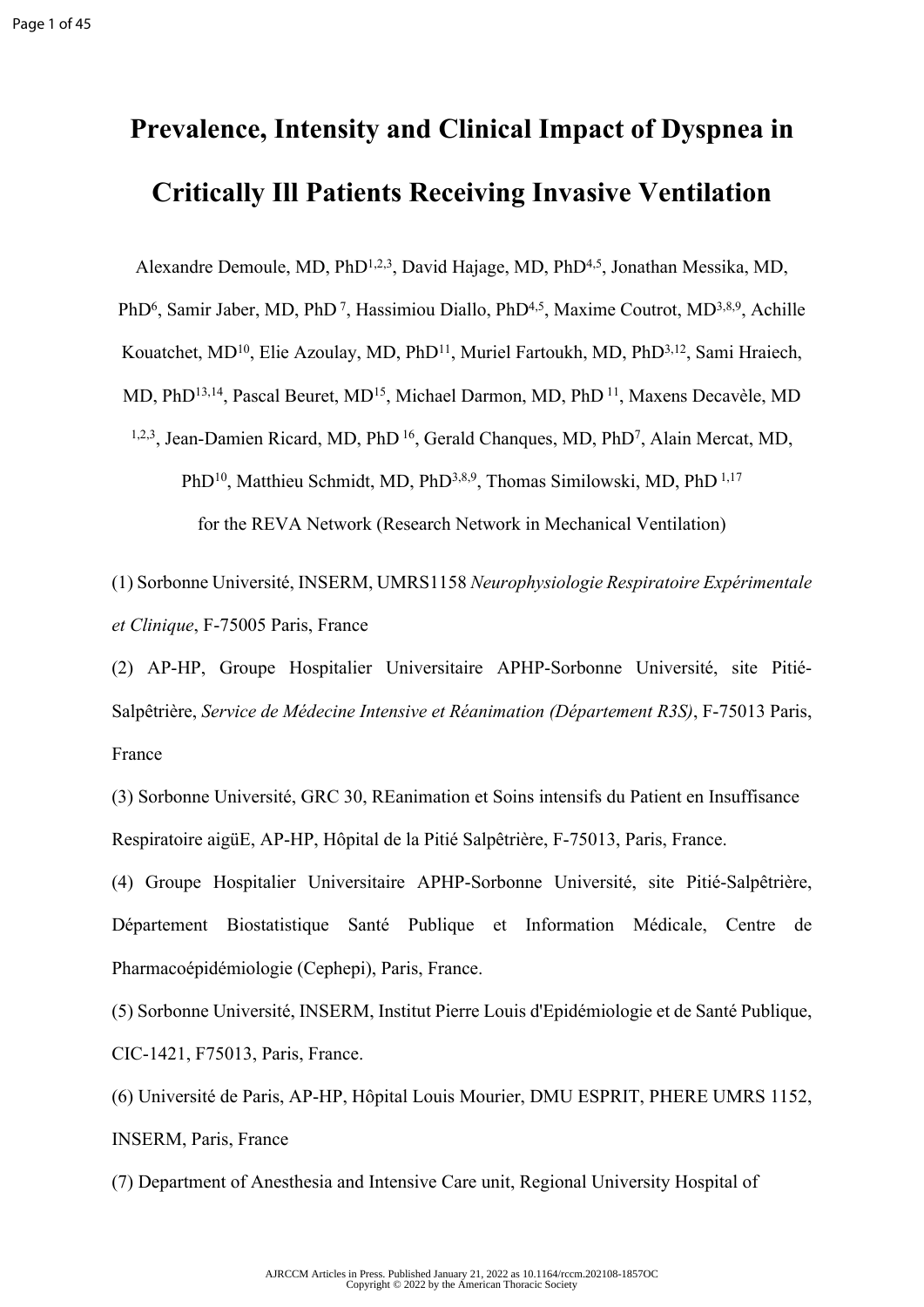Montpellier, St-Eloi Hospital, University of Montpellier, PhyMedExp, INSERM U1046, CNRS UMR, 9214, Montpellier, CEDEX 5, France.

(8) Service de Médecine Intensive-Réanimation, Institut de Cardiologie, APHP Sorbonne Université Hôpital Pitié-Salpêtrière, 75013, Paris

(9) Sorbonne Université, INSERM, Research Unit on Cardiovascular Diseases, Metabolism and Nutrition, ICAN, F-75013 Paris, France

(10) Service de Réanimation médicale et Médecine hyperbare, Centre Hospitalier Régional Universitaire, Angers, France

(11) Service de Médecine Intensive et Réanimation, Hôpital Saint-Louis, APHP and Université de Paris, Paris, France.

(12) Assistance Publique-Hôpitaux de Paris. Sorbonne Université, Service de Médecine intensive réanimation, Hôpital Tenon, 75020 Paris, France. Sorbonne Université, UFR Médecine, 75006 Paris, France. Groupe de Recherche Clinique CARMAS, Université Paris Est Créteil, Créteil, France.

(13) Assistance Publique - Hôpitaux de Marseille, Hôpital Nord, Médecine Intensive Réanimation, 13015, Marseille, France

(14) Centre d'Etudes et de Recherches sur les Services de Santé et qualité de vie EA 3279, 13005, Marseille, France

(15) Service de réanimation et soins continus, centre hospitalier, Roanne, France

(16) Université de Paris, AP-HP, Hôpital Louis Mourier, DMU ESPRIT, IAME UMRS 1137, INSERM, Paris, France

 (17) AP-HP, Groupe Hospitalier Universitaire APHP-Sorbonne Université, site Pitié-Salpêtrière, *Département R3S*, F-75013 Paris, France

#### **Correspondance**

Prof. Alexandre Demoule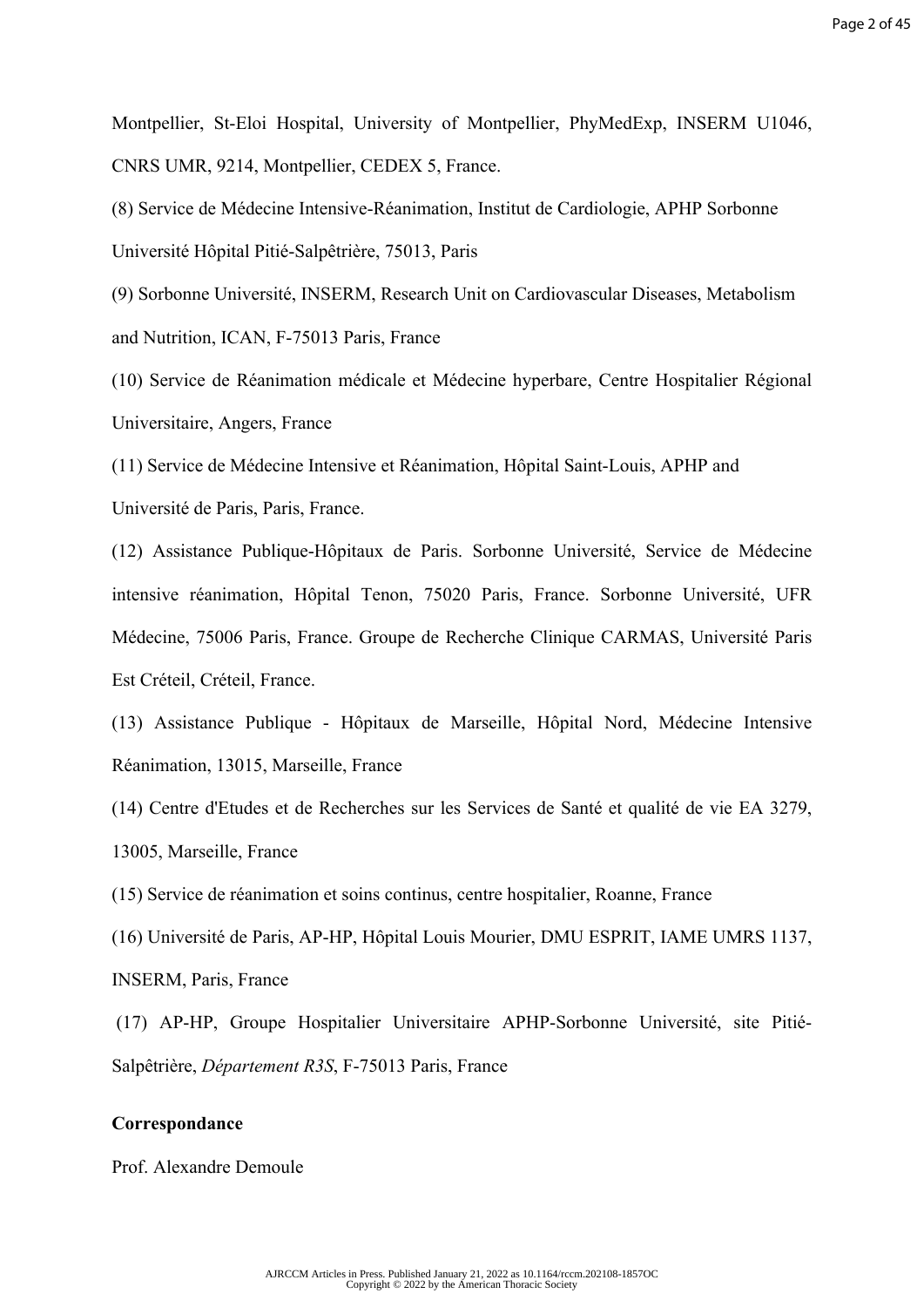Service de Médecine Intensive – Réanimation Hôpital Pitié-Salpêtrière 47-83 boulevard de l'Hôpital 75651 Paris Cedex 13 France

E-mail: [alexandre.demoule@aphp.fr](mailto:alexandre.demoule@aphp.fr)

**Authors' contributions:** AD, MS and TS designed the study. AD and TS coordinated the study. AD, JM, SJ, MC, AK, EA, MF, SH, PB, MDa, MDe, JDR, GC, AM and MS were responsible for patient screening, enrolment and follow-up. AD, DH, HD and TS analyzed the data. AD, DH, HD and TS wrote the manuscript. All authors had full access to all of the study data, contributed to draft the manuscript or revised it critically for important intellectual content, approved the final version of the manuscript, and take responsibility for the integrity of the data and the accuracy of the data analysis.

**Funding:** This work was supported by a grant from the French Ministry of Health, (AOM 12116) and from Assistance Publique – Hôpitaux de Paris (Appel à projet interne 2017). The funders have played no role in the research.

**Running head:** Dyspnea in mechanically ventilated patients.

**Descriptor number:** 4.7 Mechanical Ventilation: Applications

**Manuscript word count:** 3116 word

**Keywords:** Dyspnea, mechanical ventilation, mortality, post-traumatic stress disorder, acute respiratory failure, intensive care unit burden.

This article has an online data supplement, which is accessible from this issue's table of content online at [www.atsjournals.org.](http://www.atsjournals.org)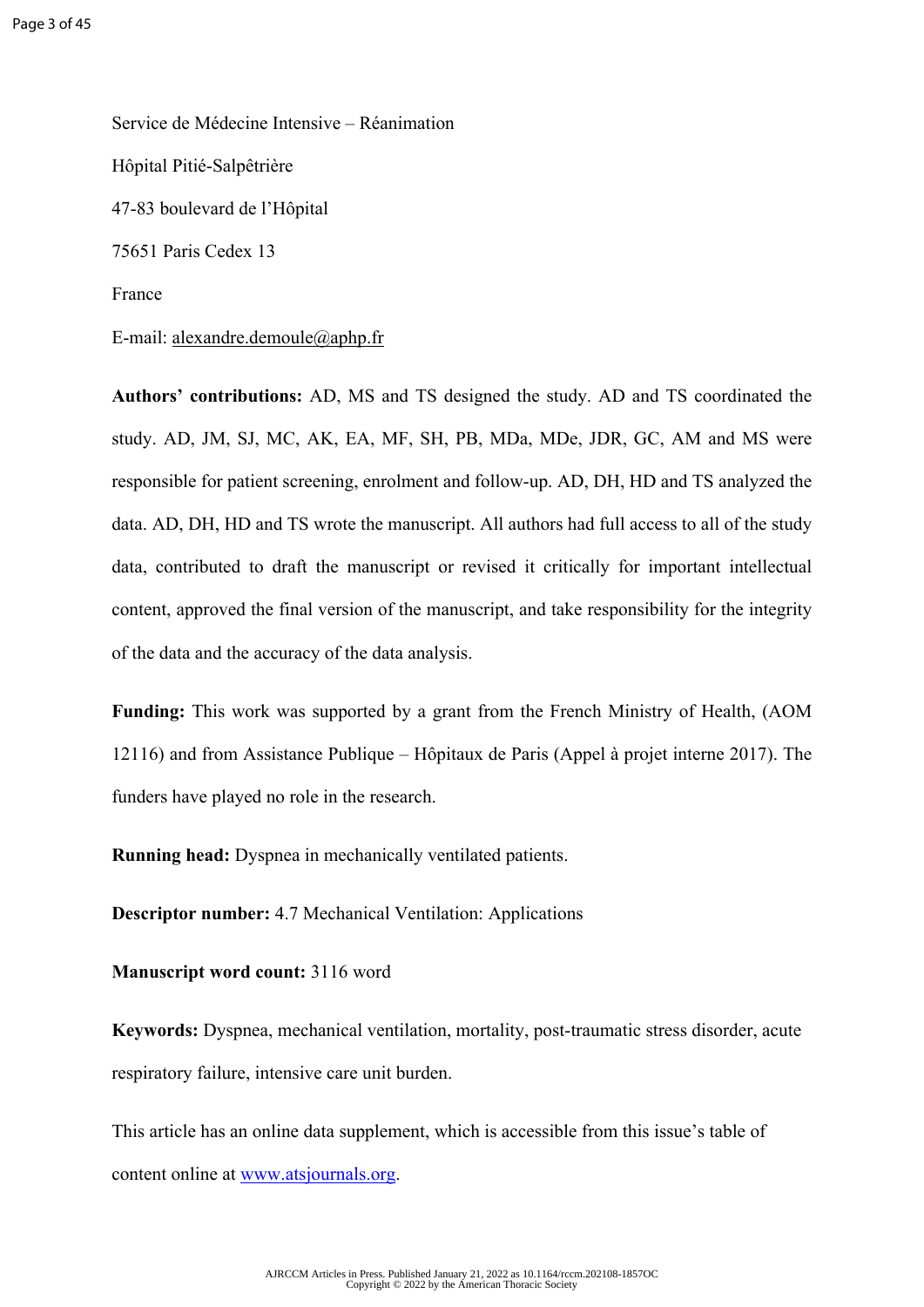#### **At a glance commentary**

*Scientific knowledge on the subject:* In the past decade, it has been suggested that dyspnea is frequent and severe among patients receiving mechanical ventilation through an endotracheal tube. In these patients, dyspnea could be associated with a higher intensive care unit (ICU) length of stay and a higher risk of post-traumatic stress disorder

*What this study adds to the field:* Among 612 intubated, mechanically ventilated patients, who were able to communicate with caregivers. 34% reported dyspnea. ICU length of stay was not significantly different between dyspneic and non-dyspneic patients. The proportion of patients with probable post-traumatic stress disorder-related symptoms was higher among dyspneic patients than among non-dyspneic patients. These data suggest that in frequent in invasively mechanicaly ventilated patients and is associated with an increased risk of developing posttraumatic stress disorder.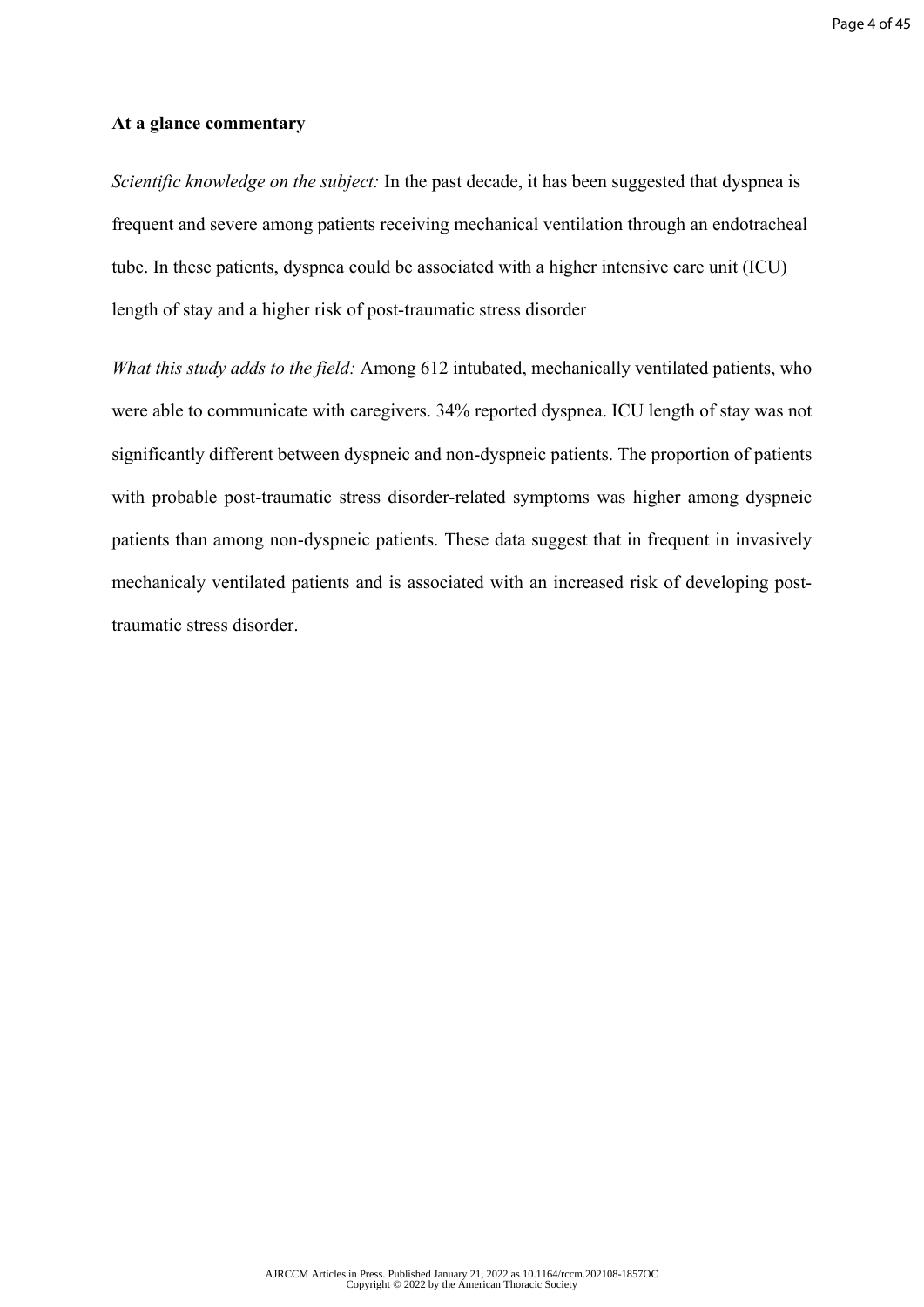#### **ABSTRACT**

**Background.** Dyspnea is a traumatic experience. Only limited information is available on dyspnea in intubated critically ill patients. Our objectives were 1) To quantify the prevalence and severity of dyspnea, 2) To evaluate the impact of dyspnea on intensive care unit (ICU) length of stay and post-traumatic stress disorder (PTSD) 90 days after ICU discharge.

**Methods.** Prospective cohort study in 10 ICUs in France**.** In patients intubated for more than 24 hours, dyspnea was quantified with a visual analog scale (from zero to 10) as soon as they were able to communicate, the following day and prior spontaneous breathing trials. PTSD was defined by an Impact of Event Scale-Revised score  $\geq 22$ .

**Results.** Among the 612 patients assessed, 34% reported dyspnea, with a median dyspnea rating of 5 (interquartile range, 4-7). ICU length of stay was not significantly different between dyspneic and non-dyspneic patients (6 [3-12] and 6 [3-13] days, respectively; P=0.781). Mortality was not different between groups. Of the 153 patients interviewed on day 90, a higher proportion of individuals with probable PTSD was observed among patients who were dyspneic on enrolment (29% vs. 13%, P=0.017). The density of dyspnea (number of dyspneic episodes divided by time from enrolment to extubation) were independently associated with post-traumatic stress disorder (odds ratio: 1.07, 95% confidence interval: 1.01-1.13, P=0.031).

**Conclusion**. Dyspnea was frequent and intense in intubated critically ill patients. ICU length of stay was not significantly different among patients reporting dyspnea, but PTSD was more frequent at day 90.

**Trial registration**. clinicaltrials.gov Identifier # NCT 02336464.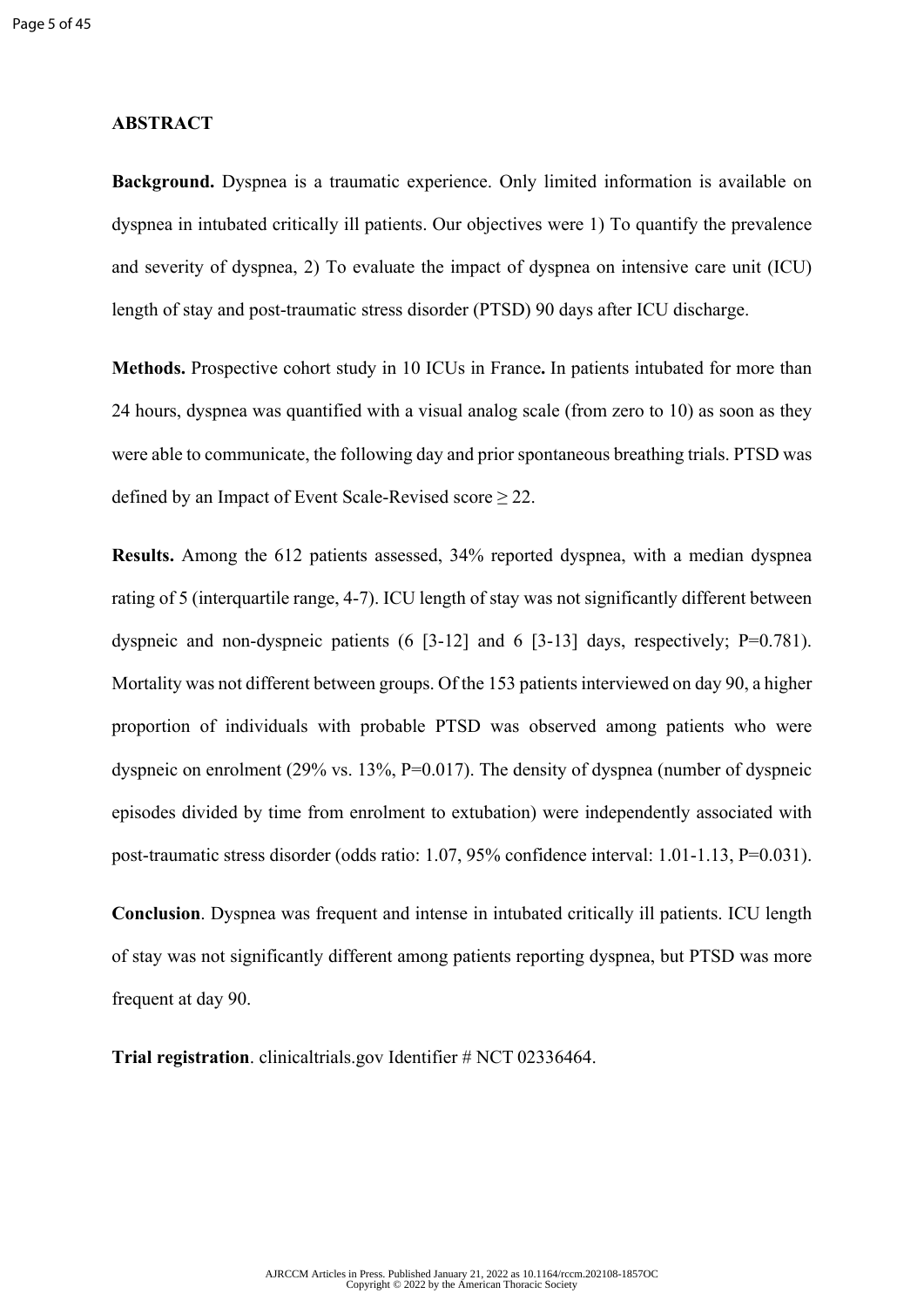#### **INTRODUCTION**

Optimizing patient comfort is a fundamental mission of all caregivers. In the intensive care unit (ICU), this implies management several sources of discomfort (1), including dyspnea, defined as breathing discomfort (2) or the distressing awareness of one's breathing activity. Dyspnea is a particularly traumatic experience. In contrast with pain, which has been a major source of concern in the ICU, little attention has been paid to dyspnea in this setting (3–7). Nearly a decade ago, a study demonstrated that about one-half of all intubated patients reported dyspnea on the first day on which they were able to communicate with their caregivers (3). They described their dyspnea as intense and strongly associated with anxiety (3).

In mechanically ventilated patients, dyspnea has multiple consequences. Patients describe dyspnea as one of their worst ICU-related recollections (8). Dyspnea is associated with delayed extubation (3), which may in turn prolong the ICU stay. Dyspnea may also play an important role in the pathogenesis of ICU-related post-traumatic stress disorder (PTSD) and the corresponding impairment of quality of life (9).

Currently available data on the prevalence, risk factors and clinical impact of dyspnea in mechanically ventilated patients arise from a limited number of studies involving small study populations and few participating centers (3). The impact of dyspnea in mechanically ventilated patients on relevant outcomes such as ICU length of stay and the prevalence of PTSD has not been directly studied.

The primary objectives of this prospective multicenter cohort study, codenamed "DyStress", were to assess whether dyspnea in intubated and mechanically ventilated patients is associated with longer ICU stay and increased prevalence of probable PTSD. The prevalence of dyspnea, its intensity, and associated factors were also studied. We also evaluated whether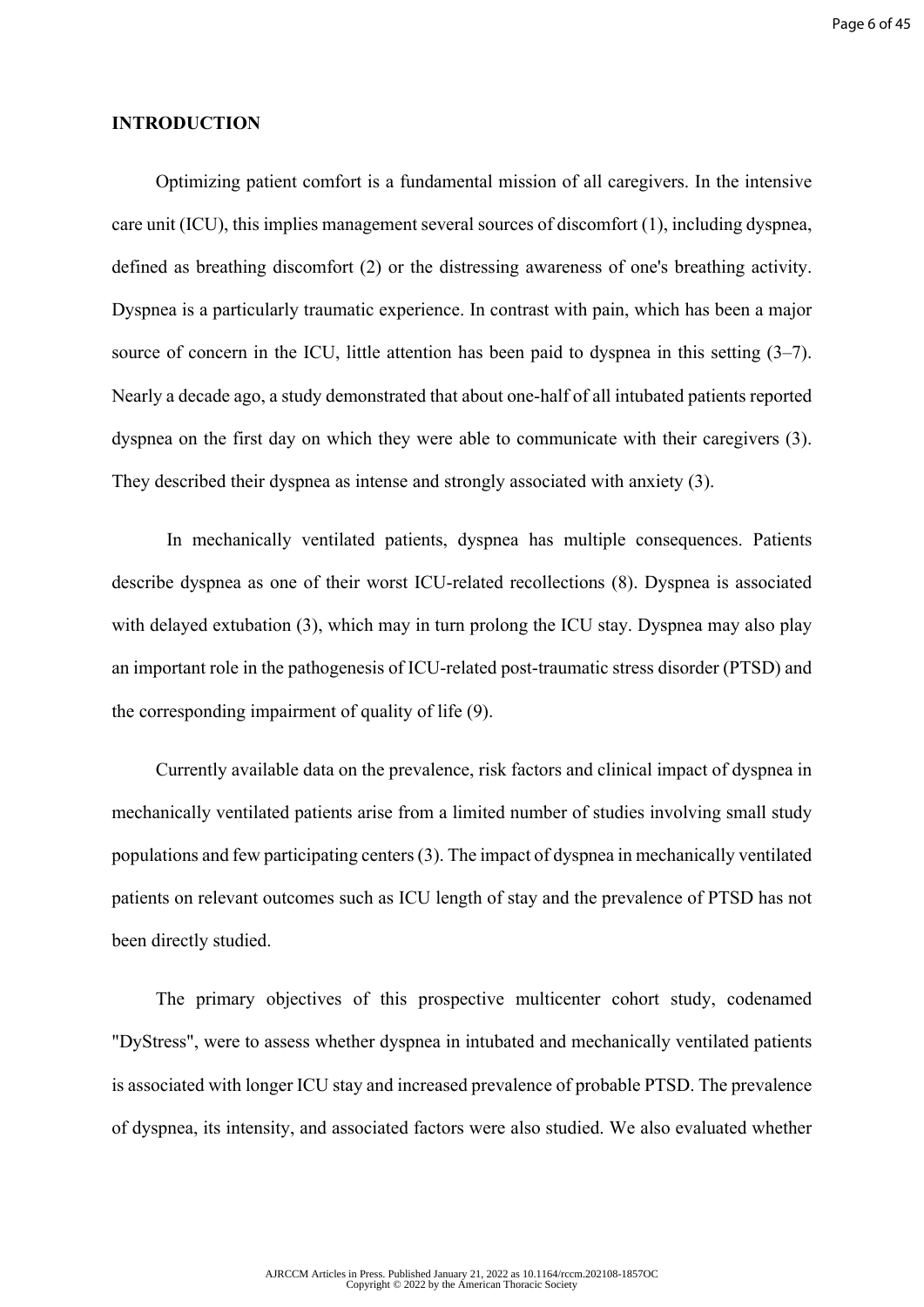dyspnea was associated with increased mortality, impaired post-ICU quality of life and increased post-ICU burden.

#### **PATIENTS AND METHODS**

#### *(Detailed methods are provided in the online data supplement)*

Impact of DYSpnea on the ouTcome of Patients Admitted for an Acute RESpiratory Failure in the intenSive Care Unit (DyStress) was a French prospective observational cohort study conducted in ten ICUs belonging to the REVA network (Mechanical Ventilation Research Network). Participating centers and investigators are listed in the online supplement. The study was approved by the Institutional Review Board (CPP Ile de France VI – n. 146-13/A-01374-41) and was registered on a publicly available database (clinicaltrial.govNCT 02336464). Written informed consent was obtained from all patients or relatives. The study complied with the Strengthening the Reporting of Observational Studies in Epidemiology (STROBE) Statement guidelines (http://www.equator-network.org).

#### *Study population*

Between January 2016 and April 2018, in each participating ICU, investigators consecutively screened for inclusion in the study, on a daily basis between 9 a.m. and 12 a.m, adult patients requiring invasive mechanical ventilation in the ICU for more than 24 hours with an estimated remaining ICU stay > 24 hours. Patients were included as soon as they were able to communicate with their caregivers and self-report dyspnea. Patients unable to communicate verbally and reliably self-report dyspnea were not included (Richmond Agitation-Sedation Scale  $(RASS) < -2$  or  $> +2$ , delirium according to Confusion Assessment Method for the ICU (CAM-ICU), severe cognitive impairment or severe mental illness, patients who do not speak French, and severe hearing loss). Patients under the age of 18 years were also not included.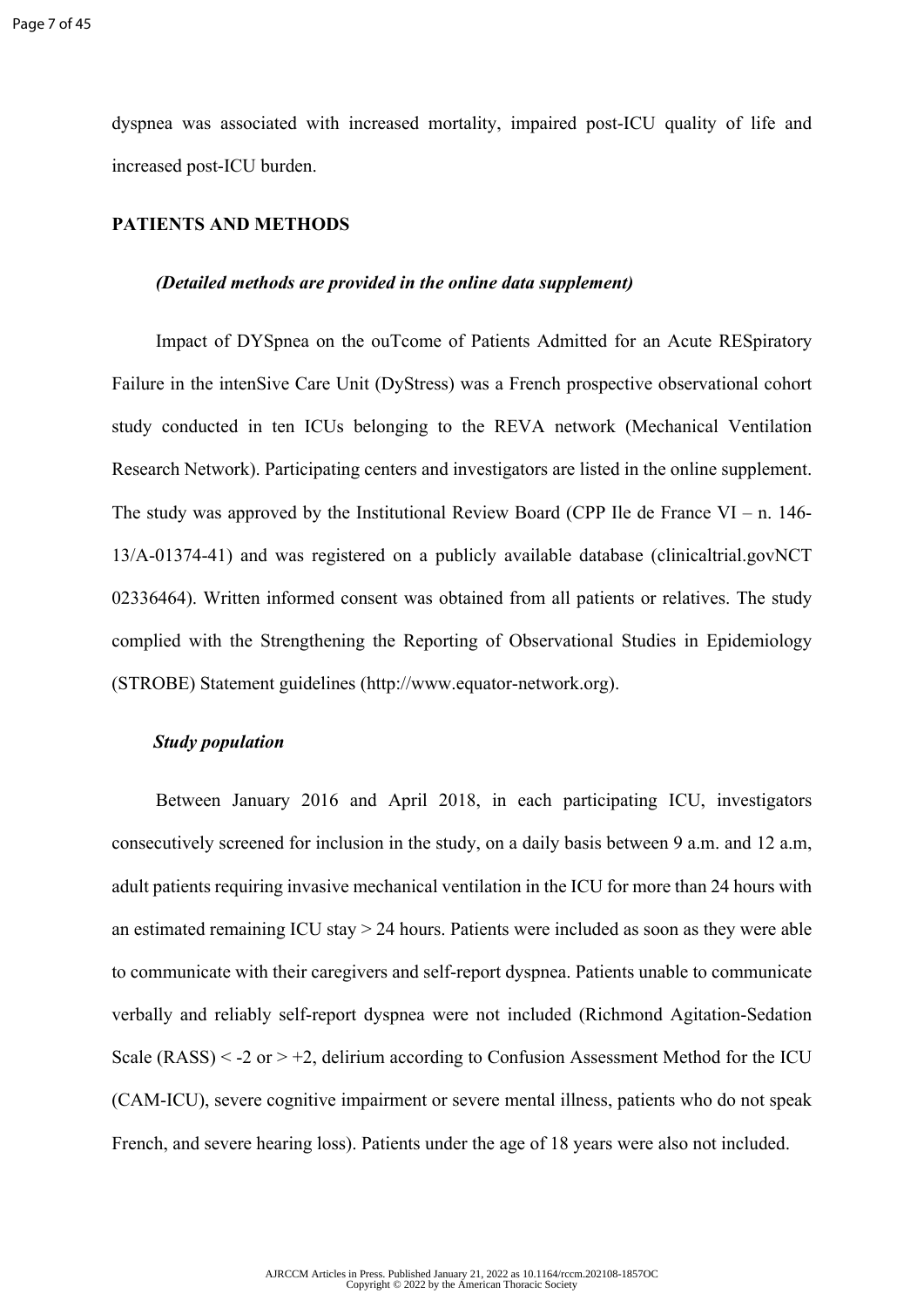#### *Data collection and study design*

After enrolment, patients were followed daily in the ICU, at the time of hospital discharge and 90 days after ICU discharge (day-90).

Demographic data and medical history, the cause of acute respiratory failure and the duration of mechanical ventilation at the time of enrolment were collected. Dyspnea was assessed on the day of enrolment, on the following day if the patient was still intubated and then on each day where a spontaneous breathing trial was performed, until the patient was extubated. Dyspnea was measured while the patients was ventilated with his/her current settings, which implicates that ventilator settings were never changed prior to dyspnea measurement. On days where a spontaneous breathing trial was performed, dyspnea was assessed before the initiation of the trial, prior to disconnection from the ventilator (T-piece trial) or to the decrease in the level of pressure support (low level pressure support SBT). The patients were first asked "do you have trouble breathing"? If the answer was yes, they were then asked to rate the intensity of their discomfort by placing a cursor on a 10 cm visual analog scale (VAS) bounded on the left by "no respiratory discomfort" and on the right by "worst imaginable respiratory discomfort". Patients were then asked to choose between "air hunger" ("do you feel that you are not getting enough air") and "excessive respiratory effort" to characterize their respiratory sensations. Anxiety and pain were evaluated the same days as dyspnea, also with a VAS. Physiological data, blood gas and ventilator settings were recorded.

The presence of ICU-related adverse events was recorded daily. Intensive care unit and hospital length of stay, ICU mortality, in-hospital mortality and 90-day mortality were recorded. During the first three days after enrolment, the patient's proxy completed the short form (SF)-36 questionnaire corresponding to the patient past three months (10). Ninety days after ICU discharge, survivors were interviewed by telephone. Patients were asked to complete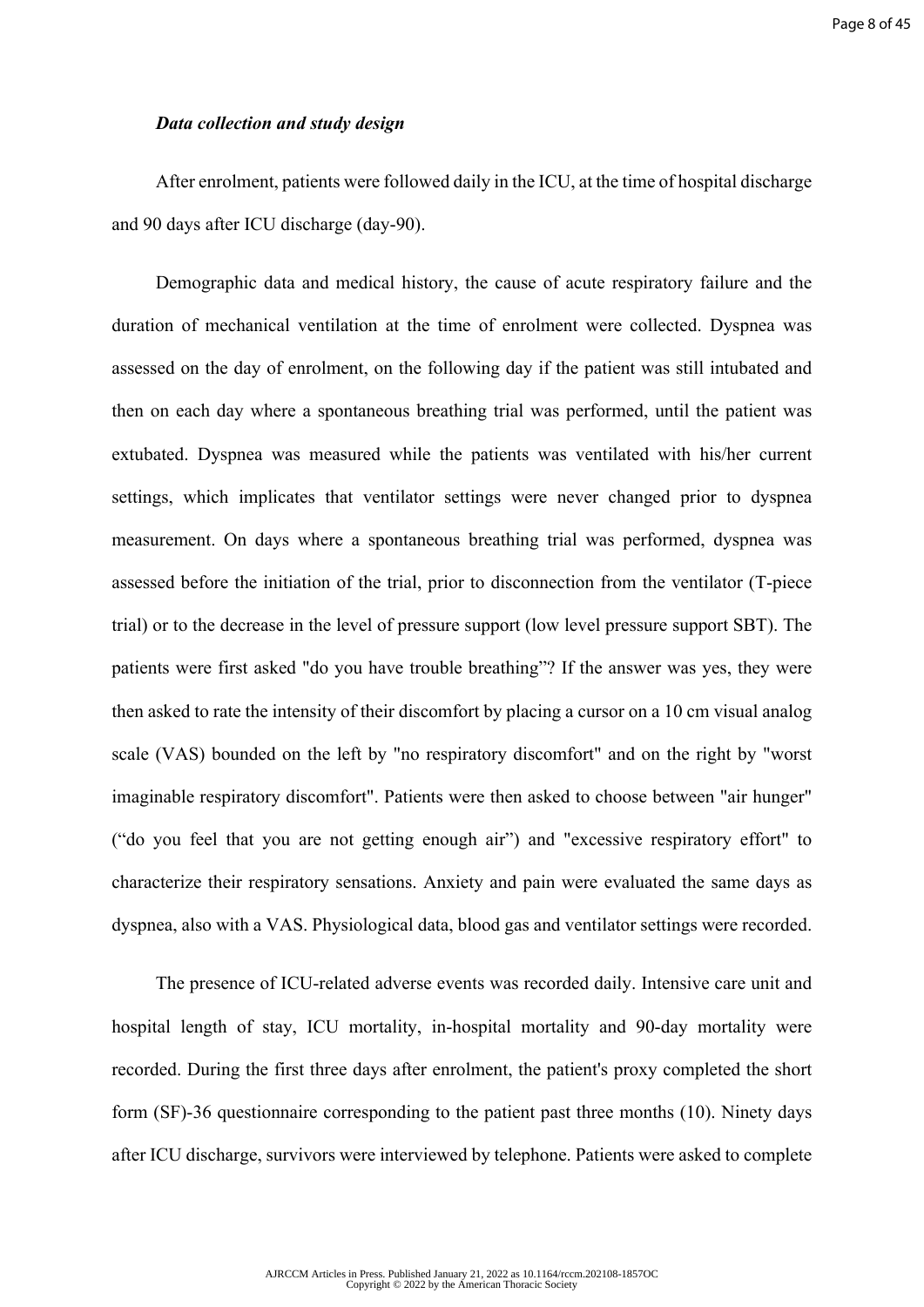the SF-36 questionnaire to assess health-related quality of life, the Impact of Event Scale Revised (IES-R) to assess PTSD-related symptoms (11, 12), the Hospital Anxiety and Depression Scale (HADS) to quantify symptoms of anxiety and depression (13), and the Pittsburgh Sleep Quality Index (PSQI) to evaluate sleep quality, in that order. A cohortdependent (e.g., substance abusers or veterans) cutoff for the IES-R score, indicating the probability of a diagnosis of PTSD has been reported in the literature, ranging from 22 to 44 points (8, 14–16). In our cohort, we used a cutoff  $\geq$  22 points to indicate a probable diagnosis of PTSD. Anxiety and depression were defined by a score  $\geq 8$  on the anxiety or depression subscore of the HADS and poor sleep quality was defined by a score  $\geq$  5 on the PSQI.

#### *Co-primary outcome*

The two co-primary outcome measures were ICU length of stay and the incidence of probable PTSD at day 90.

#### *Statistical analysis*

In a previous study, the prevalence of dyspnea at the first assessment was 47% and the median ICU length of stay was 8 days in non-dyspneic patients *versus* 12 days in dyspneic patients (3). We also hypothesized that the prevalence of probable PTSD (IES-R  $\geq$ 22, see above) would be 15% in non-dyspneic patients and 30% in dyspneic patients. Subsequently, 311 surviving patients on day-90 were needed to reach a power of 80% for the second coprimary endpoint. As the expected 90-day survival was 50%, we finally planned to include 622 patients.

Quantitative variables were expressed as the median (interquartile range [IQR]) and were compared between dyspneic and non-dyspneic patients using the nonparametric Wilcoxon rank-sum test or a paired Wilcoxon rank-sum test for paired data. Qualitative variables were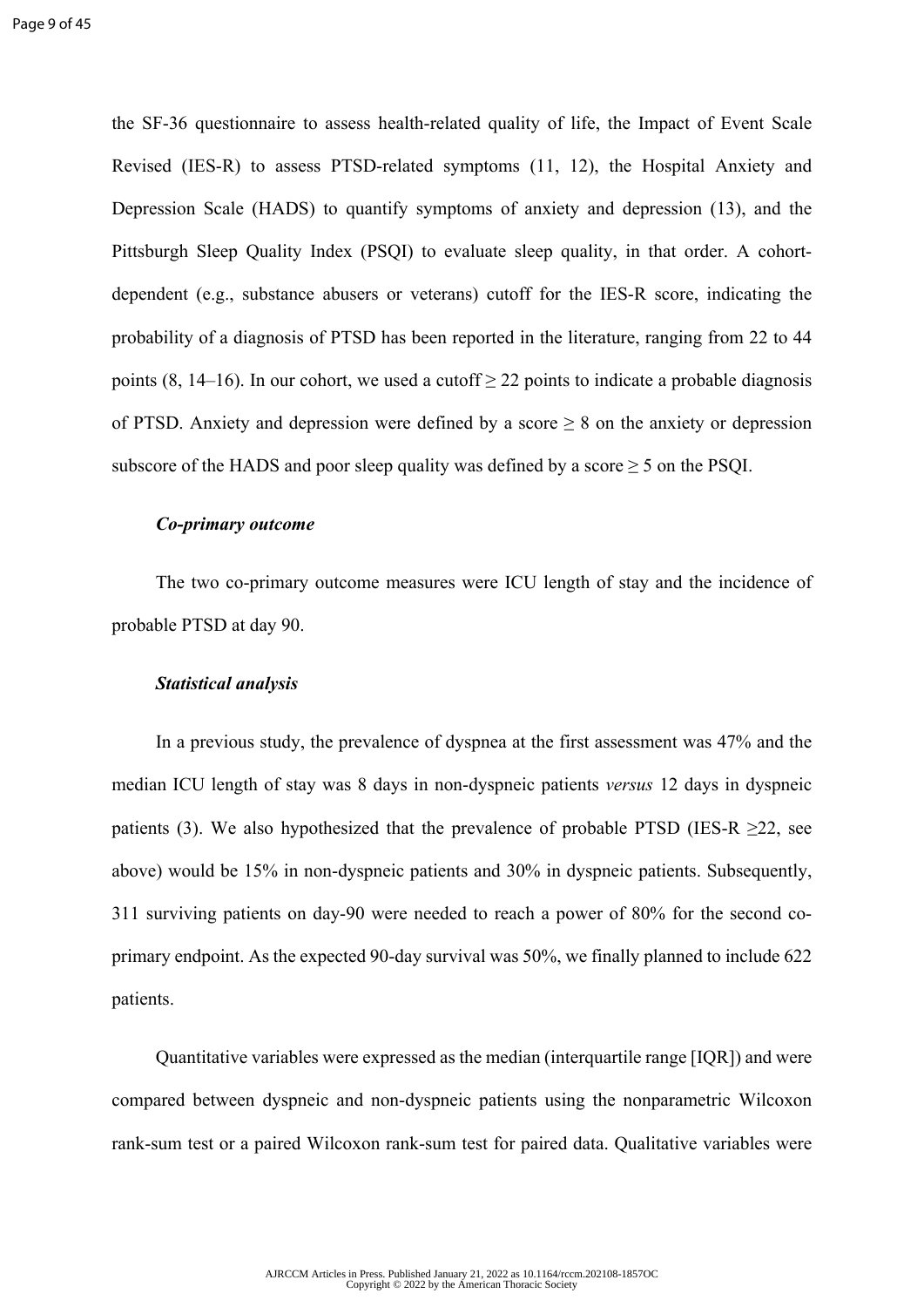expressed as frequency (percentage) and were compared between groups using Fisher's exact test. Intensive care unit and hospital length of stays (LOS) were estimated using the Kaplan-Meier estimator (with discharge alive as the event of interest and death as the censoring event) and were compared using a logrank test. A sensitivity analysis taking into account the competing risk of death in ICU using a Fine and Grey model was also performed.

Factors associated with probable PTSD were studied by multivariate logistic regression analysis. Three different models were built according to the mode of expression of dyspnea. The first model took into account the presence of dyspnea at the first assessment. The second mode considered the cumulative incidence of dyspnea, namely the number of episodes of dyspnea between enrolment and the end of mechanical ventilation. The third model considered dyspnea density, namely the cumulative incidence of dyspnea divided by the number of days from enrolment to extubation. Adjusted odds ratios (OR) of variables present in the final model are presented with their 95% confidence intervals. Log-linearity was checked for continuous variables and non-log-linear variables were categorized.

All statistical analyses were performed with R statistical software, version 3.2.0 (available online at http://www.r-project.org/).

#### **RESULTS**

#### *Baseline characteristics and prevalence of dyspnea on the day of enrolment*

Figure 1 displays the study flow chart. During the study period 1,385 adults required invasive mechanical ventilation in the ICU for  $> 24$  hours with an estimated remaining stay in the ICU > 24 hours. Of these patients, 762 did not meet the inclusion criteria and dyspnea could not be measured in 11 eligible patients, resulting in the inclusion of 612 patients in the study, with assessment of dyspnea on the first day on which they were able to communicate with their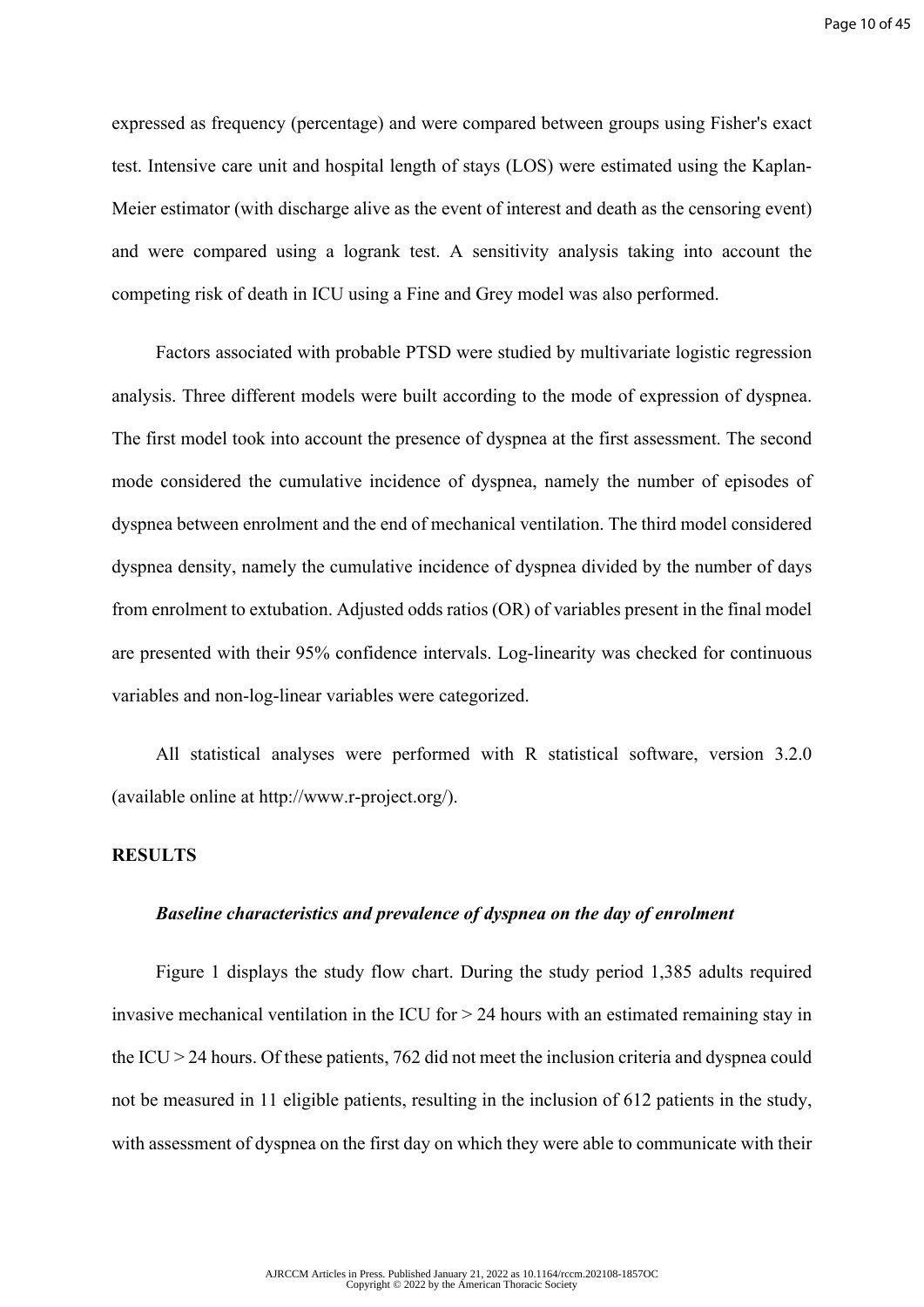caregivers; 386 of these patients were assessed for dyspnea on two occasions and 203 were assessed for dyspnea on three or more occasions. Table 1 presents the patient characteristics at the time of ICU admission.

Patients were enrolled after 5 (2–10) days of mechanical ventilation. On enrolment, 208 (34%) patients reported dyspnea. The median dyspnea rating was 5 [4-7]. Among the 208 dyspneic patients, 147 (71%) chose the term "air hunger" to characterize their respiratory discomfort, 51 (25%) chose "excessive respiratory efforts" and 10 (5%) did not respond. The prevalence of anxiety was higher among dyspneic patients than among non-dyspneic patients (72% vs. 26%, P<0.001) and the median anxiety rating was higher in dyspneic patients than in non-dyspneic patients 6 [4-8] vs. 5 [3-7], P<0.001). Table 1 shows the factors associated with dyspnea on univariate analysis.

#### *Co-primary endpoints*

Intensive care unit length of stay (censored at day 28) was not significantly different between dyspneic and non-dyspneic patients (6 [3-12] and 6 [3-13] days, respectively, P=0.781) (Table 2; Figure 2). This result was not modified after taking death into account as a competitive event (P=0.74). Overall, 153 patients were interviewed on day 90 (Figure 1). Their characteristics and the comparison between patients who were interviewed and patients who were not interviewed are presented in eTable 1 in the Online Supplement. The proportion of patients with probable PTSD-related symptoms was higher among dyspneic patients than among non-dyspneic patients (29% vs. 13%, p=0.017) (Table 2). The proportion of patients with probable PTSD-related symptoms was 30% among patients who chose the term "air hunger" to characterize their respiratory discomfort and 21% among those who chose the term "excessive respiratory efforts".

#### *Secondary endpoints*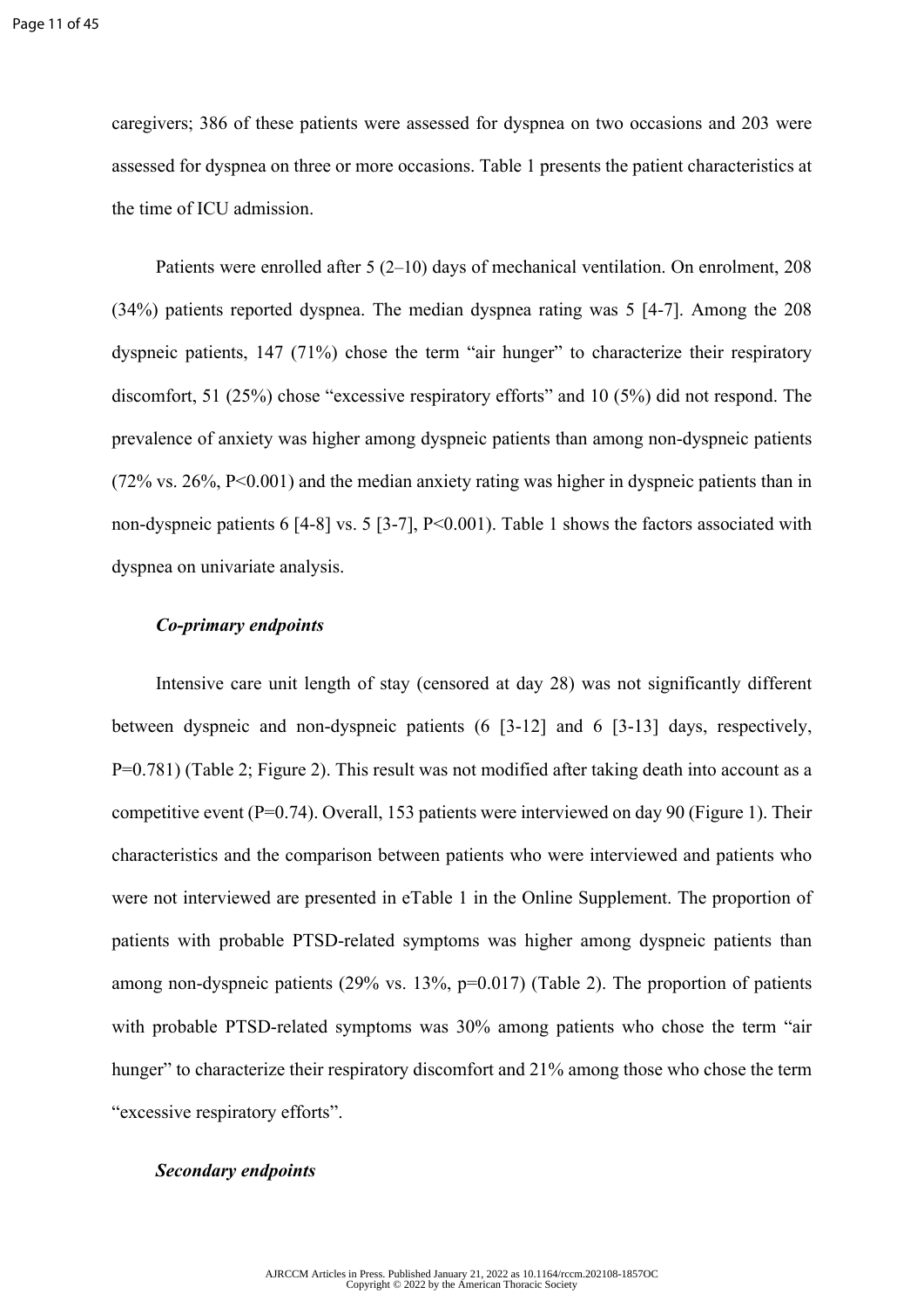The cumulative incidence of ICU-related adverse events (Table 2; eTable 2 in the Online Supplement), the duration of mechanical ventilation, ventilator-free days at day 28 and hospital length of stay were not significantly different between dyspneic and non-dyspneic patients. ICU mortality, in-hospital mortality and 90-day mortality were not significantly different between dyspneic and non-dyspneic patients. The proportion of patients with anxiety or depression and the HADS anxiety and depression subscores were not significantly different between dyspneic and non-dyspneic patients. Median SF-36 mental and physical scores and IES-R scores and the proportion of patients with poor sleep and PSQI were not significantly different between dyspneic and non-dyspneic patients.

#### *Secondary analyses*

Factors associated with probable PTSD on univariate analysis are presented in eTable 3 in the Online Supplement. After adjustment for age, gender, chronic heart disease, chronic respiratory disease, and anxiety on enrolment, dyspnea on enrolment was no longer significantly associated with probable PTSD (odds ratio [OR] 2.47, 95% confidence interval [CI] 0.92-6.85, P=0.076 (Figure 3; Supplementary eTable 4). However, the cumulative incidence of dyspnea was independently associated with probable PTSD (OR 1.65, 95% CI 1.04-2.72, P=0.041, Figure 3; eTable 4 in the Online Supplement). The density of dyspnea was also associated with probable PTSD (OR 1.07, 95% CI 1.01-1.13, P=0.031, Figure 3; eTable 4 in the Online Supplement).

#### **DISCUSSION**

To the best of our knowledge, this is the first multicenter and the largest study to investigate dyspnea in intubated and mechanically ventilated patients. The main results can be summarized as follows. In intubated and mechanically ventilated ICU patients: 1) dyspnea at first assessment was frequent, intense, and associated with marked anxiety; 2) probable PTSD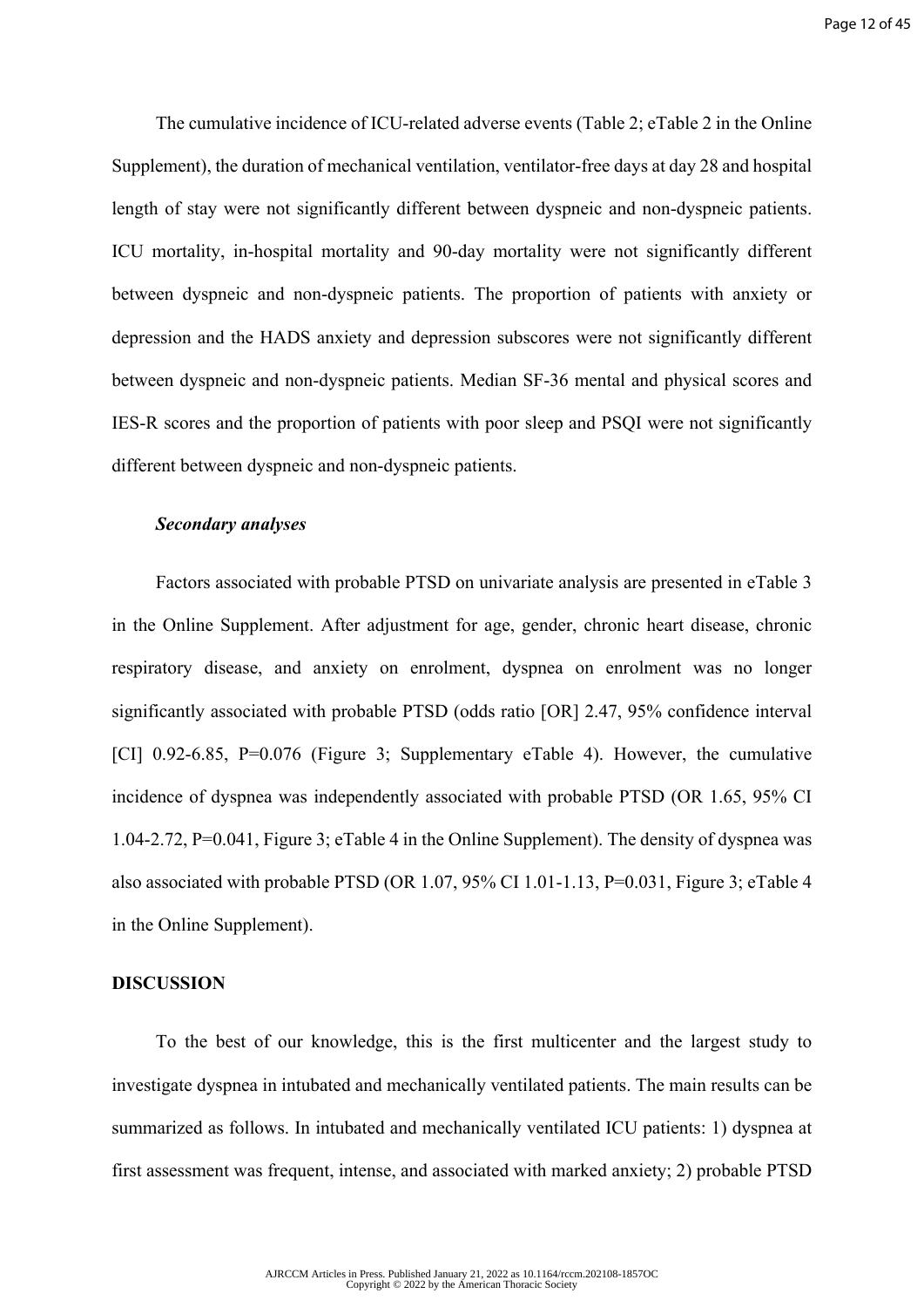(defined by an IES-R score  $\geq$  22) was more frequent at day 90 in patients reporting dyspnea on enrolment in the study than in patients not reporting dyspnea; furthermore, the presence of repeated episodes of dyspnea was independently associated with probable PTSD on multivariate analysis; 3) dyspnea was not associated with longer duration of mechanical ventilation or longer intensive care unit length of stay.

#### *Prevalence and intensity of dyspnea*

Our study confirms the high prevalence of dyspnea in intubated and mechanically ventilated patients able to communicate with their caregivers. Dyspnea was not only frequent, but was also intense, with a median rating of 5 on a 0-10 VAS. Seventy-five percent of dyspneic patients rated dyspnea as  $> 4$ . In the pain domain, such high ratings correspond to the three most painful procedures experienced by ICU patients (17), and would trigger the prescription of analgesics (18). However, it should be noted that dyspnea rated less than 4 must not be considered to be trivial or tolerable: in a systematic study of dyspnea conducted in non-ICU patients admitted to hospital, dyspnea rated as  $\leq$  3 was considered to be unacceptable by onethird of patients (19). Our observations support the need for more systematic and regular monitoring of dyspnea at the bedside, echoing the principles established for pain management.

#### *Dyspnea and patient-important outcomes*

Dyspnea is a terrifying experience. Patients with chronic or acute respiratory conditions consistently report that dyspnea is associated with anxiety and fear, as described in lung cancer (20), chronic respiratory failure related to amyotrophic lateral sclerosis (21), chronic obstructive pulmonary disease (COPD) at steady-state or during exacerbations (22, 23). The dyspnea-anxiety relationship is bidirectional (24, 25), and relief of dyspnea by means of mechanical ventilation also relieves anxiety (3, 26, 27). Our study unambiguously confirms the association between dyspnea and anxiety in intubated, mechanically ventilated patients (3, 28).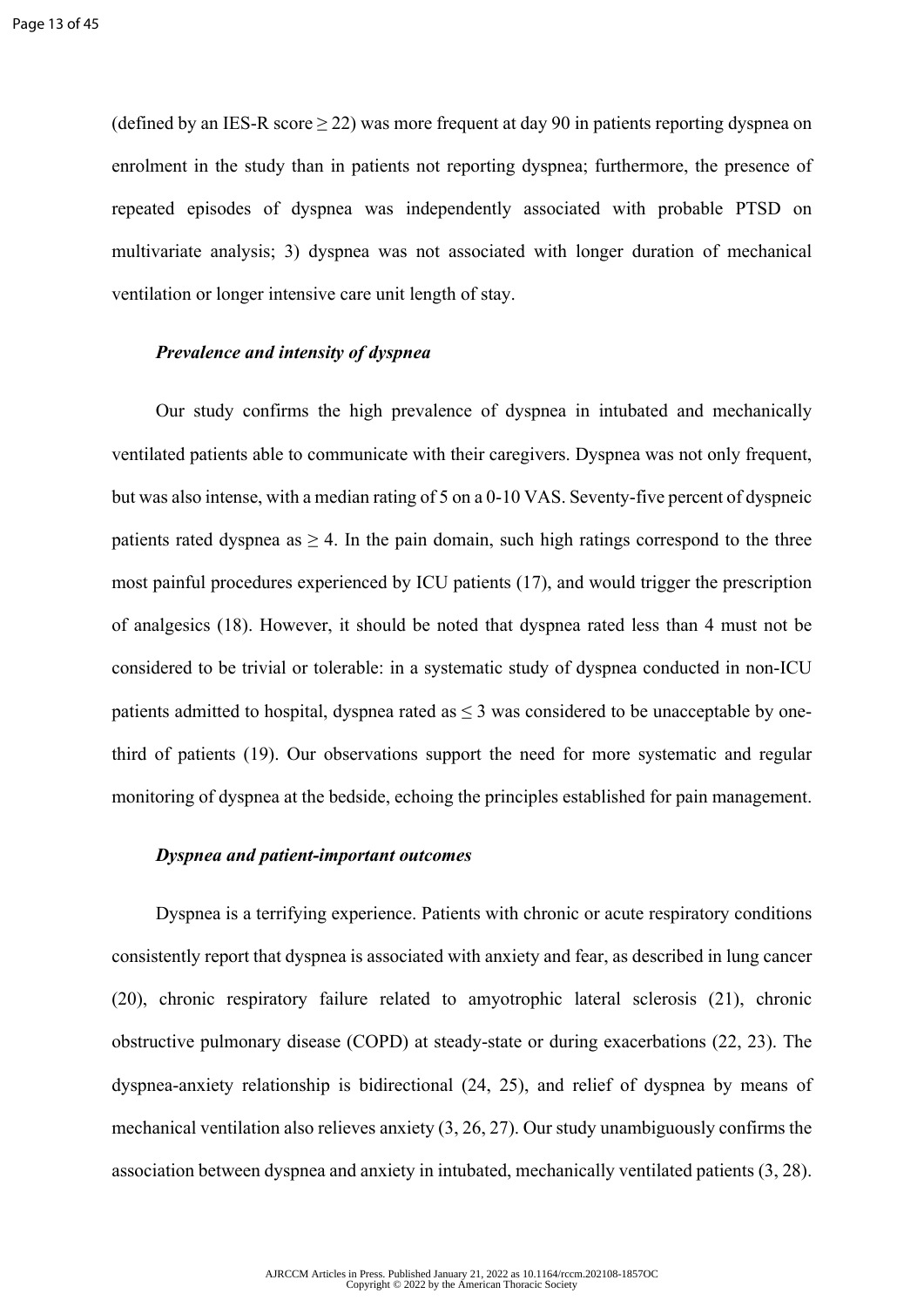Of note, air hunger was the most frequently reported form of dyspnea. Yet air hunger is known to be the most disturbing sensation of dyspnea, characterized by its capacity to evoke anxiety, panic, frustration, and fear (29, 30).

Intubated patients often experience difficulty communicating with their caregivers, and caregivers fail to reliably identify dyspnea from observational clues (31). This means that dyspnea and the corresponding anxiety can go unnoticed, depriving patients from any form of control (6, 32). The combination of a distressing threat to life and a feeling of helplessness generates trauma, which most likely explains why ICU patients' recollections identify dyspnea as a major ICU stressor (8, 9). Similarly, there is a body of scientific evidence that suggests a link between dyspnea and PTSD after critical illness (6, 33–37). As mentioned above, patients' dark recollections of their ICU experience, which may persit several weeks after ICU stay, point to dyspnea during mechanical ventilation as a major ICU stressor (8, 9, 38). Indeed, recalled dyspnea has been found to be associated with PTSD in ICU survivors (39), and the PTSD symptom score in the post-ICU population has been found to be significantly correlated with the duration of mechanical ventilation (33).

 Urgent calls to address this issue have recently been voiced in the context of the COVID-19 pandemic with its massive influx of mechanically ventilated patients at high risk of dyspnea and occult dyspnea (6, 32). In this setting, our study demonstrates, for the first time, a direct association between dyspnea and probable PTSD in intubated and mechanically ventilated patients studied three months after their ICU stay. This association was identified on univariate analysis after a single episode of dyspnea at enrolment. Most importantly, this association was also identified on multivariate analysis following repeated episodes of dyspnea during the ICU stay. Multiple exposure to dyspnea during mechanical ventilation therefore appears to be an independent predictor of probable PTSD (36). This is line with research in the field of human rights. Indeed, with suffocation torture, there is a linear dose response relationship between the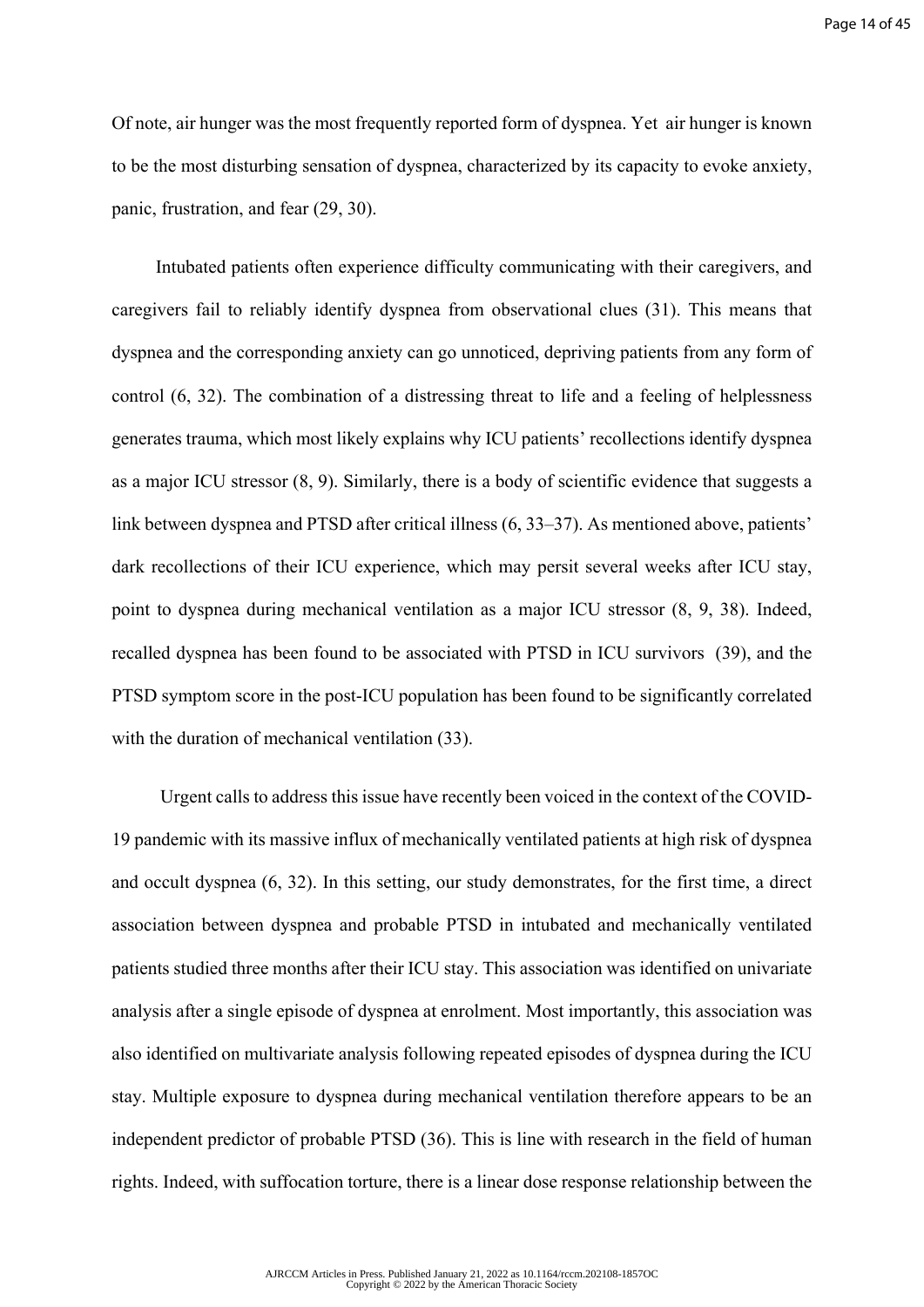frequency of episodes of suffocation torture and PTSD symptoms which does not exist with other forms of torture (40, 41).

#### *Dyspnea and prognosis*

In addition to the burden of dyspnea for patients, dyspnea is also a prognostic marker (42). In unselected patients admitted to a medicine ward, dyspnea on admission is associated with in-hospital mortality (43). In patients with respiratory or heart disease, dyspnea is strongly associated with reduced life expectancy (44, 45). In patients receiving noninvasive ventilation in the ICU for an episode of acute respiratory failure, moderate-to-severe dyspnea is associated with noninvasive ventilation failure and mortality (28). In intubated patients, persistent dyspnea despite optimization of ventilator settings is associated with delayed extubation (3, 31). Despite these signals, we did not observe any association between dyspnea and ICU length of stay or mortality.

#### *Strength and limitations*

This is the largest study of dyspnea in intubated mechanically ventilated patients, and is also the first multicenter study on this topic, therefore taking into account the diversity of practices between different ICUs. This study presents a number of limitations. Firstly, it was certainly hazardous to hypothesize that a single episode of dyspnea would be associated with probable PTSD and prolonged duration of mechanical ventilation, and it would possibly have been more reliable to assess dyspnea on a daily basis or even more frequently. In this setting, it is noteworthy that repeated episodes of dyspnea were independently associated with probable PTSD after adjustment. A multi-daily assessment of dyspnea would have been more representative. However, for a first multi-centre prospective study, it would have required too many measurements. Secondly, we only quantified dyspnea is patient who could communicate and self-report it. We cannot rule out that patients experienced dyspnea while they were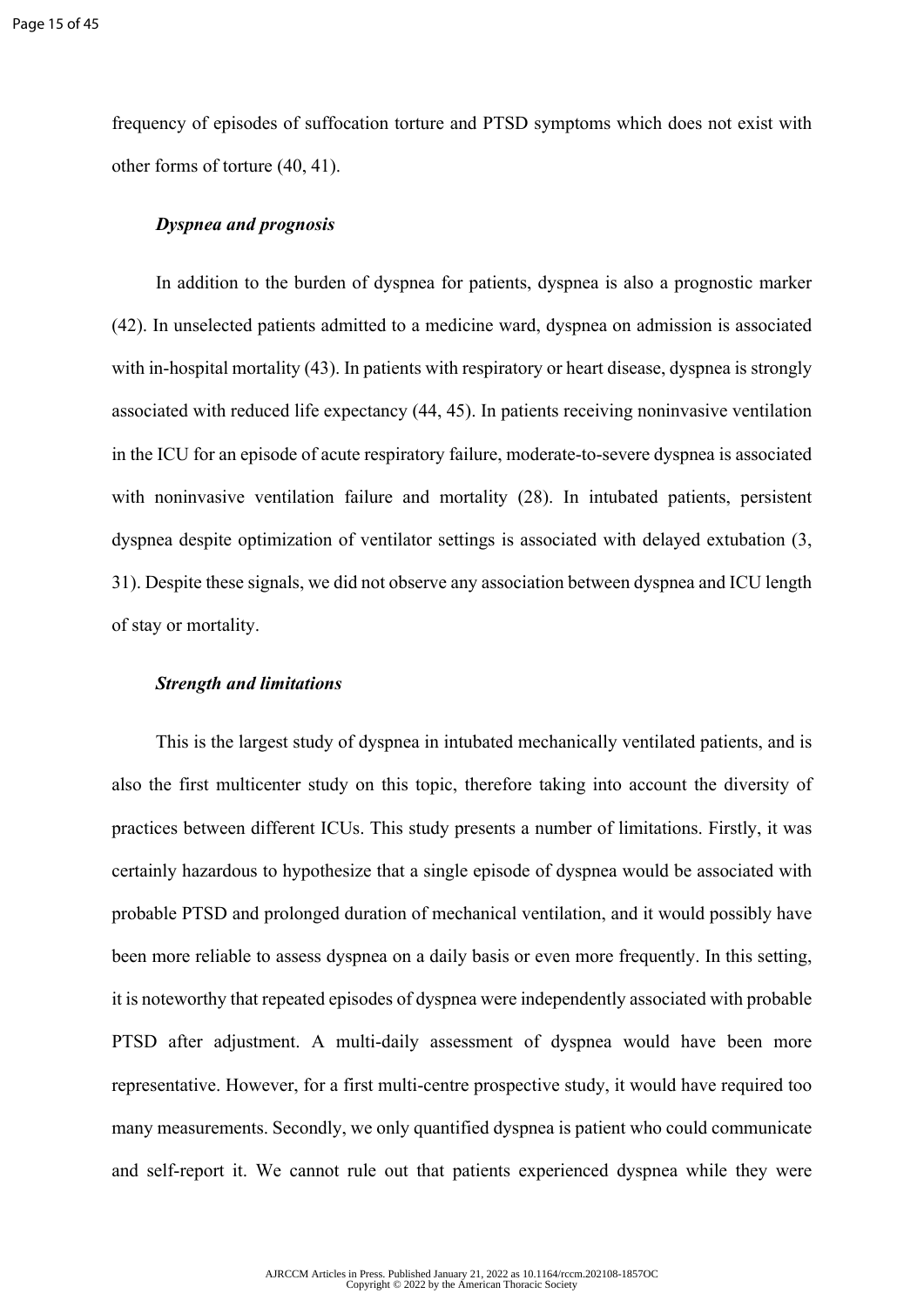sedated. In these patients, sedation may give an external appearance of respiratory comfort, but falsely reassuring (32, 46). Thirdly, a large proportion of patients did not complete the 90 day evaluation and even more failed to answer the IES-R questionnaire, these losses may not have occurred at random and thus biased the findings. The fact that dyspnea was independently associated with probable PTSD despite a smaller than initially considered sample size argues in favor of the reality of the association. Of note, various cutoffs for the IES-R score suggesting probable PTSD have been reported in the literature, ranging from 22 to 44 points (8, 14–16). We opted for a cutoff of 22. Fourthly, although not performed in this study, it would probably have been interesting to evaluate peritraumatic stress on ICU discharge (12). Fifthly, the terms "air hunger" and "excessive respiratory effort" might not have been understood by all participants. Finally, our study does not allow to know whether the dyspnea that patient reported resulted from a poor patient-ventilator interaction or from an intrinsic cause related to respiratory system or lung abnormalities.

#### **Conclusion**

Dyspnea in mechanically ventilated patients is frequent and intense. As anticipated (37), dyspnea is associated with marked anxiety and PTSD. Identification and management of dyspnea therefore constitute a top priority, and it can be argued that failure to do so is a breach of human rights (47, 48). However, caregivers do not reliably identify dyspnea and its severity in patients who cannot communicate verbally (31, 49, 50). Furthermore, a study has shown that detection of moderate-to-severe dyspnea was not followed by any therapeutic intervention, in contrast with the detection of pain, which was significantly associated administration of opioids (50). Future studies should be designed to determine the benefit of approaches involving systematic monitoring of dyspnea in intubated patients (32, 51, 52).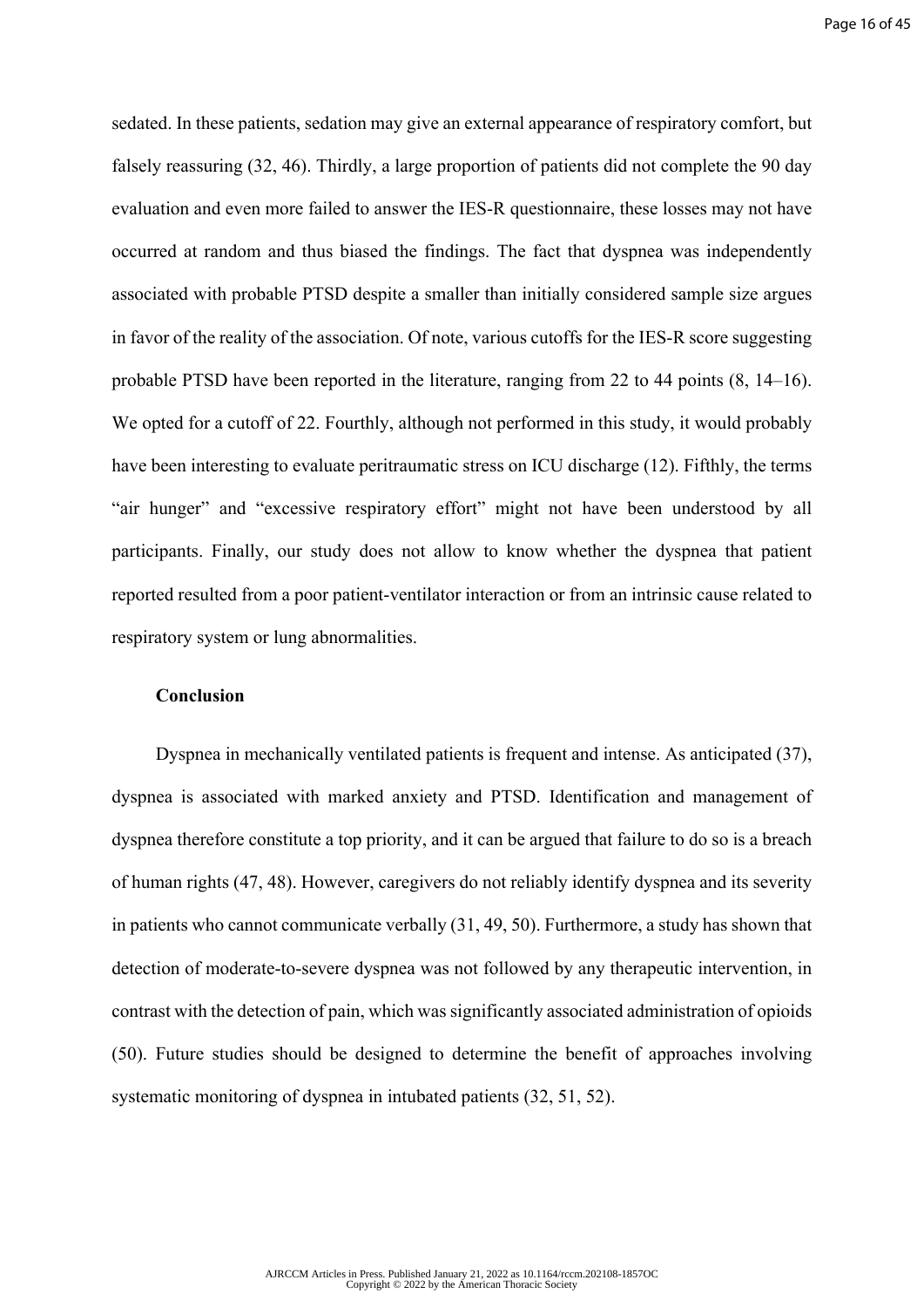#### **AKNOWLEDGEMENT**

List of contributors by center : AP-HP, Groupe Hospitalier Universitaire APHP-Sorbonne Université, site Pitié-Salpêtrière, Service de Medecine intensive Réanimation, Paris, France: Morgane FAURE, Suela DEMIRI, Marie-Amelie ORDAN, Maxime MALLET. AP-HP, Hôpital Louis Mourier, Service de Medecine intensive – Réanimation, : Guillaume BERQUIER, Béatrice LA COMBE, Malo EMERY, Abirami THIAGARAJAH. Regional University Hospital of Montpellier, St-Eloi Hospital, Department of Anesthesia and Intensive Care unit, Montpellier, France: Fouad BELAFIA, Mathieu CAPDEVILA, Yassir AARAB**.**  AP-HP, Groupe Hospitalier Universitaire APHP-Sorbonne Université, site Pitié-Salpêtrière, Service de Médecine Intensive-Réanimation, Institut de Cardiologie, Paris, Frnce: Alain COMBES, Guillaume HEKIMIAN, Loic LE GUNNEC**.** AP-HP, Groupe Hospitalier Universitaire APHP-Sorbonne Université, site Tenon, Service de Réanimation polyvalente, Paris, France: Cherifa GOUANNE, Clementine TACONET. Assistance Publique - Hôpitaux de Marseille, Hôpital Nord, Service de Médecine Intensive Réanimation, Marseille, France : Laurent PAPAZIAN, Jean-Marie FOREL, Christophe GUERVILLY, Mélanie ADDA. Centre hospitalier de Roanne, Service de réanimation et soins continus, Roanne, France: Xavier FABRE, Jean-Charles CHAKARIAN, Bénédicte PHILIPPON-JOUVE, Florian MICHELIN.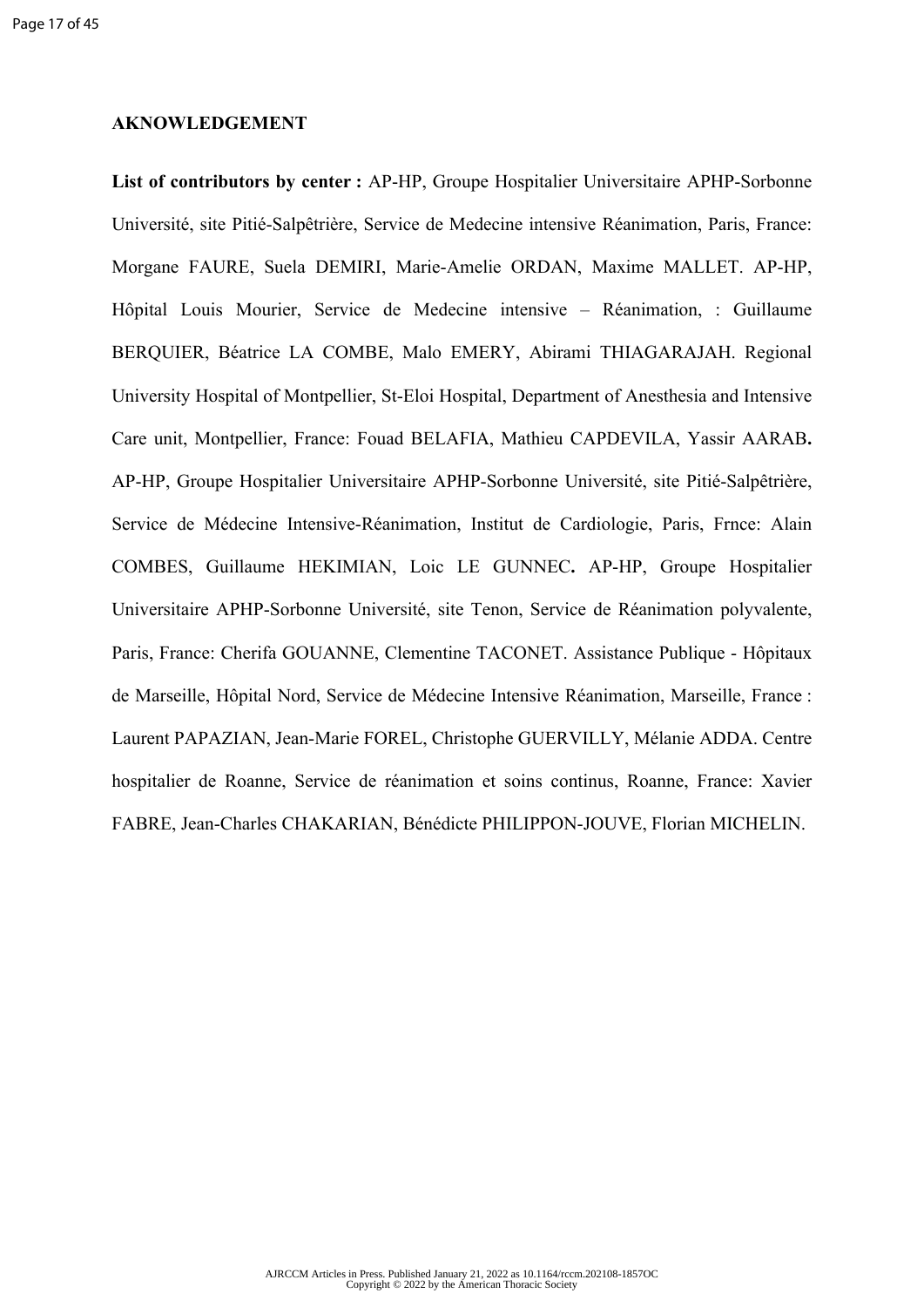#### **REFERENCES**

- 1. Chanques G, Nelson J, Puntillo K. Five patient symptoms that you should evaluate every day. *Intensive Care Med* 2015;41:1347–1350.
- 2. Parshall MB, Schwartzstein RM, Adams L, Banzett RB, Manning HL, Bourbeau J, Calverley PM, Gift AG, Harver A, Lareau SC, Mahler DA, Meek PM, O'Donnell DE, American Thoracic Society Committee on Dyspnea. An official American Thoracic Society statement: update on the mechanisms, assessment, and management of dyspnea. *Am J Respir Crit Care Med* 2012;185:435–452.
- 3. Schmidt M, Demoule A, Polito A, Porchet R, Aboab J, Siami S, Morelot-Panzini C, Similowski T, Sharshar T. Dyspnea in mechanically ventilated critically ill patients. *Crit Care Med* 2011;39:2059–2065.
- 4. Karampela I, Hansen-Flachen J, Smith S, Reily D, Fuchs BD. A dyspnea evaluation protocol for respiratory therapists: a feasibility study. *Respir Care* 2002;47:1158–1161.
- 5. Powers J, Bennett SJ. Measurement of dyspnea in patients treated with mechanical ventilation. *Am J Crit Care Off Publ Am Assoc Crit-Care Nurses* 1999;8:254–261.
- 6. Schmidt M, Banzett RB, Raux M, Morélot-Panzini C, Dangers L, Similowski T, Demoule A. Unrecognized suffering in the ICU: addressing dyspnea in mechanically ventilated patients. *Intensive Care Med* 2014;40:1–10.
- 7. Lush MT, Janson-Bjerklie S, Carrieri VK, Lovejoy N. Dyspnea in the ventilator-assisted patient. *Heart Lung J Crit Care* 1988;17:528–535.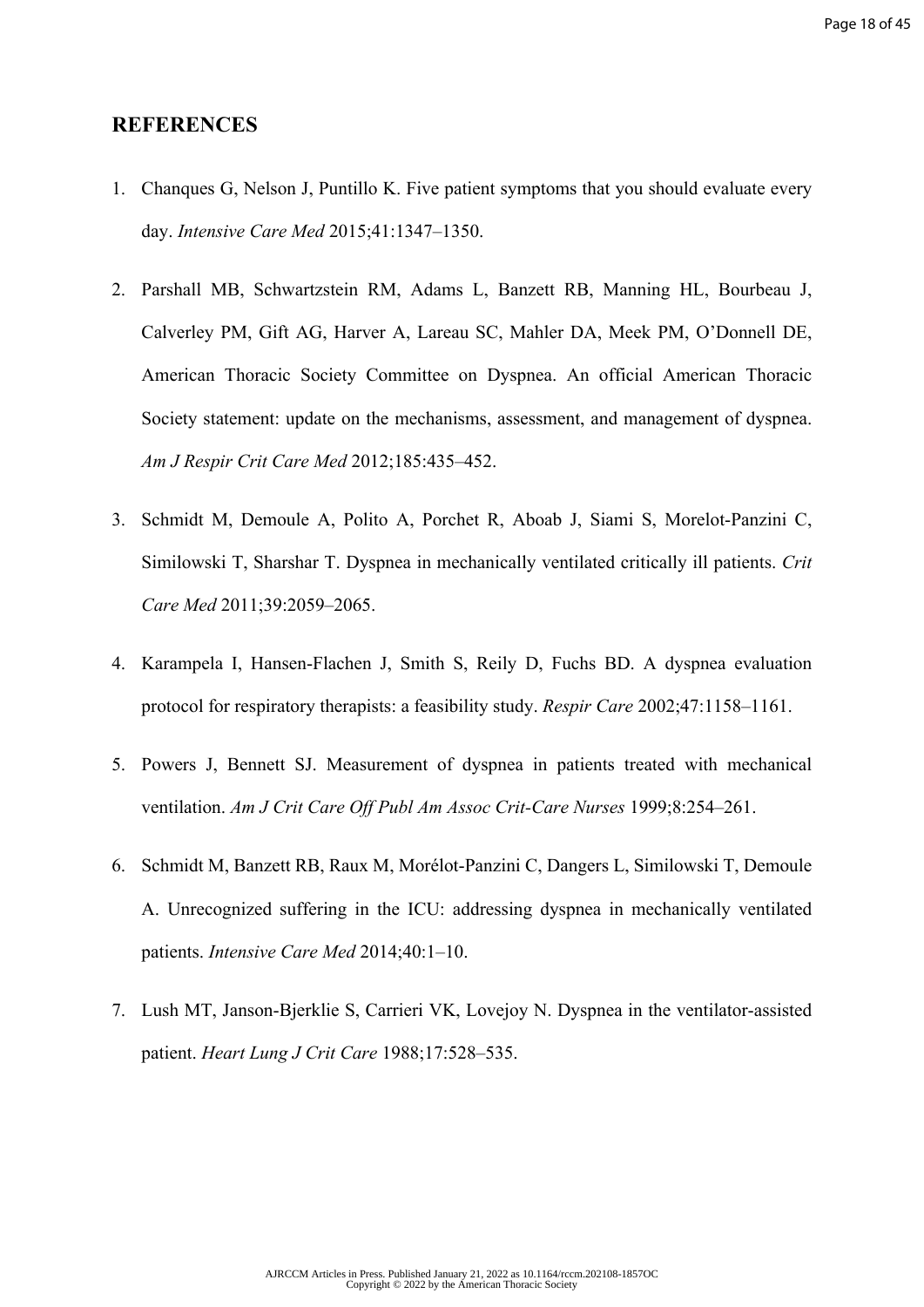- 8. Rotondi AJ, Chelluri L, Sirio C, Mendelsohn A, Schulz R, Belle S, Im K, Donahoe M, Pinsky MR. Patients' recollections of stressful experiences while receiving prolonged mechanical ventilation in an intensive care unit. *Crit Care Med* 2002;30:746–752.
- 9. de Miranda S, Pochard F, Chaize M, Megarbane B, Cuvelier A, Bele N, Gonzalez-Bermejo J, Aboab J, Lautrette A, Lemiale V, Roche N, Thirion M, Chevret S, Schlemmer B, Similowski T, Azoulay E. Postintensive care unit psychological burden in patients with chronic obstructive pulmonary disease and informal caregivers: A multicenter study. *Crit Care Med* 2011;39:112–118.
- 10. Herridge MS, Tansey CM, Matté A, Tomlinson G, Diaz-Granados N, Cooper A, Guest CB, Mazer CD, Mehta S, Stewart TE, Kudlow P, Cook D, Slutsky AS, Cheung AM. Functional Disability 5 Years after Acute Respiratory Distress Syndrome. *N Engl J Med* 2011;364:1293–1304.
- 11. Zatzick DF, Marmar CR, Weiss DS, Browner WS, Metzler TJ, Golding JM, Stewart A, Schlenger WE, Wells KB. Posttraumatic stress disorder and functioning and quality of life outcomes in a nationally representative sample of male Vietnam veterans. *Am J Psychiatry* 1997;154:1690–1695.
- 12. Brunet A, St-Hilaire A, Jehel L, King S. Validation of a French version of the impact of event scale-revised. *Can J Psychiatry Rev Can Psychiatr* 2003;48:56–61.
- 13. Zigmond AS, Snaith RP. The hospital anxiety and depression scale. *Acta Psychiatr Scand* 1983;67:361–370.
- 14. Bastian K, Hollinger A, Mebazaa A, Azoulay E, Féliot E, Chevreul K, Fournier M-C, Guidet B, Michel M, Montravers P, Pili-Floury S, Sonneville R, Siegemund M, Gayat E.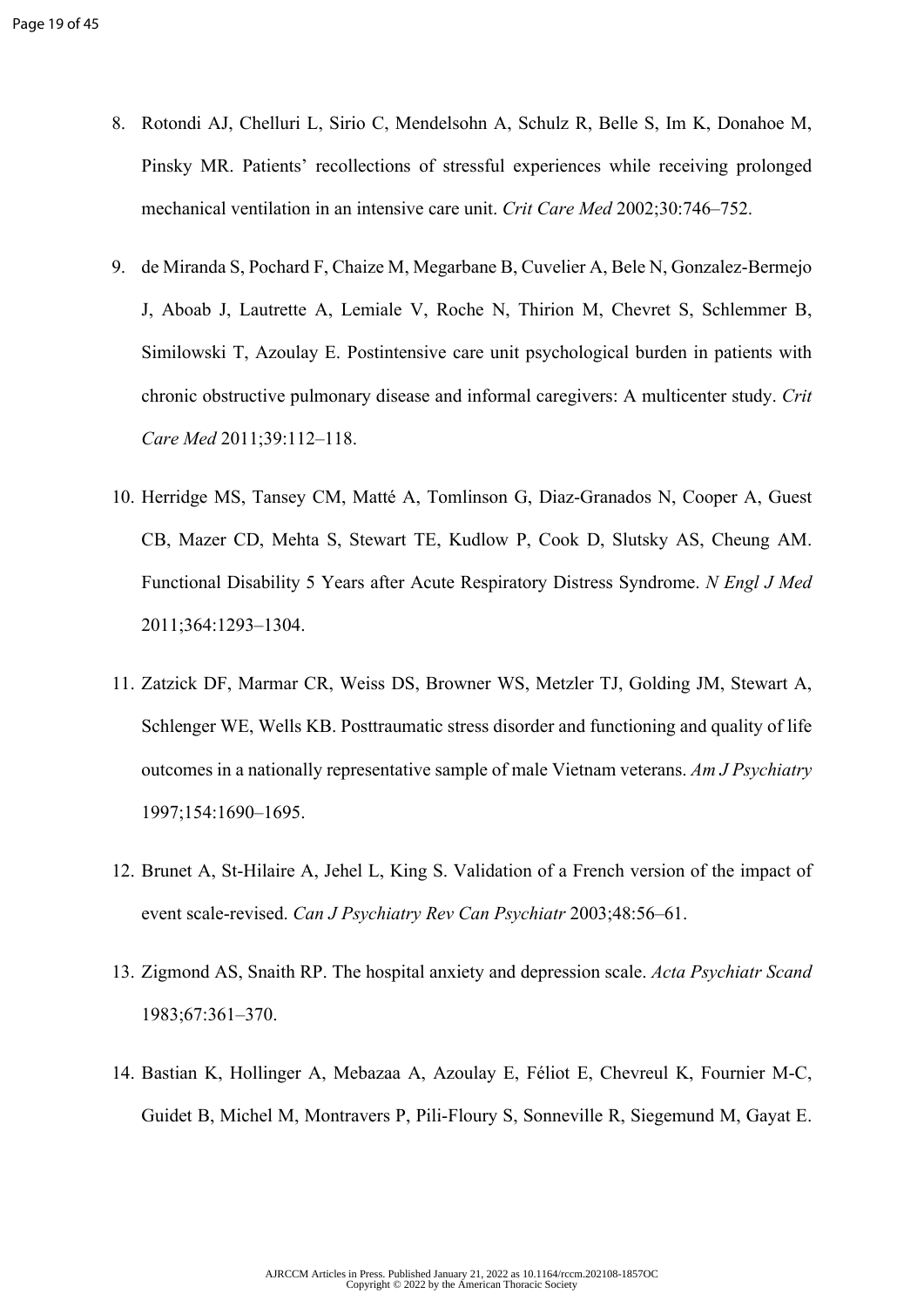Association of social deprivation with 1-year outcome of ICU survivors: results from the FROG-ICU study. *Intensive Care Med* 2018;44:2025–2037.

- 15. Murphy D, Ross J, Ashwick R, Armour C, Busuttil W. Exploring optimum cut-off scores to screen for probable posttraumatic stress disorder within a sample of UK treatmentseeking veterans. *Eur J Psychotraumatology* 2017;8:1398001.
- 16. Morina N, Ehring T, Priebe S. Diagnostic utility of the impact of event scale-revised in two samples of survivors of war. *PloS One* 2013;8:e83916.
- 17. Puntillo KA, Max A, Timsit J-F, Vignoud L, Chanques G, Robleda G, Roche-Campo F, Mancebo J, Divatia JV, Soares M, Ionescu DC, Grintescu IM, Vasiliu IL, Maggiore SM, Rusinova K, Owczuk R, Egerod I, Papathanassoglou EDE, Kyranou M, Joynt GM, Burghi G, Freebairn RC, Ho KM, Kaarlola A, Gerritsen RT, Kesecioglu J, Sulaj MMS, Norrenberg M, Benoit DD, *et al.* Determinants of procedural pain intensity in the intensive care unit. The Europain® study. *Am J Respir Crit Care Med* 2014;189:39–47.
- 18. Devlin JW, Skrobik Y, Gélinas C, Needham DM, Slooter AJC, Pandharipande PP, Watson PL, Weinhouse GL, Nunnally ME, Rochwerg B, Balas MC, van den Boogaard M, Bosma KJ, Brummel NE, Chanques G, Denehy L, Drouot X, Fraser GL, Harris JE, Joffe AM, Kho ME, Kress JP, Lanphere JA, McKinley S, Neufeld KJ, Pisani MA, Payen J-F, Pun BT, Puntillo KA, *et al.* Clinical Practice Guidelines for the Prevention and Management of Pain, Agitation/Sedation, Delirium, Immobility, and Sleep Disruption in Adult Patients in the ICU. *Crit Care Med* 2018;46:e825–e873.
- 19. Stevens JP, Sheridan AR, Bernstein HB, Baker K, Lansing RW, Schwartzstein RM, Banzett RB. A Multidimensional Profile of Dyspnea in Hospitalized Patients. *Chest* 2019;156:507–517.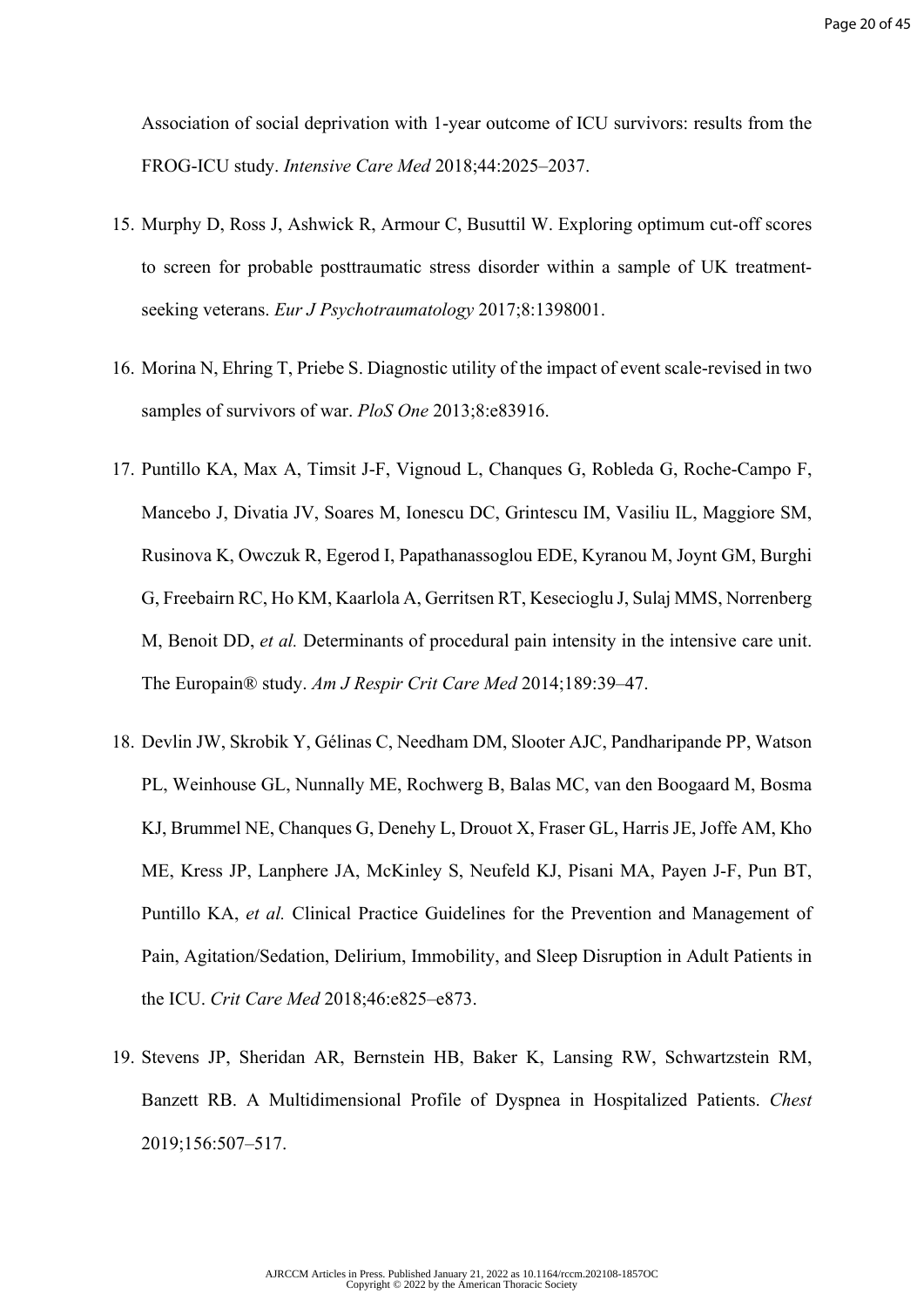- 20. O'Driscoll M, Corner J, Bailey C. The experience of breathlessness in lung cancer. *Eur J Cancer Care (Engl)* 1999;8:37–43.
- 21. Morélot-Panzini C, Perez T, Sedkaoui K, de Bock E, Aguilaniu B, Devillier P, Pignier C, Arnould B, Bruneteau G, Similowski T. The multidimensional nature of dyspnoea in amyotrophic lateral sclerosis patients with chronic respiratory failure: Air hunger, anxiety and fear. *Respir Med* 2018;145:1–7.
- 22. Morélot-Panzini C, Gilet H, Aguilaniu B, Devillier P, Didier A, Perez T, Pignier C, Arnould B, Similowski T. Real-life assessment of the multidimensional nature of dyspnoea in COPD outpatients. *Eur Respir J* 2016;47:1668–1679.
- 23. Strang S, Ekberg-Jansson A, Henoch I. Experience of anxiety among patients with severe COPD: A qualitative, in-depth interview study. *Palliat Support Care* 2014;12:465–472.
- 24. Bailey PH. The dyspnea-anxiety-dyspnea cycle--COPD patients' stories of breathlessness: "It's scary /when you can't breathe." *Qual Health Res* 2004;14:760–778.
- 25. Knebel AR, Janson-Bjerklie SL, Malley JD, Wilson AG, Marini JJ. Comparison of breathing comfort during weaning with two ventilatory modes. *Am J Respir Crit Care Med* 1994;149:14–18.
- 26. Dangers L, Laviolette L, Georges M, Gonzalez-Bermejo J, Rivals I, Similowski T, Morelot-Panzini C. Relieving dyspnoea by non-invasive ventilation decreases pain thresholds in amyotrophic lateral sclerosis. *Thorax* 2017;72:230–235.
- 27. Georges M, Morawiec E, Raux M, Gonzalez-Bermejo J, Pradat P-F, Similowski T, Morélot-Panzini C. Cortical drive to breathe in amyotrophic lateral sclerosis: a dyspnoeaworsening defence? *Eur Respir J* 2016;47:1818–1828.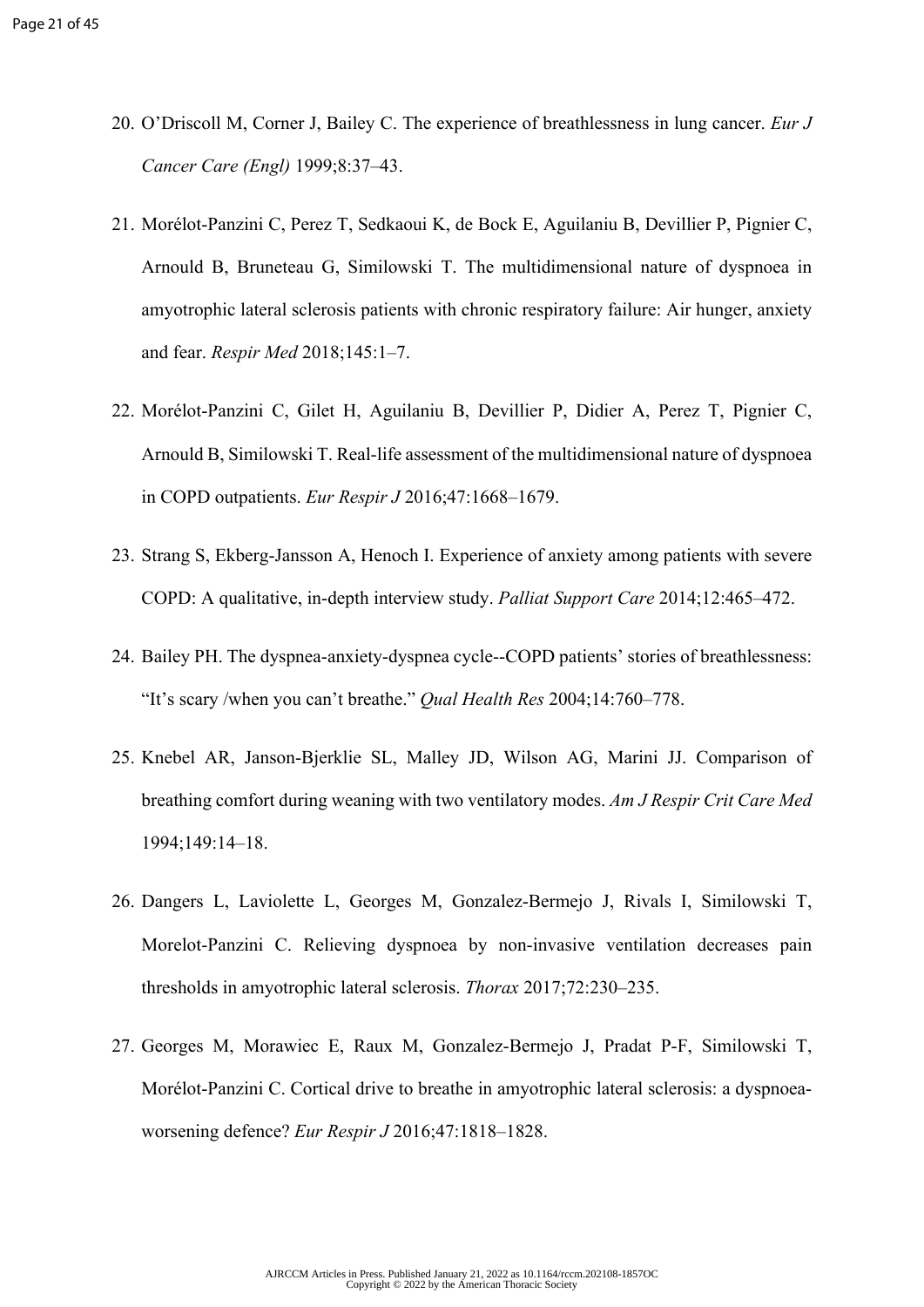- 28. Dangers L, Montlahuc C, Kouatchet A, Jaber S, Meziani F, Perbet S, Similowski T, Resche-Rigon M, Azoulay E, Demoule A, REVA Network (Research Network in Mechanical Ventilation) and the Groupe de Recherche en Réanimation Respiratoire en Onco-Hématologie (GrrrOH), List of contributors who included study patients: Angers University Hospital, Angers, France: Dyspnoea in patients receiving noninvasive ventilation for acute respiratory failure: prevalence, risk factors and prognostic impact: A prospective observational study. *Eur Respir J* 2018;52(2):1702637.
- 29. Banzett RB, Pedersen SH, Schwartzstein RM, Lansing RW. The affective dimension of laboratory dyspnea: air hunger is more unpleasant than work/effort. *Am J Respir Crit Care Med* 2008;177:1384–1390.
- 30. Banzett RB, Lansing RW, Binks AP. Air Hunger: A Primal Sensation and a Primary Element of Dyspnea. *Compr Physiol* 2021;11:1449–1483.
- 31. Haugdahl HS, Storli SL, Meland B, Dybwik K, Romild U, Klepstad P. Underestimation of Patient Breathlessness by Nurses and Physicians during a Spontaneous Breathing Trial. *Am J Respir Crit Care Med* 2015;192:1440–1448.
- 32. Decavèle M, Similowski T, Demoule A. Detection and management of dyspnea in mechanically ventilated patients. *Curr Opin Crit Care* 2019;25:86–94.
- 33. Cuthbertson BH, Hull A, Strachan M, Scott J. Post-traumatic stress disorder after critical illness requiring general intensive care. *Intensive Care Med* 2004;30:450–455.
- 34. Shaw RJ, Harvey JE, Bernard R, Gunary R, Tiley M, Steiner H. Comparison of short-term psychological outcomes of respiratory failure treated by either invasive or non-invasive ventilation. *Psychosomatics* 2009;50:586–591.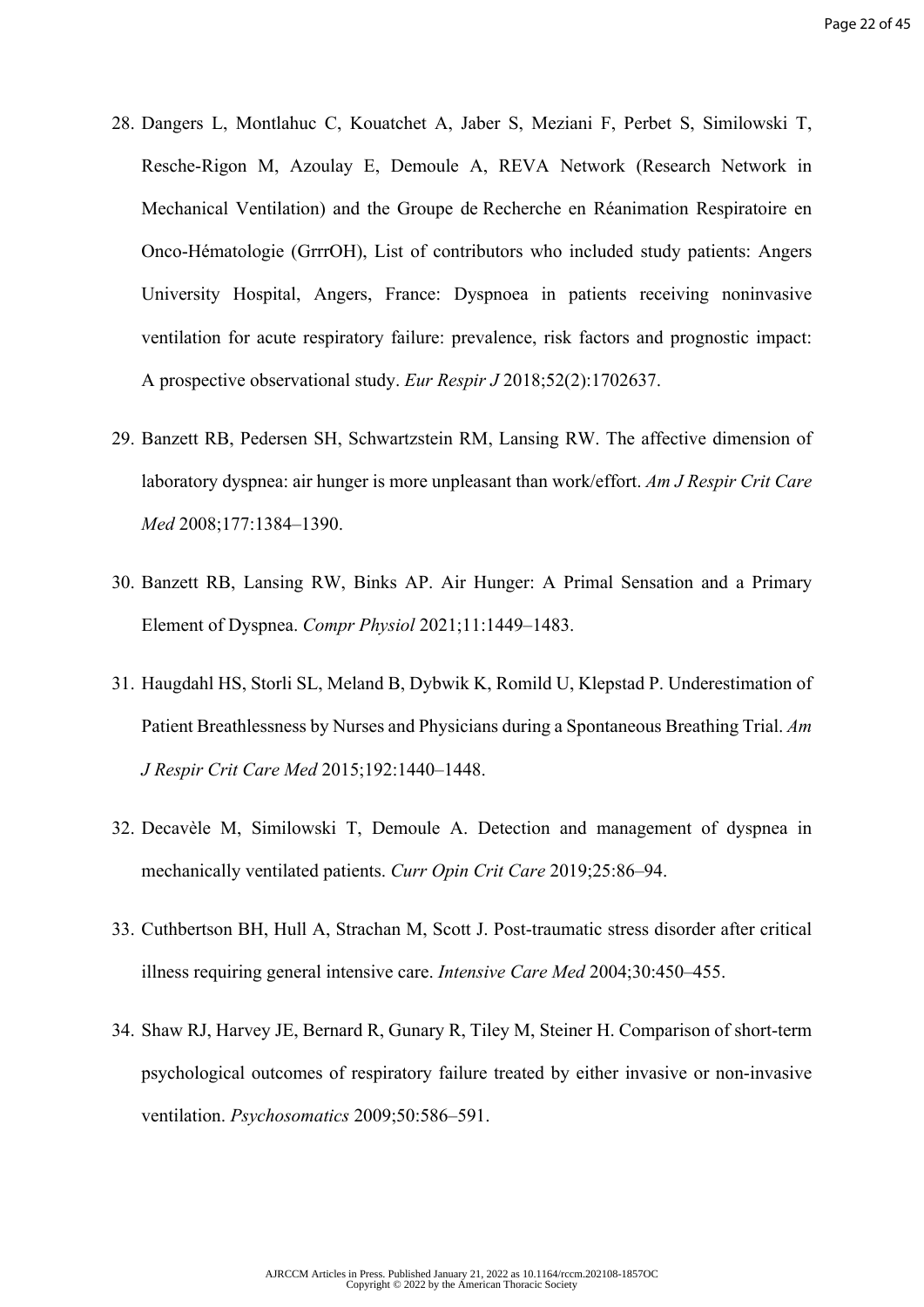- 35. Askari Hosseini SM, Arab M, Karzari Z, Razban F. Post-traumatic stress disorder in critical illness survivors and its relation to memories of ICU. *Nurs Crit Care* 2021;26:102–108.
- 36. Samuelson K a. M, Lundberg D, Fridlund B. Stressful memories and psychological distress in adult mechanically ventilated intensive care patients - a 2-month follow-up study. *Acta Anaesthesiol Scand* 2007;51:671–678.
- 37. Worsham CM, Banzett RB, Schwartzstein RM. Air Hunger and Psychological Trauma in Ventilated Patients with COVID-19. An Urgent Problem. *Ann Am Thorac Soc* 2020;17:926–927.
- 38. Bergbom-Engberg I, Haljamäe H. Assessment of patients' experience of discomforts during respirator therapy. *Crit Care Med* 1989;17:1068–1072.
- 39. Schelling G. Effects of stress hormones on traumatic memory formation and the development of posttraumatic stress disorder in critically ill patients. *Neurobiol Learn Mem* 2002;78:596–609.
- 40. Başoğlu M. *Torture and its consequences, current treatment approach*. Cambridge, UK: Cambridge Univerity Press; 2012.
- 41. Başoğlu M, Paker M, Paker O, Ozmen E, Marks I, Incesu C, Sahin D, Sarimurat N. Psychological effects of torture: a comparison of tortured with nontortured political activists in Turkey. *Am J Psychiatry* 1994;151:76–81.
- 42. Santos M, Kitzman DW, Matsushita K, Loehr L, Sueta CA, Shah AM. Prognostic Importance of Dyspnea for Cardiovascular Outcomes and Mortality in Persons without Prevalent Cardiopulmonary Disease: The Atherosclerosis Risk in Communities Study. *PloS One* 2016;11:e0165111.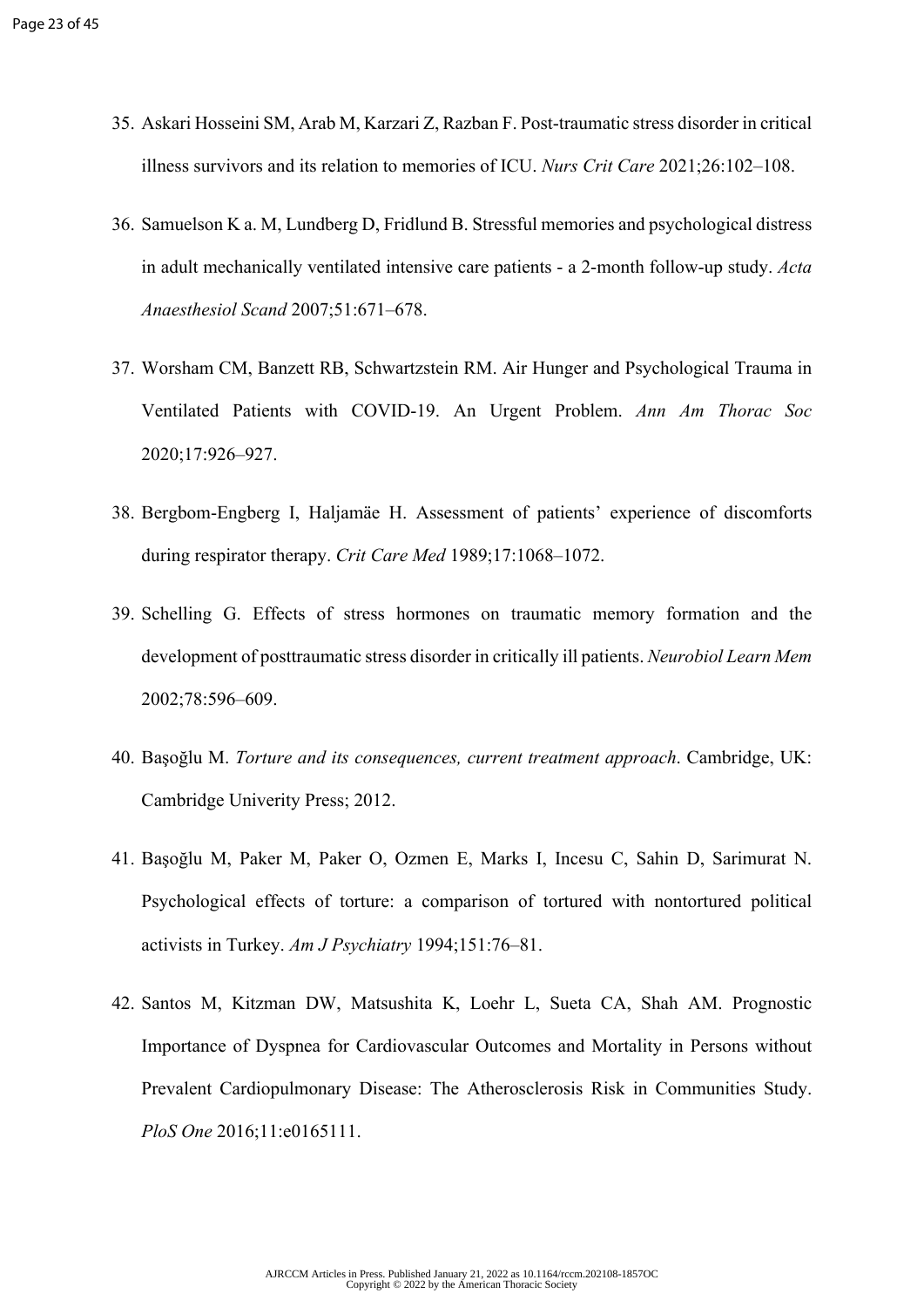- 43. Stevens JP, Dechen T, Schwartzstein RM, O'Donnell C, Baker K, Banzett RB. Association of dyspnea, mortality, and resource use in hospitalised patients. *Eur Respir J* 2021;doi:10.1183/13993003.02107-2019.
- 44. Abu Hussein N, Ter Riet G, Schoenenberger L, Bridevaux P-O, Chhajed PN, Fitting J-W, Geiser T, Jochmann A, Joos Zellweger L, Kohler M, Maier S, Miedinger D, Schafroth Török S, Scherr A, Siebeling L, Thurnheer R, Tamm M, Puhan MA, Leuppi JD. The ADO index as a predictor of two-year mortality in general practice-based chronic obstructive pulmonary disease cohorts. *Respir Int Rev Thorac Dis* 2014;88:208–214.
- 45. Bernheim AM, Kittipovanonth M, Scott CG, McCully RB, Tsang TS, Pellikka PA. Relation of dyspnea in patients unable to perform exercise stress testing to outcome and myocardial ischemia. *Am J Cardiol* 2009;104:265–269.
- 46. Hofbauer RK, Fiset P, Plourde G, Backman SB, Bushnell MC. Dose-dependent effects of propofol on the central processing of thermal pain. *Anesthesiology* 2004;100:386–394.
- 47. Currow DC, Abernethy AP, Ko DN. The active identification and management of chronic refractory breathlessness is a human right. *Thorax* 2014;69:393–394.
- 48. Başoğlu M. Effective management of breathlessness: a review of potential human rights issues. *Eur Respir J* 2017;49:1602099.
- 49. Binks AP, Desjardin S, Riker R. ICU Clinicians Underestimate Breathing Discomfort in Ventilated Subjects. *Respir Care* 2017;62:150–155.
- 50. Gentzler ER, Derry H, Ouyang DJ, Lief L, Berlin DA, Xu CJ, Maciejewski PK, Prigerson HG. Underdetection and Undertreatment of Dyspnea in Critically Ill Patients. *Am J Respir Crit Care Med* 2019;199:1377–1384.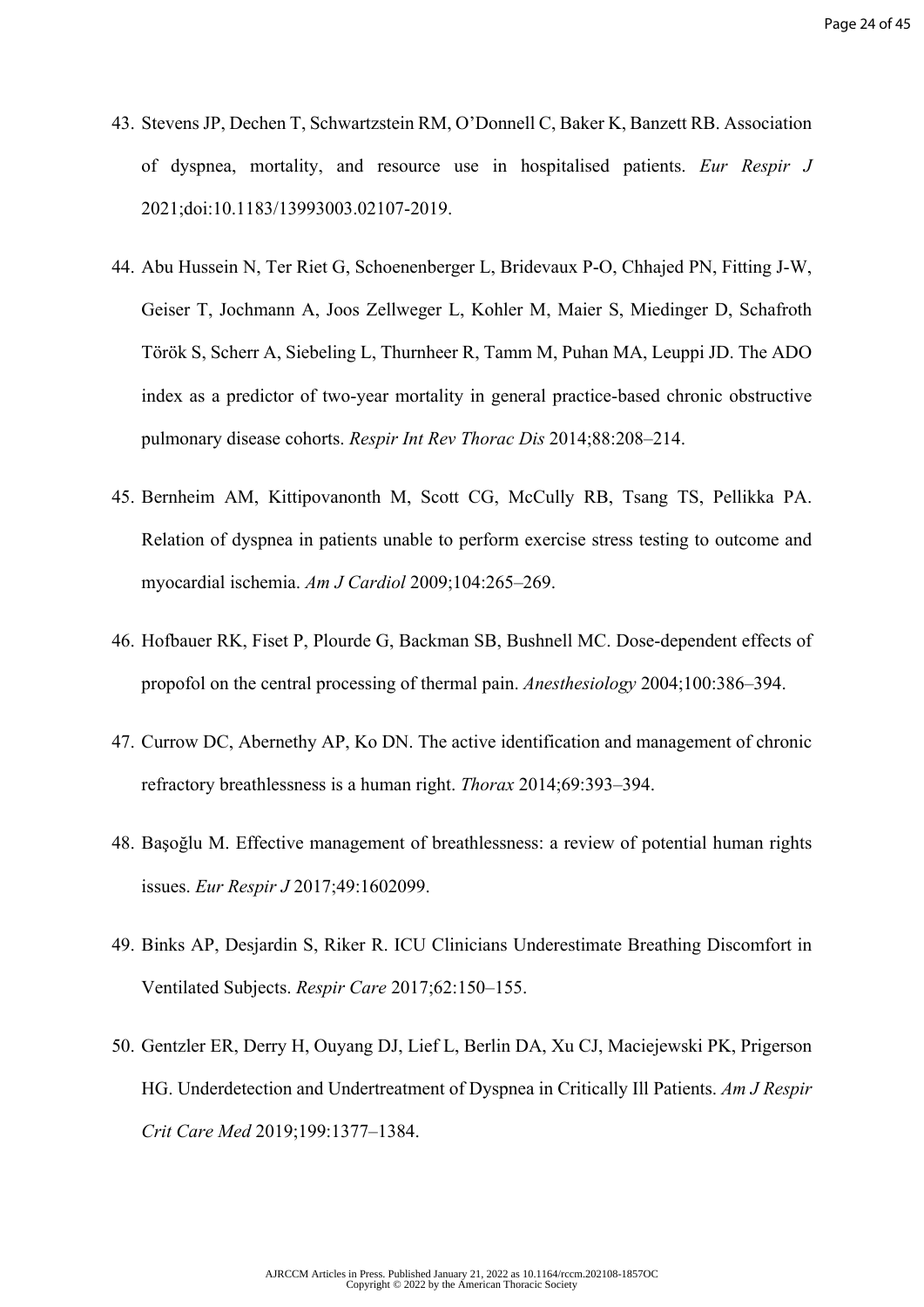- 51. Persichini R, Gay F, Schmidt M, Mayaux J, Demoule A, Morélot-Panzini C, Similowski T. Diagnostic Accuracy of Respiratory Distress Observation Scales as Surrogates of Dyspnea Self-report in Intensive Care Unit Patients. *Anesthesiology* 2015;123:830–837.
- 52. Decavèle M, Gay F, Persichini R, Mayaux J, Morélot-Panzini C, Similowski T, Demoule A. The Mechanical Ventilation-Respiratory Distress Observation Scale as a surrogate of self-reported dyspnoea in intubated patients. *Eur Respir J* 2018;52(4):1800598.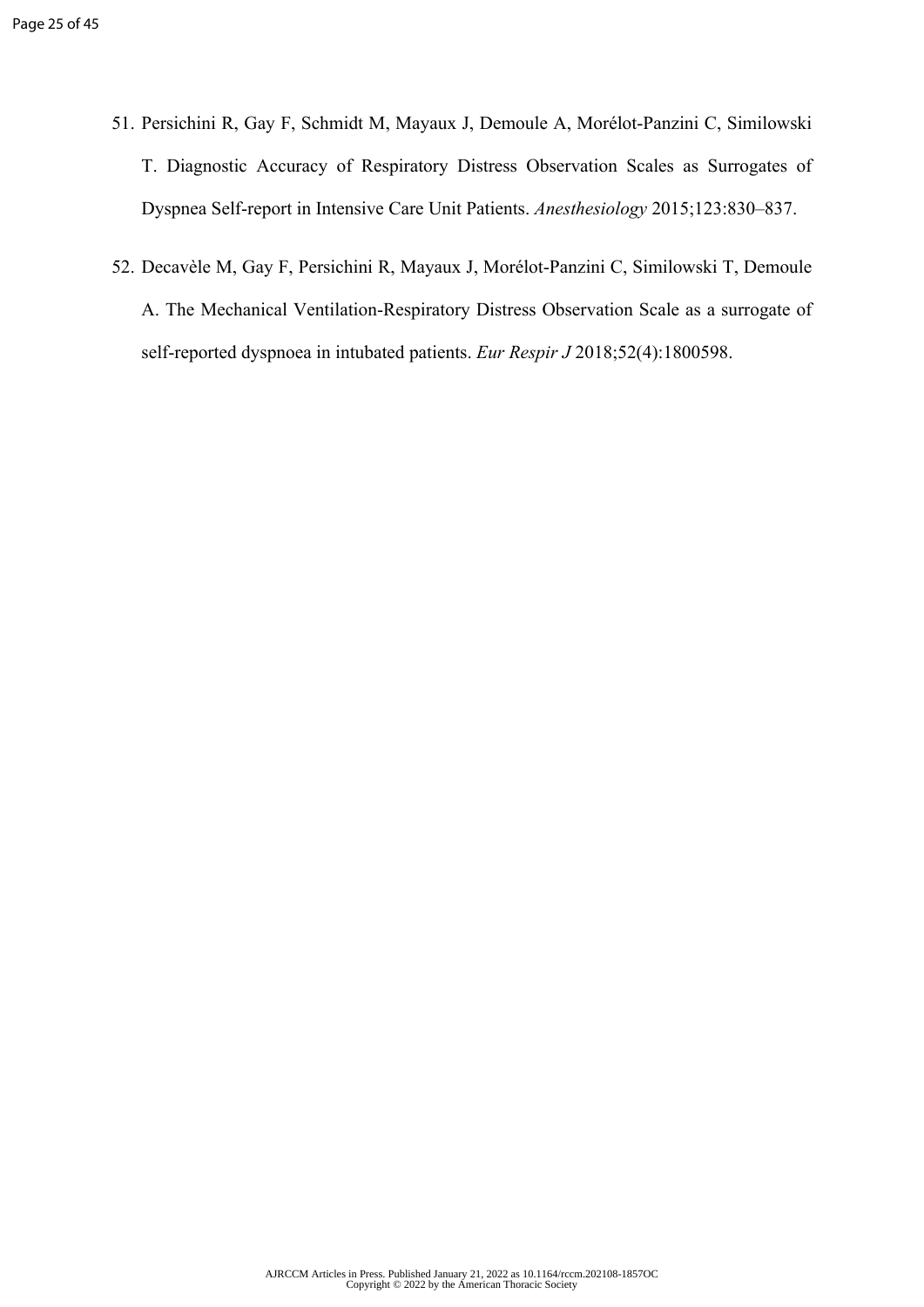#### **Tables**

#### **Table 1. Factors associated with dyspnea on the day of enrolment in the study**

|                                                                                 | <b>All patients</b> | No dyspnea          | <b>Dyspnea</b>          | P value |
|---------------------------------------------------------------------------------|---------------------|---------------------|-------------------------|---------|
|                                                                                 | $(n=612)$           | $(n=404)$           | $(n=208)$               |         |
|                                                                                 |                     |                     |                         |         |
| <b>Patient characteristics</b>                                                  | $64(54-72)$         | $64(54-72)$         | $64(54-70)$             | 0.685   |
| Age, years, median (IQR)                                                        |                     |                     |                         | 0.790   |
| Male gender, $n \frac{1}{2}$                                                    | 381 (62)            | 250(62)             | 131(63)<br>$25.1(22.0-$ |         |
| BMI, $kg.m^{-2}$                                                                | $25.7(22.0-30.4)$   | $26.0(22.2 - 31.1)$ | 30.4)                   | 0.290   |
| Chronic respiratory or heart disease, $n$ (%)                                   | 219 (36)            | 130(32)             | 89(43)                  | 0.009   |
| Chronic respiratory disease, $n$ (%)                                            | 148(24)             | 88 (22)             | 60(29)                  | 0.053   |
| Chronic heart disease, $n$ (%)                                                  | 101(17)             | 59 $(15)$           | 42(20)                  | 0.078   |
|                                                                                 | $4(2-6)$            |                     | $4(3-6)$                | 0.757   |
| Charlson score, <i>median</i> (IQR)                                             |                     | $4(2-6)$            |                         | 0.932   |
| SF36 mental prior to admission, <i>median</i> (IQR)                             | 41 $(32-52)$        | 41 $(31-52)$        | $42(33-50)$             |         |
| SF36 physical prior to ICU admission, median                                    |                     |                     | $38(28-50)$             |         |
| (IQR)                                                                           | $34(26-44)$         | $32(25-42)$         |                         | 0.006   |
| SAPS 2 on ICU admission, median (IQR)                                           | $49(36-61)$         | $50(38-62)$         | $46(36-59)$             | 0.031   |
| Cause of ARF                                                                    |                     |                     |                         | 0.009   |
| Acute-on-chronic ARF, $n$ (%)<br>Acute cardiogenic pulmonary edema, $n \sim 26$ | 86 (14)             | 44(11)              | 42(20)                  |         |
|                                                                                 | 60(10)              | 36(9)               | 24(12)                  |         |
| Coma, $n$ (%)                                                                   | 58 (10)             | 37(9)               | 21(10)                  |         |
| De novo ARF, $n$ (%)                                                            | 211 (35)            | 141(35)             | 70(34)                  |         |
| Sepsis, septic shock, $n$ (%)                                                   | 77(13)              | 54(13)              | 23(11)                  |         |
| Postoperative, $n$ (%)                                                          | 30(5)               | 22(5)               | 8(4)                    |         |
| Other, $n$ (%)                                                                  | 89(14)              | 69(17)              | 20(10)                  |         |
| ARDS, $n$ $\left(\frac{\%}{\%}\right)$                                          | 217 (36)            | 139(35)             | 78 (38)                 |         |
| Noninvasive ventilation prior to intubation, $n$                                |                     |                     |                         |         |
| (%)                                                                             | 164(27)             | 100(25)             | 64 (30)                 | 0.107   |
| Time from ICU admission to inclusion in the                                     |                     |                     |                         |         |
| study, days, median (IQR)                                                       | $5(2-9)$            | $5(2-10)$           | $5(2-9)$                | 0.171   |
| Time from onset of invasive mechanical                                          |                     |                     |                         |         |
| ventilation to inclusion in the study, <i>days</i> ,                            |                     |                     |                         |         |
| median $(IQR)$                                                                  | $5(2-10)$           | $5(2-10)$           | $4(2-9)$                | 0.115   |
| On the day of enrolment in the study                                            |                     |                     |                         |         |
| SOFA, median (IQR)                                                              | $4(2-6)$            | $4(2-6)$            | $4(3-6)$                | 0.123   |
| Anxiety, yes, $n$ (%)                                                           | 256(42)             | 107(26)             | 149(72)                 | < 0.001 |
| Anxiety-VAS, median (IQR)                                                       | $5(4-8)$            | $5(3-7)$            | $6(4-8)$                | 0.040   |
| Pain, yes, $n$ (%)                                                              | 125(20)             | 45(11)              | 80 (38)                 | < 0.001 |
| Pain-VAS, median (IQR)                                                          | $5(3-6)$            | $4(3-6)$            | $5(3-7)$                | 0.133   |
| Respiratory rate, $min^{-1}$ , median (IQR)                                     | $23(19-28)$         | $23(19-27)$         | $24(19-28)$             | 0.173   |
| Systolic BP, mmHg, median (IQR)                                                 | $129(114-145)$      | $127(112-145)$      | $132(116-147)$          | 0.098   |
| Diastolic BP, mmHg, median (IQR)                                                | $65(57-75)$         | $65(57-74)$         | $66(58-75)$             | 0.459   |
| Heart rate, $min^{-1}$ , median (IQR)                                           | $95(79-108)$        | $96(80-108)$        | $92(79-107)$            | 0.388   |
| Temperature, $\degree C$ , <i>median</i> (IQR)                                  |                     |                     | $37.1(36.8-$            |         |
|                                                                                 | $37.1(36.7-37.6)$   | $37.2(36.7-37.6)$   | 37.6)                   | 0.859   |
| Arterial blood gases                                                            |                     |                     |                         |         |
| $PaO2/FiO2$ , mmHg, median (IQR)                                                | $260(200-323)$      | $260(204-327)$      | $250(199-312)$          | 0.432   |
| PaCO <sub>2</sub> , mmHg, median (IQR)                                          | $39(35-45)$         | $39(35-45)$         | $40(35-45)$             | 0.232   |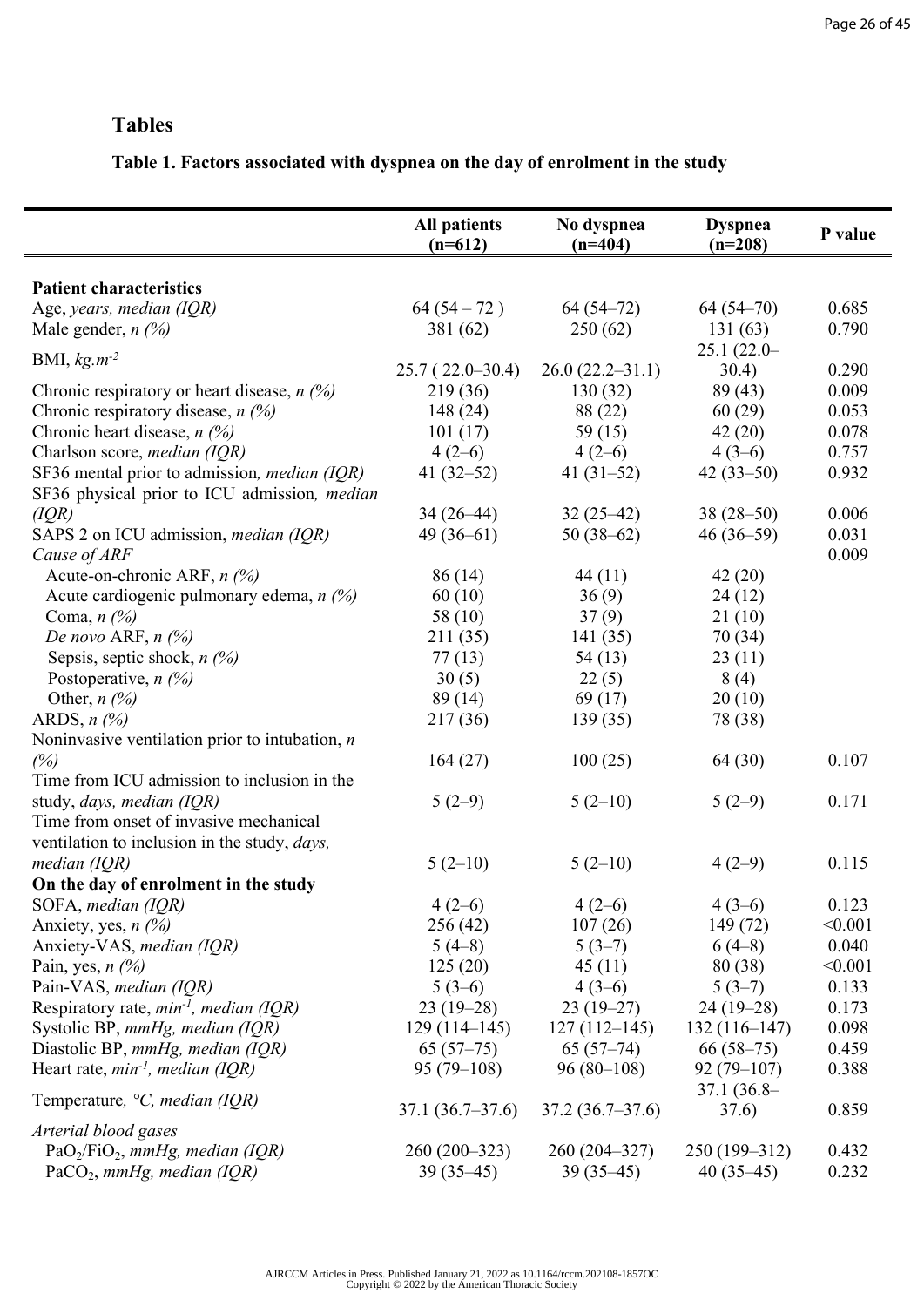| pH, mmHg, median (IQR)                                                                                           |                   |                     | $7.45(7.40-$      |        |
|------------------------------------------------------------------------------------------------------------------|-------------------|---------------------|-------------------|--------|
|                                                                                                                  | $7.45(7.40-7.48)$ | $7.45(7.40 - 7.48)$ | 7.48)             | 0.518  |
| $HCO3$ , mmol.L <sup>-1</sup> , median (IQR)                                                                     | $26(23-30)$       | $26 - 23 - 30$      | $27(23-30)$       | 0.226  |
| Hemoglobin, g/dL, median (IQR)                                                                                   | $9.9(8.6-11.0)$   | $10.0(8.7-11.1)$    | $9.9(8.6 - 11.0)$ | 0.339  |
| Ventilator settings                                                                                              |                   |                     |                   |        |
| Ventilator mode                                                                                                  |                   |                     |                   | 0.239  |
| Assist-control ventilation, $n$ (%)                                                                              | 53 $(9)$          | 31(8)               | 22(11)            |        |
| Pressure support ventilation, $n$ (%)                                                                            | 552 (90)          | 371 (91)            | 183 (88)          |        |
| Other mode, $n$ (%)                                                                                              | 7(2)              | 5(2)                | 2(1)              |        |
| Inspiratory trigger, L.min <sup>-1</sup> , median (IQR)<br>Positive end-expiratory pressure, cmH <sub>2</sub> O, | $1(1-1)$          | $1(1-1)$            | $1(1-1)$          | 0.353  |
| median $(IQR)$                                                                                                   | $5(5-7)$          | $5(5-8)$            | $5(5-7)$          | 0.772  |
| Measured tidal volume, mL, median (IQR)                                                                          | 445 (384-530)     | 440 (380-522)       | 452 (398-544)     | 0.127  |
| Assist-control ventilation                                                                                       |                   |                     |                   |        |
| Set tidal volume, mL, median (IQR)                                                                               | $420(380-450)$    | $400(385-455)$      | 420 (380-448)     | 0.853  |
| Set respiratory rate, $min^{-1}$ , median (IQR)                                                                  | $20(19-24)$       | $20(18-22)$         | $20(20-23)$       | 0.179  |
| Inspiratory flow, L.min <sup>-1</sup> , median (IQR)                                                             | $60(42-60)$       | $60(41-60)$         | $60(58-60)$       | 0.366  |
| Pressure support ventilation                                                                                     |                   |                     |                   |        |
| Pressure support level, $cmH_2O$ , median                                                                        |                   |                     |                   |        |
| $(IQR)$ ****                                                                                                     | $10(8-12)$        | $10(8-12)$          | $10(8-12)$        | 0.0004 |
| Cycling off, %, median (IQR)                                                                                     | $25(25-25)$       | $25(25-25)$         | $25(25-25)$       |        |
| Analgesic or sedative drugs                                                                                      |                   |                     |                   | 0.271  |
| Opioids, $n$ (%)                                                                                                 | 198(33)           | 119(33)             | 79 (33)           |        |
| Benzodiazepines, $n$ (%)                                                                                         | 68(11)            | 40(11)              | 28(12)            |        |
| Propofol, $n$ $(\%)$                                                                                             | 122(20)           | 68 (19)             | 54(23)            |        |
| Nefopam, $n$ $\left(\frac{\%}{\%}\right)$                                                                        | 110(18)           | 76(21)              | 34(14)            |        |
| Neuroleptics, $n$ (%)                                                                                            | 47(8)             | 29(8)               | 18(8)             |        |
| Hydroxyzine, $n$ (%)                                                                                             | 56(9)             | 29(8)               | 18(8)             |        |

Quantitative variables are expressed as median (interquartile range [IQR]) and are compared between groups using the nonparametric Wilcoxon rank-sum test. Qualitative variables are expressed as frequency (percentage).

BMI, body mass index; SF-36, short form 36; ICU, intensive care unit; SAPS 2, Simplified Acute Physiology Score; ARF, acute respiratory failure; SOFA, Sequential Organ Failure Assessment score; VAS, visual analog scale; BP, blood pressure;  $PaO<sub>2</sub>/FiO<sub>2</sub>$ , ratio of arterial oxygen tension to inspired oxygen fraction; IQR interquartile range.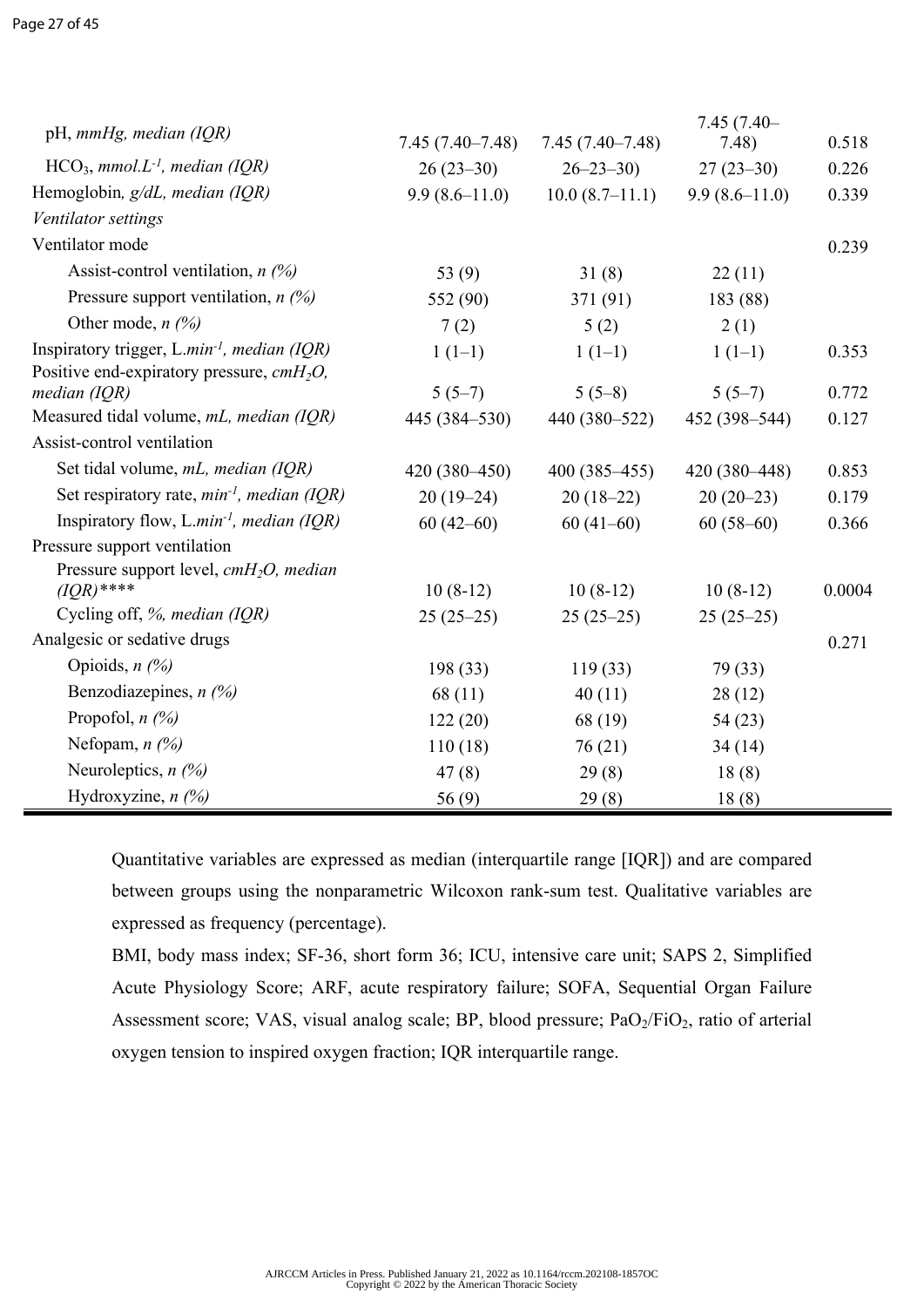#### **Table 2. Primary and secondary endpoints according to the presence of dyspnea on first**

#### **assessment**

|                                                       | <b>All patients</b><br>$(n=612)$ | No dyspnea<br>$(n=404)$ | <b>Dyspnea</b><br>$(n=208)$ | P value |
|-------------------------------------------------------|----------------------------------|-------------------------|-----------------------------|---------|
| <b>Co-primary endpoints</b>                           |                                  |                         |                             |         |
| ICU length of stay, days, median (IQR)                | $6(3-12)$                        | $6(3-13)$               | $6(3-12)$                   | 0.781   |
| Post-traumatic stress disorder <sup>a</sup> , $n$ (%) | 29/153(19)                       | 13/98(13)               | 16/55(29)                   | 0.017   |
| <b>Secondary endpoints</b>                            |                                  |                         |                             |         |
| At least one ICU-acquired adverse event, $n$ (%)      | 188(31)                          | 125(31)                 | 63 (30)                     | 0.675   |
| One event, $n(\%)$                                    | 86(14)                           | 60(15)                  | 26(13)                      |         |
| Two or more events, $n \frac{\omega_0}{\omega}$       | 102(17)                          | 65(16)                  | 37(18)                      |         |
| Duration of mechanical ventilation, <i>days</i> ,     | $6(3-12)$                        | $6(3-13)$               | $6(3-12)$                   | 0.781   |
| median $(IQR)$                                        |                                  |                         |                             |         |
| Ventilator-free days, day 28, <i>median (IQR)</i>     | $21(9-25)$                       | $22(10-25)$             | $21(8-24)$                  | 0.631   |
| Hospital length of stay, days, median (IQR)           | $28(17-50)$                      | $28(17-50)$             | $29(18-52)$                 | 0.731   |
| Mortality Day 28, $n$ (%)                             | 88 (14)                          | 54 (13%)                | 34(16%)                     | 0.319   |
| Mortality Day 60, $n$ (%)                             | 122(20)                          | 74 (19%)                | 48 (23%)                    | 0.181   |
| Mortality Day 90, $n$ (%)                             | 147(24)                          | 91(23%)                 | 56 (27%)                    | 0.228   |
| IES-R, median (IQR)                                   | $7(2-18)$                        | $7(2-15)$               | $8(2-23)$                   | 0.402   |
| HADS, anxiety, day 90, <i>median</i> (IQR)            | $5(3-9)$                         | $5(3-9)$                | $7(3-9)$                    | 0.340   |
| Anxiety Day $90^b$ , <i>n</i> $(%)$                   | 58 (38)                          | 37(36)                  | 21(41)                      | 0.584   |
| HADS, depression, day 90, median (IQR)                | $6(3-11)$                        | $6(3-10)$               | $6(2-10)$                   | 0.928   |
| Depression day 90 <sup>b</sup> , $n$ (%)              | 67(37)                           | 43(36)                  | 24(40)                      | 0.683   |
| SF36 mental on day 90 $\degree$ , <i>median (IQR)</i> | $51(32-60)$                      | $53(32-61)$             | $48(32 - 58)$               | 0.173   |
| SF36 physical on day 90 $\degree$ , median (IQR)      | $39(30-47)$                      | $35(26-47)$             | 41 $(32-46)$                | 0.108   |
| PSQI, median (IQR)                                    | $7(5-10)$                        | $6(5-9)$                | $8(6-10)$                   | 0.173   |
| Poor sleep quality <sup>d</sup> , $n$ (%)             | 97 (82)                          | 61 (80)                 | 36(86)                      | 0.383   |

Quantitative variables are expressed as median (interquartile range [IQR]) and are compared between groups using the nonparametric Wilcoxon rank-sum test. Qualitative variables are expressed as frequency (percentage).

ICU, intensive care unit; IES-R, Impact of Event Scale revised; HADS, Hospital Anxiety and Depression Scale; SF-36, 36-item short form; PSQI, Pittsburgh Sleep Quality Index.

IQR, interquartile range.

<sup>a</sup>Defined by a score  $\geq$  22 on the Impact of Event Scale – Revised (IES-R), n=153.

b Defined by a score  $\geq 8$  on the anxiety or depression subscore of the Hospital Anxiety and Depression (HAD) scale, n=153.

 $\text{c}$  SF-36 is normalized to the French population and takes age and gender into account, n=153

<sup>d</sup> Defined by a score  $\geq 5$  on the Pittsburgh Sleep Quality Index (PSQI), n=153.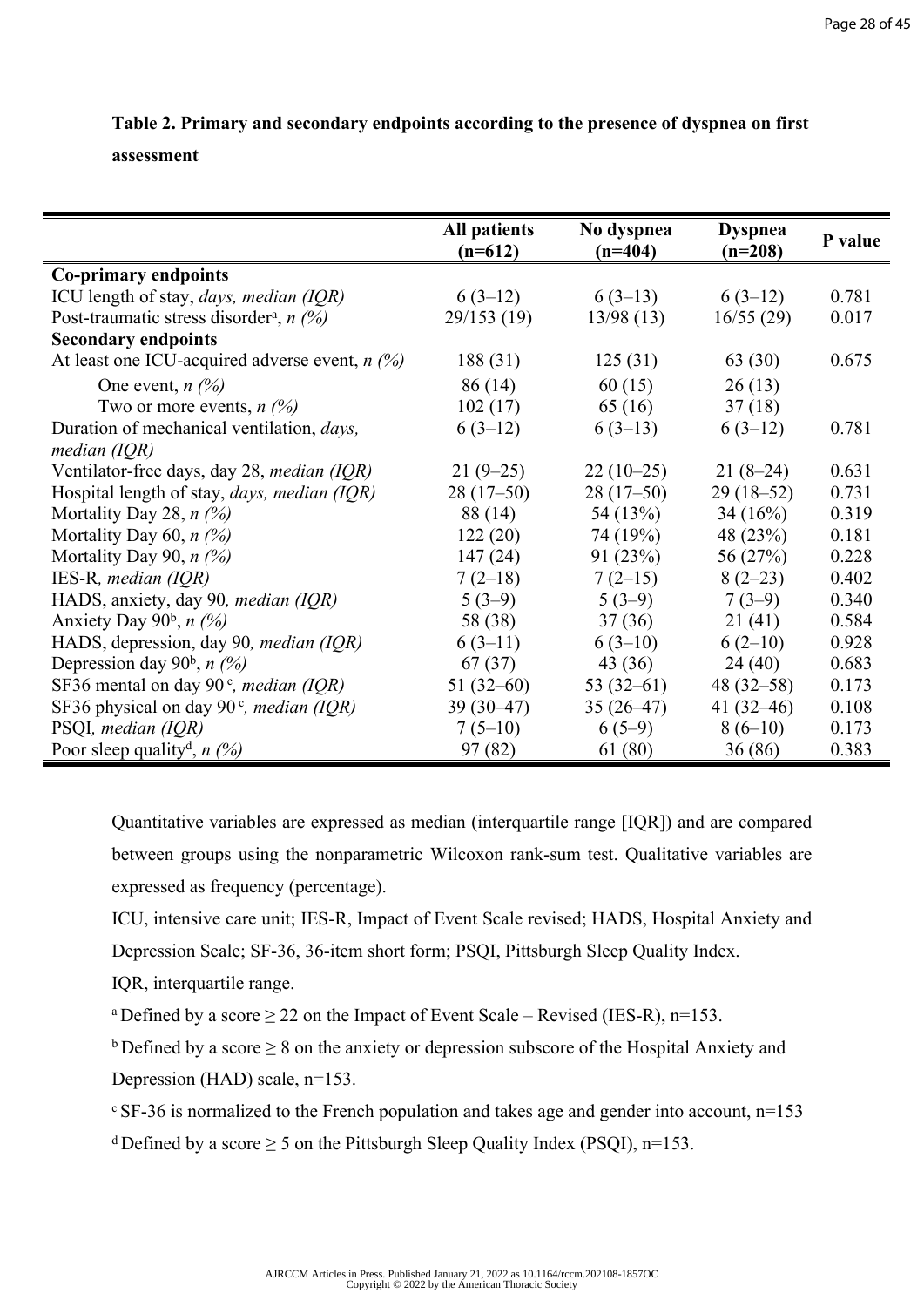#### **Figure Legend**

#### **Figure 1. Study flow chart**

ICU, intensive care unit; RASS, Richmond Agitation and Sedation Scale; IES-R, impact of event scale revised.

**Figure 2. Kaplan–Meier estimates of probability of intensive care unit discharge from the day of randomization to day 28.**

**Figure 3. Multivariate model of the cause-specific hazard of post-traumatic stress disorder (PTSD) at day 90.** 

This analysis is restricted to the 153 patients to whom the Impact of Event Scale Revised questionnaire was administered.

Plots represent variables independently associated with PTSD in the final model, with their 95% confidence intervals.

Three different models were built. In the first model (Panel A), dyspnea was expressed as the presence of dyspnea at the first assessment (i.e. on enrolment). In the second model (Panel B), dyspnea was expressed as the cumulative number of days on which dyspnea was observed from enrolment to the end of mechanical ventilation. In the third model (Panel C), dyspnea was expressed as a density, which was defined as the number of days on which dyspnea was observed divided by the number of days from enrolment to the end of invasive mechanical ventilation.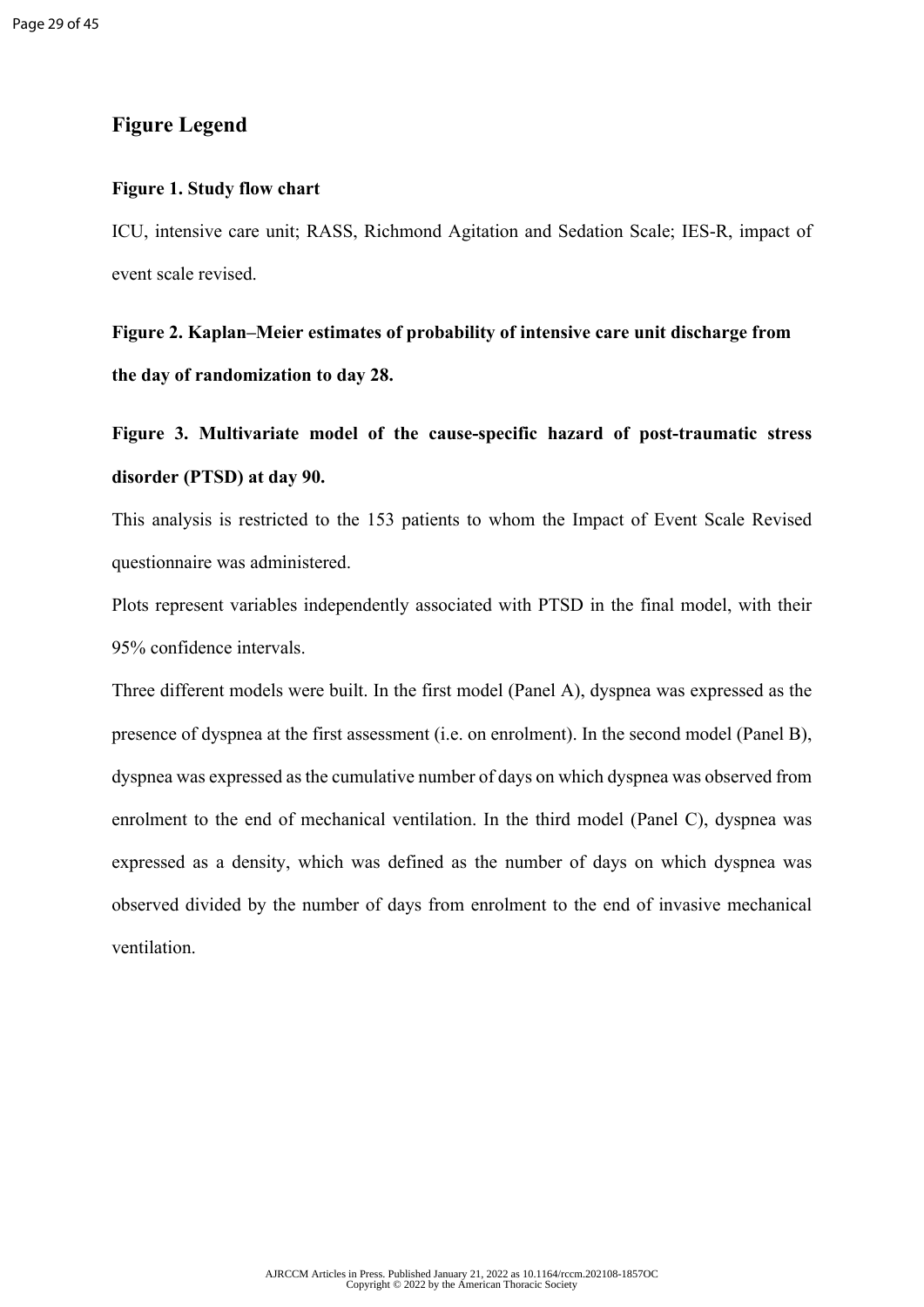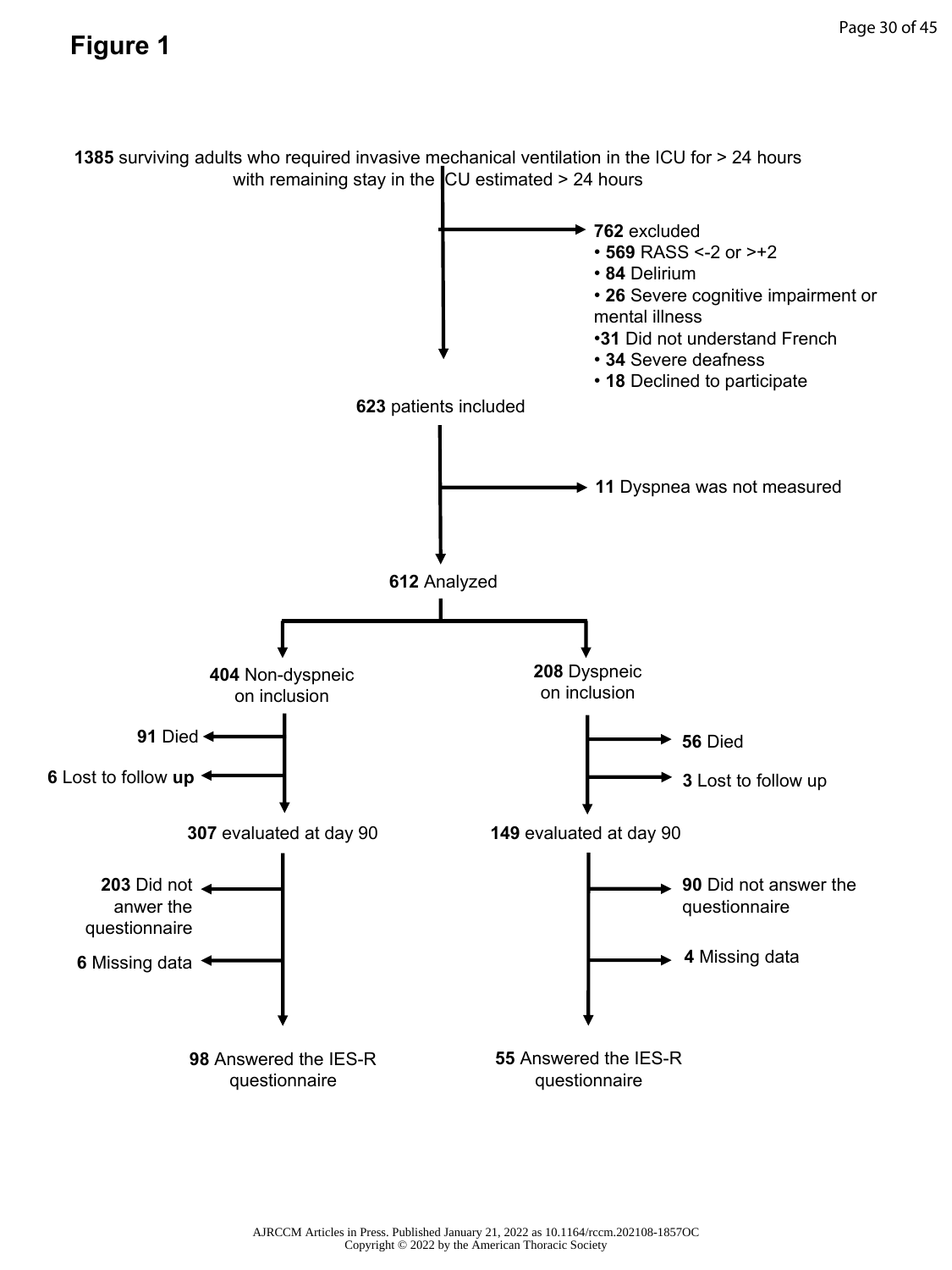**Figure 2**

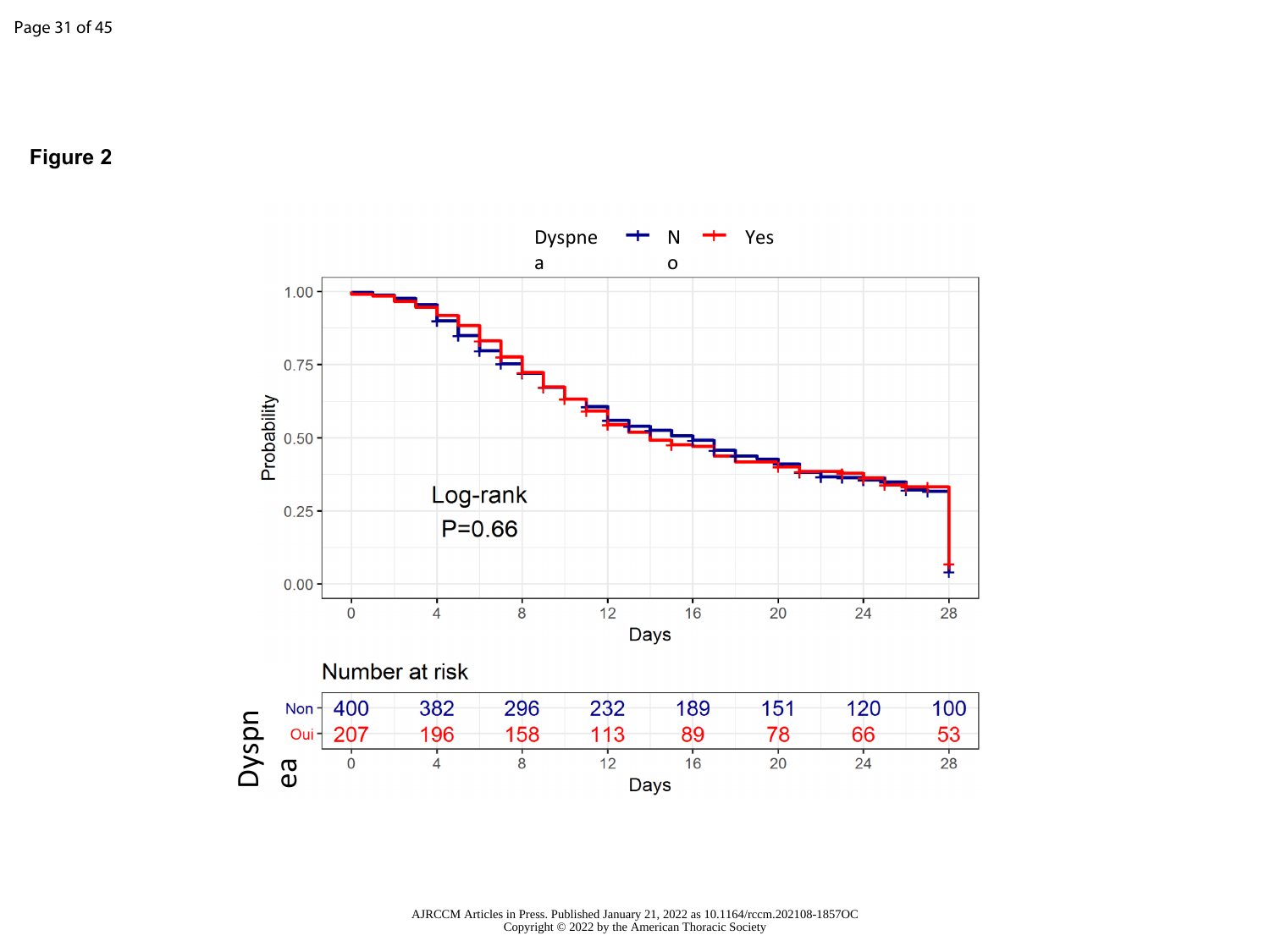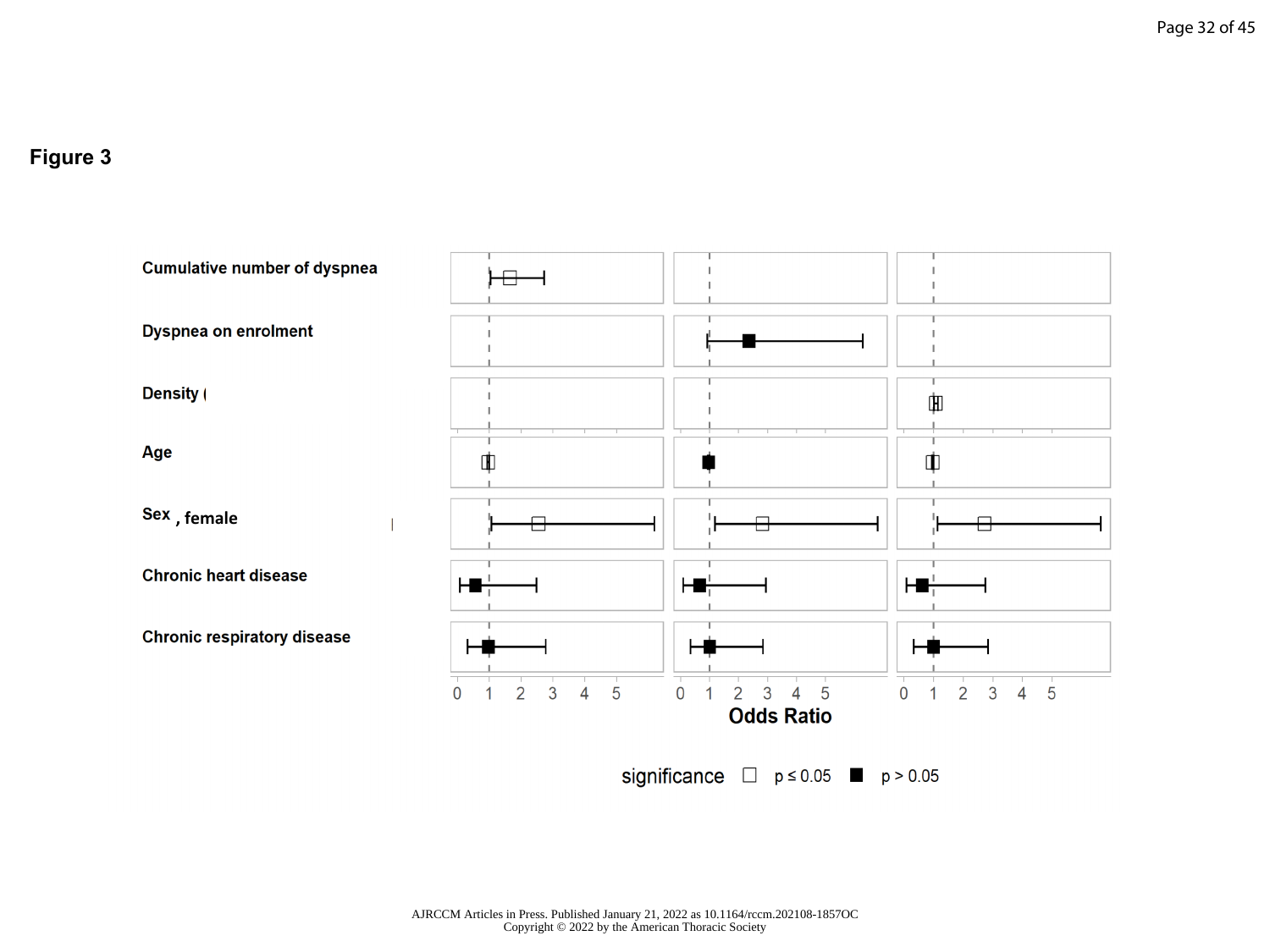# **Prevalence, Intensity and Clinical Impact of Dyspnea in Critically Ill Patients Receiving Invasive Ventilation**

### **Online Data Supplement**

- **Detailed methods**
- **eTable 1. Characteristics of day-90 survivors and comparison between intensive care unit (ICU) survivors who were interviewed and those who were not interviewed**
- **e-Table 2. Number and type of adverse events**
- e**Table 3. Factors associated with the presence of post-traumatic stress disorder (PTSD) at day-90: univariate analysis**
- **eTable 4. Factors independently associated with post-traumatic stress disorder**
- **List of contributors by center**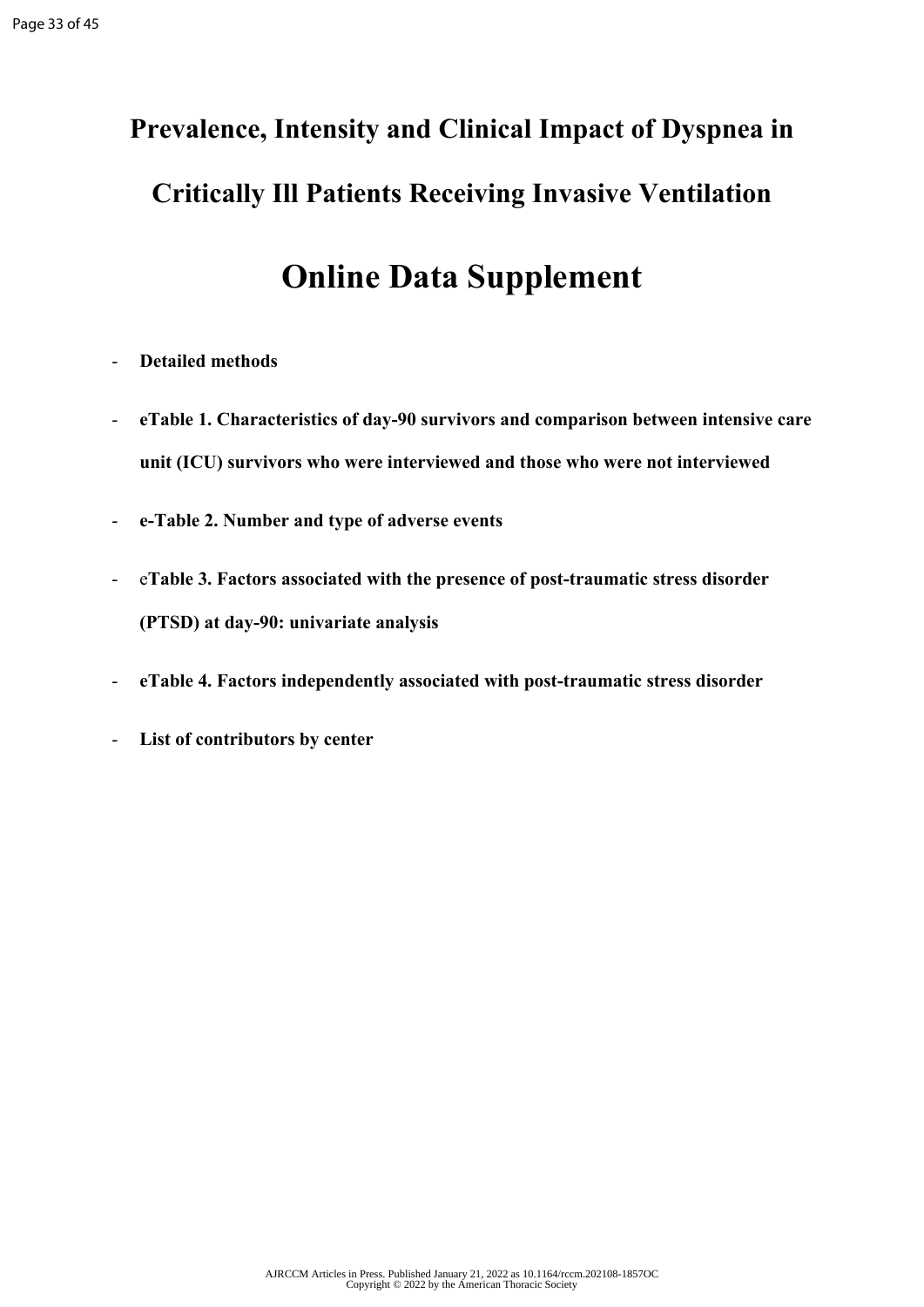#### **Detailed methods**

Impact of DYSpnea on the ouTcome of Patients Admitted for an Acute RESpiratory Failure in the intenSive Care Unit (DyStress) was a French prospective observational cohort study conducted in ten ICUs belonging to the REVA network (Mechanical Ventilation Research Network). Participating centers and investigators are listed in the online supplement. The study was approved by the Institutional Review Board (CPP Ile de France VI – n. 146-13/A-01374-41) and was registered on a publicly available database (clinicaltrial.govNCT 02336464). Written informed consent was obtained from all patients or relatives. The study complied with the Strengthening the Reporting of Observational Studies in Epidemiology (STROBE) Statement guidelines (http://www.equator-network.org).

#### *Study population*

Between January 2016 and April 2018, in each participating ICU, investigators consecutively screened for inclusion in the study, on a daily basis between 9 a.m. and 12 a.m, adult patients requiring invasive mechanical ventilation in the ICU for more than 24 hours with an estimated remaining ICU stay > 24 hours. Patients were included as soon as they were able to communicate with their caregivers and self-report dyspnea. Patients unable to communicate and self-report dyspnea were not included (Richmond Agitation-Sedation Scale (RASS) < -2 or > +2, delirium according to Confusion Assessment Method for the ICU (CAM-ICU), severe cognitive impairment or severe mental illness, patients who do not speak French, and severe hearing loss). Patients under the age of 18 years were also not included.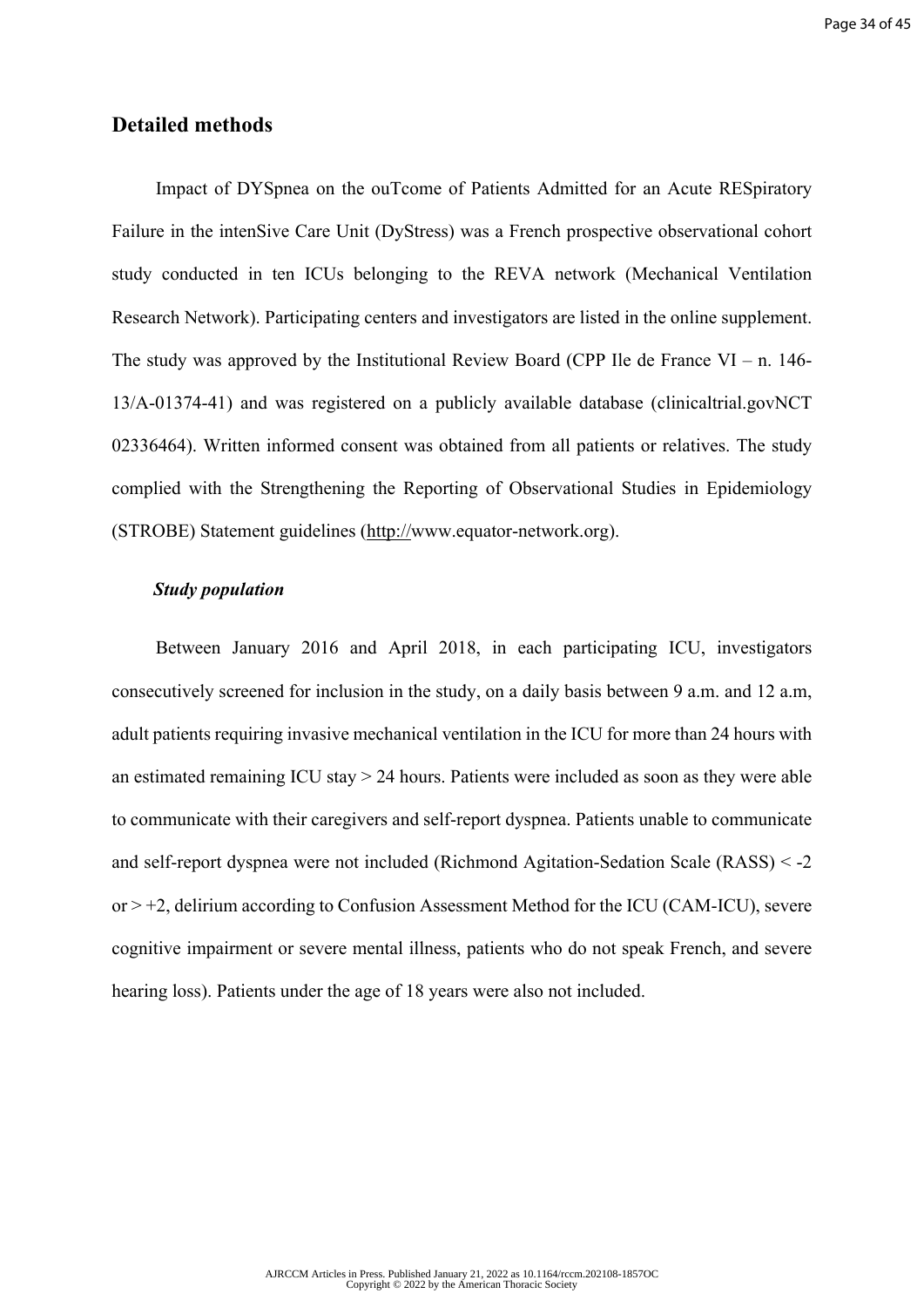#### *Data collection and study design*

After enrolment, patients were followed daily in the ICU, at the time of hospital discharge and 90 days after ICU discharge (day-90). At each of these timepoints, the study investigators completed a standardized electronic case report form.

Demographic data and medical history consisted of age, gender, Simplified Acute Physiology Score II (7), Sepsis-related Organ Failure Assessment score (8), underlying diseases entering in calculation of the Charlson Comorbidity Index were collected. The cause of acute respiratory failure was either acute-on-chronic respiratory failure, defined as respiratory failure occurring in patients with preexisting respiratory disease, cardiogenic pulmonary edema, *de novo* acute respiratory failure, defined as respiratory failure not exacerbating chronic respiratory or heart failure (also called hypoxemic acute respiratory failure) or coma. The indication for mechanical ventilation and the duration of mechanical ventilation at the time of enrolment were also collected.

Dyspnea was assessed on the day of enrolment, on the following day if the patient was still intubated and then on each day where a spontaneous breathing trial was performed, until the patient was extubated. Dyspnea was measured while the patients was ventilated with his/her current settings, wich implicates that ventilator settings were never changed prior to dyspnea measurement. On days where a spontaneous breathing trial was performed, dyspnea was assessed before the initiation of the trial, prior to disconnection from the ventilator (T-piece trial) or to the decrease in the level of pressure support (low level pressure support SBT). Criteria to perform a breathing trial were as follows: 1) resolution of the acute phase of the disease for which the patient had been placed on invasive mechanical ventilation, 2) adequate oxygenation, defined by  $SpO_2 \ge 90\%$  with FiO<sub>2</sub>  $\le 50\%$  and positive end-expiratory pressure  $\le$ 5 cmH<sub>2</sub>O, 3) RASS between -2 and +2, and 4) stable cardiovascular status and no or minimal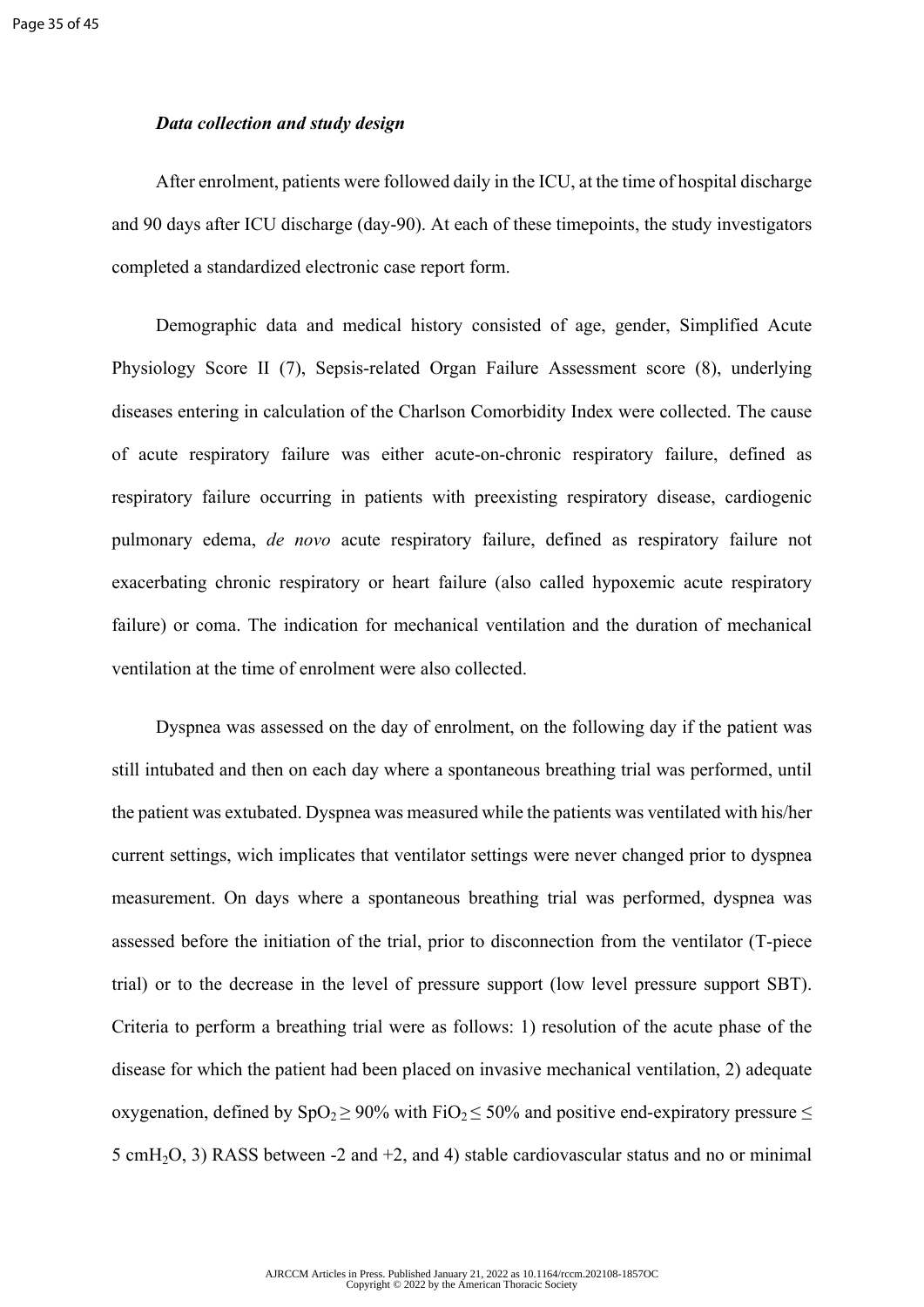vasopressors. The patients were first asked "do you have trouble breathing"? If the answer was yes, they were then asked to rate the intensity of their discomfort by placing a cursor on a 10 cm visual analog scale (VAS) bounded on the left by "no respiratory discomfort" and on the right by "worst imaginable respiratory discomfort". Patients were then asked to choose between "air hunger" ("do you feel that you are not getting enough air") and "excessive respiratory effort" to characterize their respiratory sensations. Finally, they were presented with two additional 10 cm VAS to evaluate anxiety ("no anxiety" to "worst imaginable anxiety") and pain ("no pain" to "worst imaginable pain"). When a patient understood the principle of assessment, but was unable to move the VAS cursor himself, the observer helped the patient by holding the scale and supporting the patient's forearm. If the subject was unable to move his or her arms (as in a few patients with severe neuromuscular impairment), the observers were allowed to manipulate the VAS cursor according to the instructions given by the patient. However, this procedure was not recommended and had to be avoided whenever possible. The cursor was never adjusted directly or exclusively by the investigator. Pulsed oxygen saturation, heart rate, systolic and diastolic blood pressure, respiratory rate, body temperature, blood hemoglobin and arterial blood gases ( $pH$ ,  $PaO<sub>2</sub>$ ,  $PaCO<sub>2</sub>$ ), analgesic or sedative treatment, and ventilator settings were also recorded. Finally, when a patient reported being dyspneic, the investigator immediately informed the physician in charge.

The presence of ICU-related adverse events was recorded daily: respiratory event (ICUacquired pneumonia, pneumothorax, pulmonary embolism or atelectasis), non-respiratory infection, acute hemorrhage, need for surgery, cardiovascular event (ventricular or supraventricular arrhythmia, acute coronary syndrome and any type of shock).

Intensive care unit and hospital length of stay, ICU mortality, in-hospital mortality and 90-day mortality were recorded. During the first three days after enrolment, the patient's proxy completed the short form (SF)-36 questionnaire corresponding to the patient past three months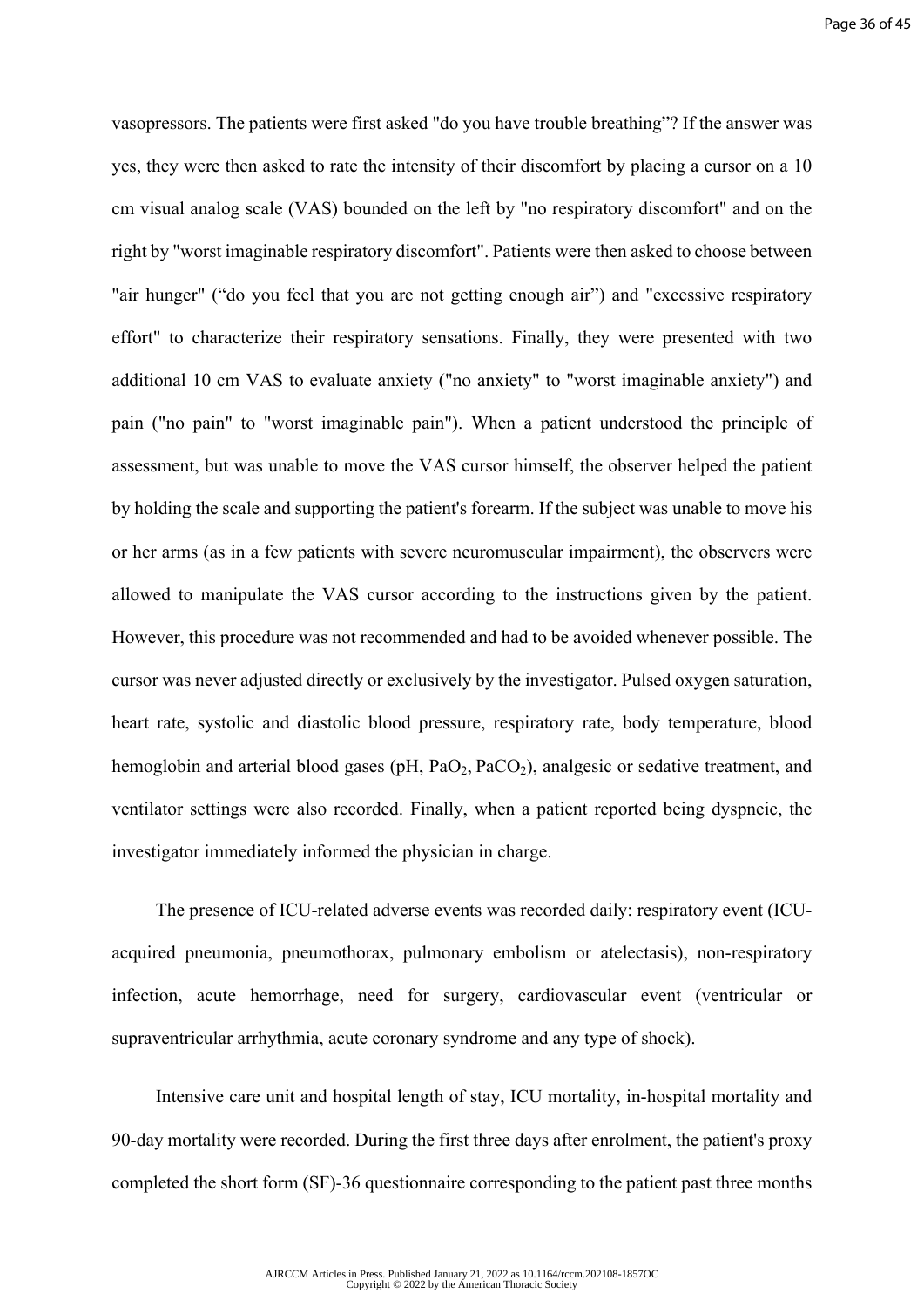(9). Ninety days after ICU discharge, survivors were interviewed by telephone. Patients were asked to complete the SF-36 questionnaire to assess health-related quality of life, the Impact of Event Scale Revised (IES-R) to assess PTSD-related symptoms (10, 11), the Hospital Anxiety and Depression Scale (HADS) to quantify symptoms of anxiety and depression (12), and the Pittsburgh Sleep Quality Index (PSQI) to evaluate sleep quality, in that order. A cohortdependent (e.g., substance abusers or veterans) cutoff for the IES-R score, indicating the probability of a diagnosis of PTSD has been reported in the literature, ranging from 22 to 44 points (5, 13–15). In our cohort, we used a cutoff  $\geq$  22 points to indicate a probable diagnosis of PTSD. Anxiety and depression were defined by a score  $\geq 8$  on the anxiety or depression subscore of the HADS and poor sleep quality was defined by a score  $\geq$  5 on the PSQI.

#### *Study endpoints*

The two co-primary outcome measures were ICU length of stay and the incidence of probable PTSD at day 90. Secondary endpoints were the cumulative incidence of ICU-related adverse events, duration of mechanical ventilation, ventilator-free days at day 28, hospital length of stay, ICU mortality, in-hospital mortality, 28-day, 60-day and 90-day mortality, HADS anxiety and depression subscore on day 90, anxiety and depression on day 90, median SF-36 score on day 90, PSQI on day 90, sleep quality on day 90 and IES-R on day 90.

#### *Statistical analysis*

In a previous study, the prevalence of dyspnea at the first assessment was 47% and the median ICU length of stay was 8 days in non-dyspneic patients *versus* 12 days in dyspneic patients (4). We planned to apply a Bonferroni correction for analysis of the two co-primary endpoints. The type I error was therefore set at 2.5% for sample size calculation. A total of 247 events (discharge alive) was therefore needed to reach a power of 80% (two-sided log rank test). We expected that 50% of patients would be discharged alive, resulting in a sample size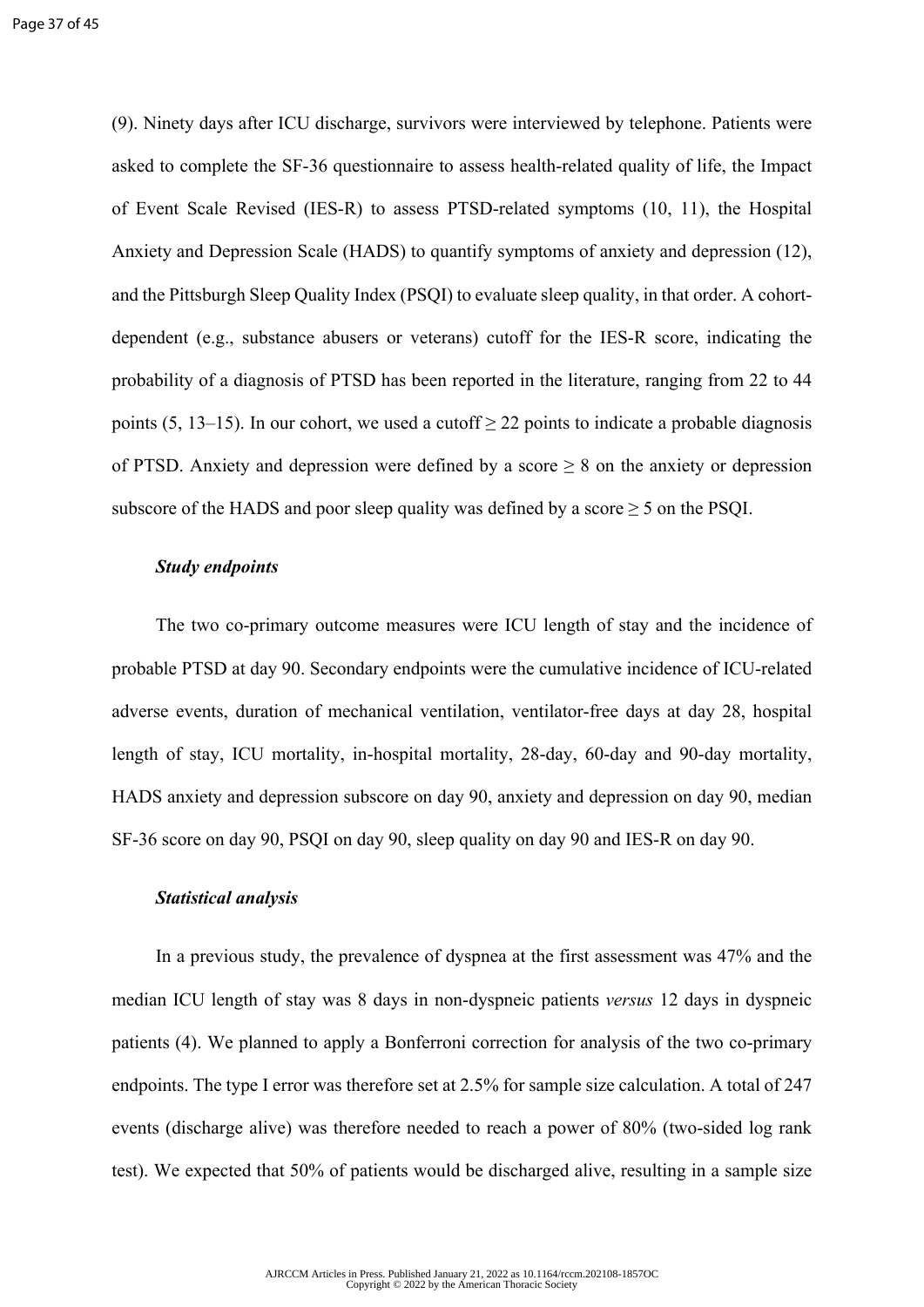of 494 patients for the first co-primary endpoint. We also hypothesized that the prevalence of probable PTSD (IES-R ≥22, see above) would be 15% in non-dyspneic patients and 30% in dyspneic patients. Subsequently, 311 surviving patients on day-90 were needed to reach a power of 80% for the second co-primary endpoint. As the expected 90-day survival was 50%, we finally planned to include 622 patients.

Quantitative variables were expressed as the median (interquartile range [IQR]) and were compared between dyspneic and non-dyspneic patients using the nonparametric Wilcoxon rank-sum test or a paired Wilcoxon rank-sum test for paired data. Qualitative variables were expressed as frequency (percentage) and were compared between groups using Fisher's exact test. Intensive care unit and hospital length of stays (LOS) were estimated using the Kaplan-Meier estimator (with discharge alive as the event of interest and death as the censoring event) and were compared using a logrank test. A sensitivity analysis taking into account the competing risk of death in ICU using a Fine and Grey model was also performed.

Factors associated with probable PTSD were studied by multivariate logistic regression analysis. The multivariate model was built with the following clinically relevant variables: age, gender, chronic heart disease, chronic respiratory disease, anxiety and dyspnea. Three different models were built according to the mode of expression of dyspnea. The first model took into account the presence of dyspnea at the first assessment. The second mode considered the cumulative incidence of dyspnea, namely the number of episodes of dyspnea between enrolment and the end of mechanical ventilation. The third model considered dyspnea density, namely the cumulative incidence of dyspnea divided by the number of days from enrolment to the end of ICU stay. Adjusted odds ratios (OR) of variables present in the final model are presented with their 95% confidence intervals. Log-linearity was checked for continuous variables and non-log-linear variables were categorized.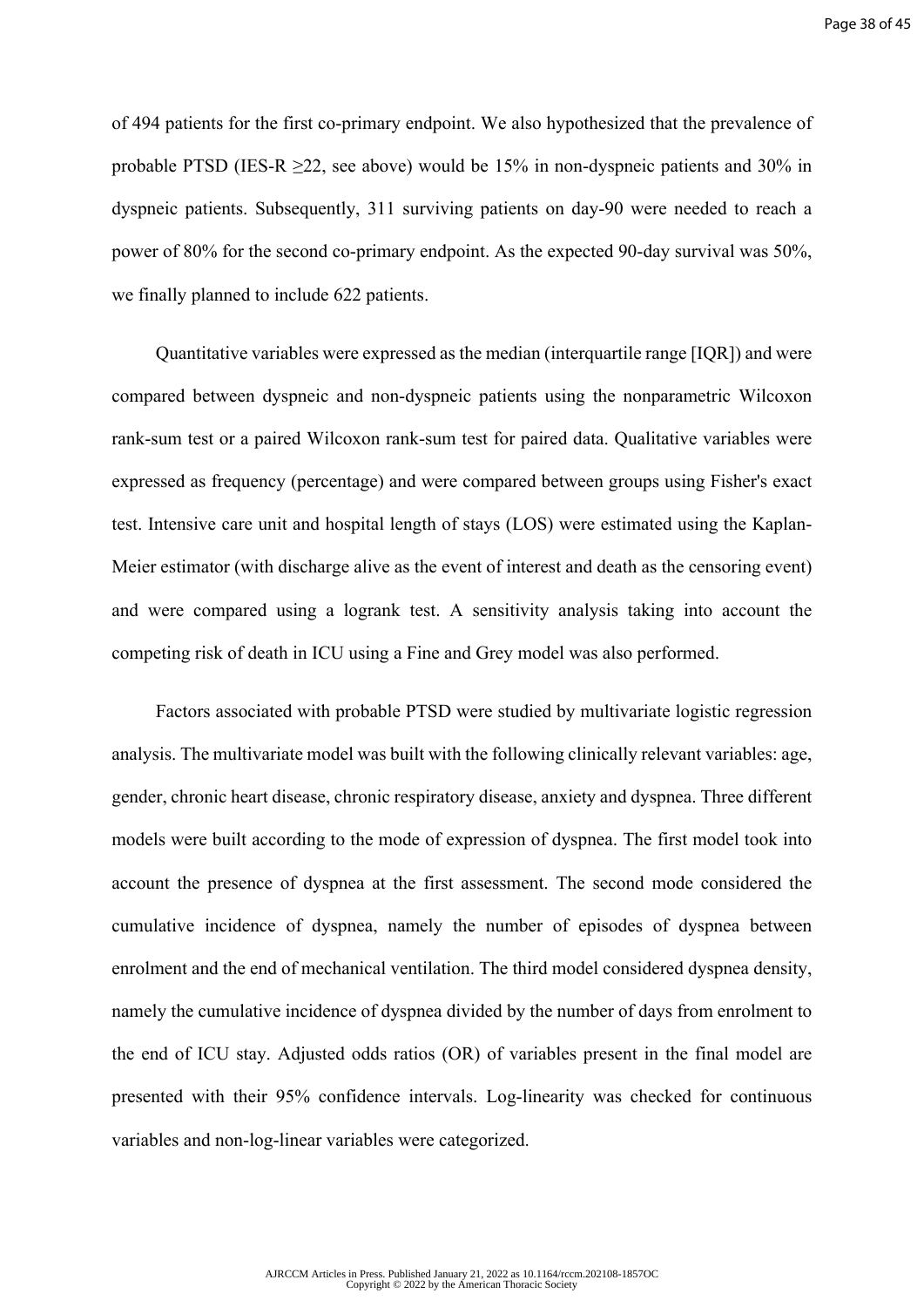Tests used for comparison of the two co-primary endpoints between dyspneic and nondyspneic patients were two-sided and P values less than 0.025 were considered statistically significant. For all other tests, we used a cutoff of 0.05 for P values. All statistical analyses were performed with R statistical software, version 3.2.0 (available online at [http://www.r](http://www.r-project.org/)[project.org/\)](http://www.r-project.org/).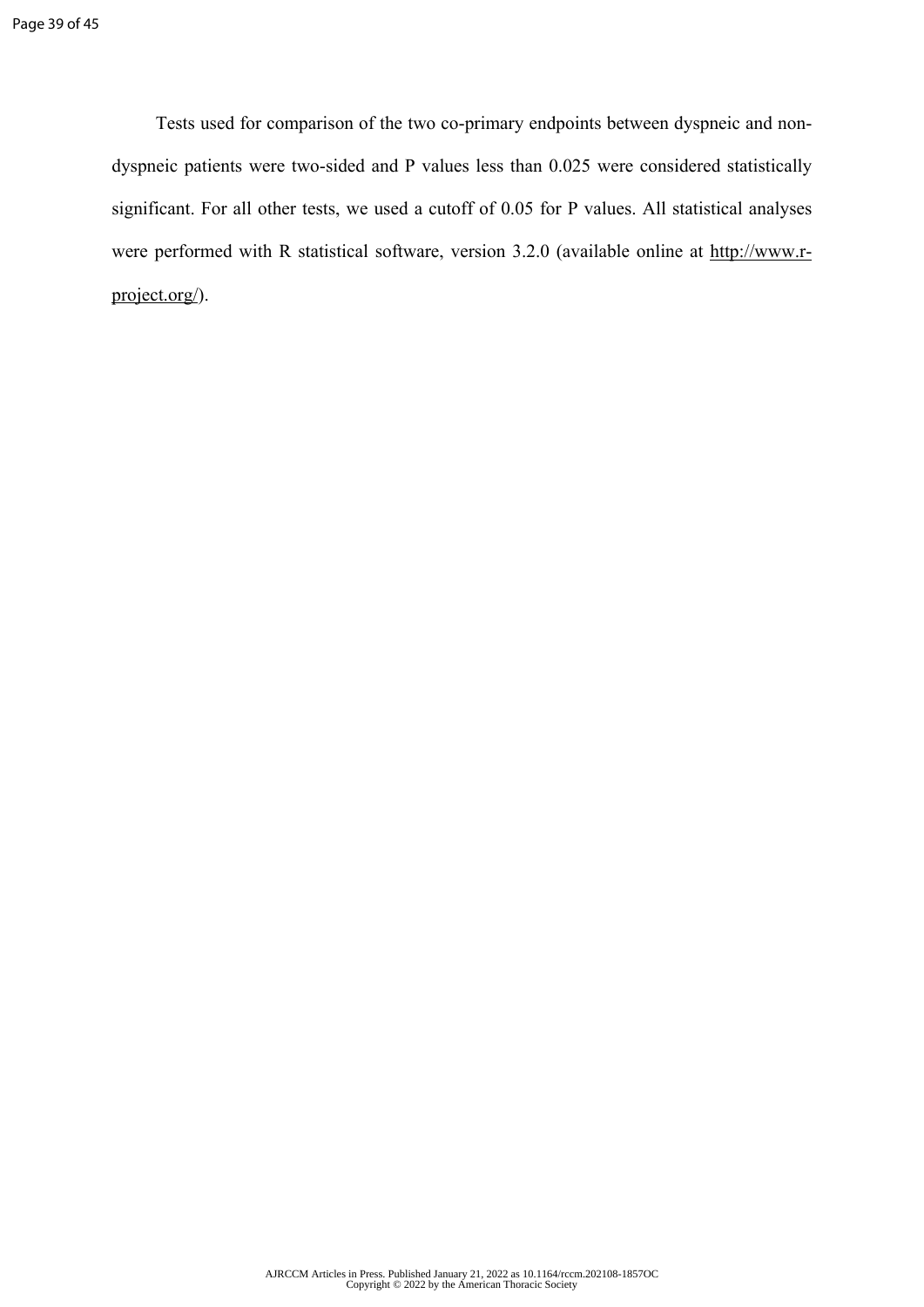**eTable 1. Characteristics of day-90 survivors and comparison between intensive care** 

**unit (ICU) survivors who were interviewed and those who were not interviewed**

|                                                     | Hospital<br>survivors at<br>$day-90$<br>$n = 450$ | <b>Patients who</b><br>were<br>interviewed at<br>$day-90$<br>$n=157$ | <b>Patients who</b><br>were not<br>interviewed at<br>$day-90$<br>$n = 293$ | P value |
|-----------------------------------------------------|---------------------------------------------------|----------------------------------------------------------------------|----------------------------------------------------------------------------|---------|
|                                                     |                                                   |                                                                      |                                                                            |         |
| <b>Patient characteristics</b>                      |                                                   |                                                                      |                                                                            |         |
| Age, years, median (IQR)                            | $62(52-70)$                                       | $61(50-70)$                                                          | $62(53-71)$                                                                | 0.272   |
| Male gender, $n \frac{1}{2}$                        | 276(61)                                           | 105(67)                                                              | 171(58)                                                                    | 0.070   |
| BMI, $kg.m^{-2}$ , median (IQR)                     | $26(22-30)$                                       | $26(22-31)$                                                          | $26(22-30)$                                                                | 0.431   |
| Chronic respiratory disease, $n$ (%)                | 107(24)                                           | 42(27)                                                               | 65(22)                                                                     | 0.278   |
| Chronic heart disease, $n$ (%)                      | 70(16)                                            | 20(13)                                                               | 50(17)                                                                     | 0.228   |
| Charlson score, <i>median</i> (IQR)                 | $4(2-5)$                                          | $3(2-5)$                                                             | $4(2-6)$                                                                   | 0.010   |
| SF36 mental on admission, <i>median (IQR)</i>       | 41 $(31-52)$                                      | 41 $(32-54)$                                                         | 41 $(31-50)$                                                               | 0.394   |
| SF36 physical on admission, <i>median</i> (IQR)     | $35(26-45)$                                       | $37(27-45)$                                                          | $33(26-43)$                                                                | 0.169   |
| SAPS 2 on ICU admission, <i>median</i> (IQR)        | $48(36-61)$                                       | $46(36 - 58)$                                                        | $50(36-63)$                                                                | 0.067   |
| SOFA on inclusion, <i>median</i> (IQR)              | $4 [2 - 6]$                                       | $4 [2 - 6]$                                                          | $4[2-6]$                                                                   | 0.679   |
| Cause of ARF                                        |                                                   |                                                                      |                                                                            | 0.079   |
| Acute-on-chronic ARF, n (%)                         | 64 (14)                                           | 29(18)                                                               | 35(12)                                                                     |         |
| Acute cardiogenic pulmonary edema, $n$ (%)          | 40(9)                                             | 12(8)                                                                | 28(10)                                                                     |         |
| Coma, $n$ $\left(\frac{\%}{\%}\right)$              | 47(10)                                            | 11(7)                                                                | 36(12)                                                                     |         |
| De novo ARF, $n$ $(\%)$                             | 156(35)                                           | 602 (38)                                                             | 96(33)                                                                     |         |
| Sepsis, septic shock, $n$ (%)                       | 51(11)                                            | 11(7)                                                                | 40(14)                                                                     |         |
| Postoperative, $n$ (%)                              | 20(5)                                             | 9(6)                                                                 | 11(4)                                                                      |         |
| Other, $n \ (\%)$                                   | 71(15)                                            | 25(16)                                                               | 46(15)                                                                     |         |
| At time of enrolment                                |                                                   |                                                                      |                                                                            |         |
| Dyspnea, yes, $n$ (%)                               | 145(32)                                           | 55 (35)                                                              | 90(31)                                                                     | 0.351   |
| Dyspnea-VAS, median (IQR)                           | $5[4-7]$                                          | $5[4-7]$                                                             | $5[4-7]$                                                                   | 0.955   |
| Anxiety, yes, $n$ (%)                               | 185(41)                                           | 70(45)                                                               | 115(39)                                                                    | 0.273   |
| Anxiety-VAS, median (IQR)                           | $5(4-7)$                                          | $5(4-7)$                                                             | $5(4-8)$                                                                   | 0.910   |
| Pain, yes, $n$ (%)                                  | 90(20)                                            | 23(15)                                                               | 67(23)                                                                     | 0.036   |
| Pain-VAS, median (IQR)                              | $5(3-6)$                                          | $5(3-8)$                                                             | $5(3-6)$                                                                   | 0.169   |
| At 28 days                                          |                                                   |                                                                      |                                                                            |         |
| Dyspnea, cumulated incidence, <i>median</i> (IQR)   | $0(0-1)$                                          | $0(0-1)$                                                             | $0(0-1)$                                                                   | 0.186   |
| Dyspnea density, month <sup>-1</sup> , median (IQR) | $0(0-5)$                                          | $0(0-7)$                                                             | $0(0-4)$                                                                   | 0.241   |

Quantitative variables are expressed as median (interquartile range [IQR]) and are compared between groups using the nonparametric Wilcoxon rank-sum test. Qualitative variables are expressed as frequency (percentage).

BMI, body mass index; SF-36, 36-item short form; SAPS 2, Simplified Acute Physiology Score; SOFA, Sequential Organ Failure Assessment score; ARF, acute respiratory failure; VAS, visual analog scale.

Dyspnea density is defined as the number of days on which dyspnea was observed divided by the number of days from enrolment to the end of mechanical ventilation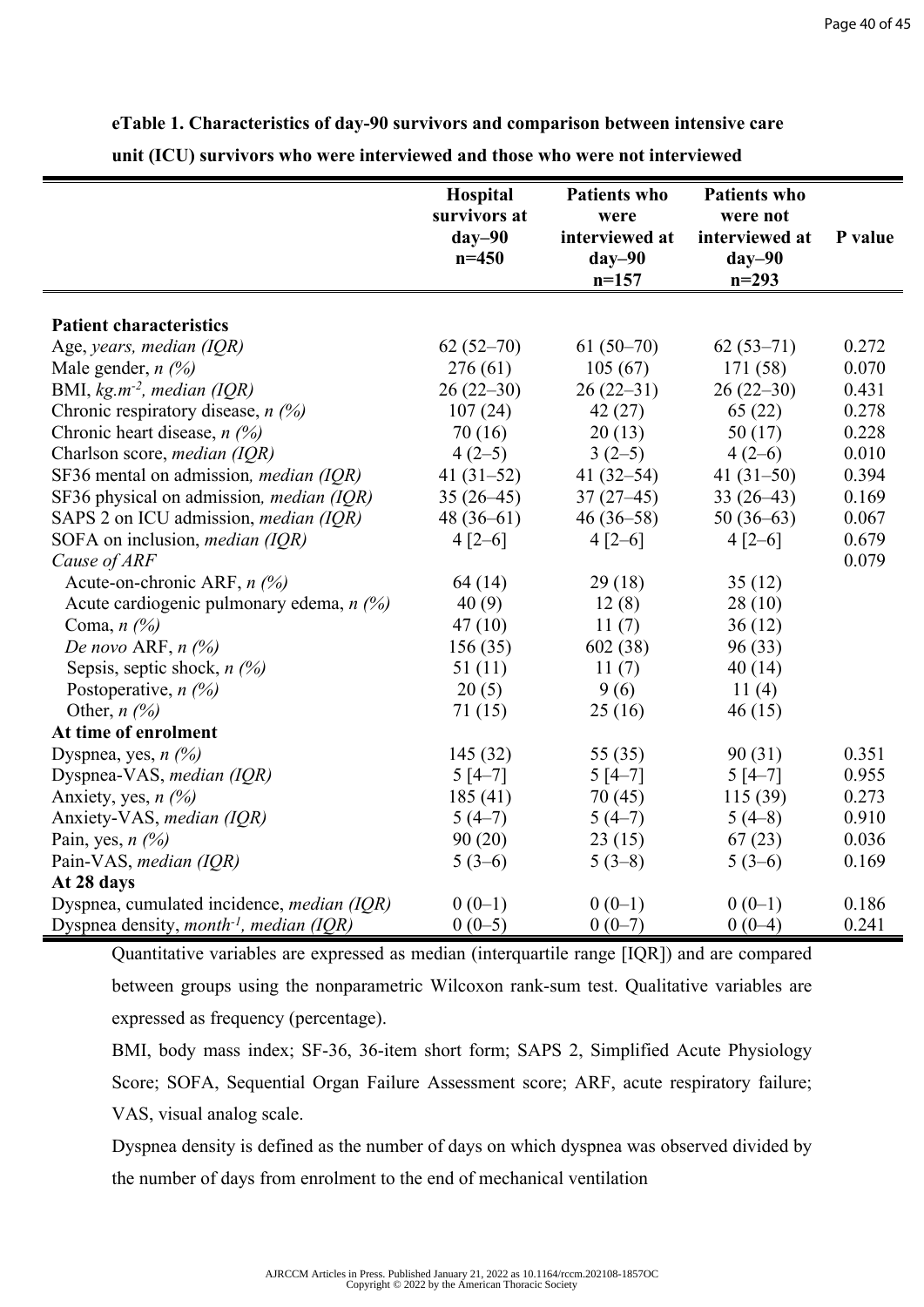|                                                                                      | <b>All patients</b><br>$(n=612)$ | No dyspnea<br>$(n=404)$ | <b>Dyspnea</b><br>$(n=208)$ | P value |
|--------------------------------------------------------------------------------------|----------------------------------|-------------------------|-----------------------------|---------|
| Total number of ICU-acquired adverse<br>events between enrolment and day 28, $n$ (%) | 397                              | 253                     | 144                         | 0.33    |
| Ventilator-acquired pneumonia, $n$ (%)                                               | 57 $(14%)$                       | 33(13%)                 | 24(17%)                     |         |
| Non-respiratory infection, $n$ (%)                                                   | 19(5%)                           | 14(6%)                  | 5(3%)                       |         |
| Pneumothorax, $n$ (%)                                                                | 7(2%)                            | $1(1\%)$                | 6(4%)                       |         |
| Pulmonary embolism, $n$ (%)                                                          | $1(1\%)$                         | $1(1\%)$                | $0(0\%)$                    |         |
| Atelectasis, $n$ (%)                                                                 | 24(6%)                           | 16(6%)                  | 8(6%)                       |         |
| Acute anemia, $n$ (%)                                                                | 12(3%)                           | 6(2%)                   | 6(4%)                       |         |
| Need for surgery, $n$ (%)                                                            | 56 $(14%)$                       | 40 $(16%)$              | $16(11\%)$                  |         |
| Cardiac event, $n$ (%)                                                               | 49 (12%)                         | 31(12%)                 | 18(13%)                     |         |
| Shock, $n$ (%)                                                                       | 40 $(10\%)$                      | 23(9%)                  | 17(12%)                     |         |
| Delirium, $n$ $(\%)$                                                                 | 30(8%)                           | 23(9%)                  | 7(5%)                       |         |
| Other, $n$ (%)                                                                       | 101(26%)                         | 64 (25%)                | 37(26%)                     |         |

**e-Table 2. Number and type of intensive care (ICU)-acquired adverse events.**

Qualitative variables are expressed as frequency (percentage).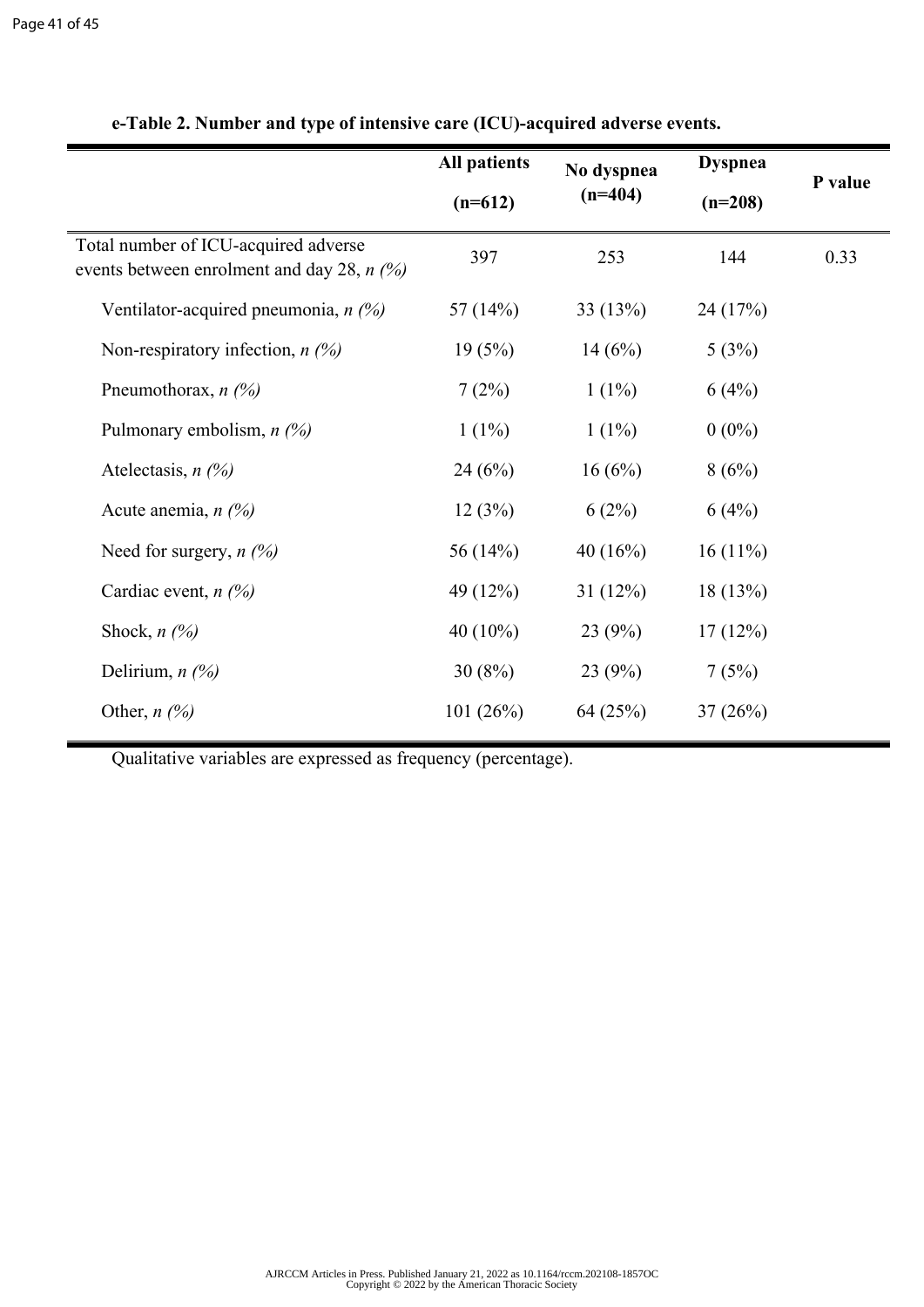e**Table 3. Factors associated with the presence of post-traumatic stress disorder (PTSD)** 

**at day-90: univariate analysis** 

|                                                                   | <b>Patients</b><br>interviewed for | <b>Patients</b><br>without PTSD | <b>Patients with</b><br><b>PTSD</b> | P value |
|-------------------------------------------------------------------|------------------------------------|---------------------------------|-------------------------------------|---------|
|                                                                   | IES-R at day-90                    | $n = 124$                       | $n=29$                              |         |
|                                                                   | $n=153$                            |                                 |                                     |         |
|                                                                   |                                    |                                 |                                     |         |
| <b>Patient characteristics</b>                                    |                                    |                                 |                                     |         |
| Age, years, median (IQR)                                          | $61(49-69)$                        | $64(51-70)$                     | $56(48-62)$                         | 0.028   |
| Male gender, $n \, (%)$                                           | 102(67)                            | 89 (72)                         | 13(45)                              | 0.006   |
| BMI, $kg.m^{-2}$                                                  | $25.7(22.7-31.2)$                  | $25.7(22.7-30.8)$               | $24.2(22.5-31.9)$                   | 0.451   |
| Chronic respiratory disease, $n$ (%)                              | 42(27)                             | 35(28)                          | 7(24)                               | 0.657   |
| Chronic heart disease, $n$ (%)                                    | 19(12)                             | 17(14)                          | 2(7)                                | 0.531   |
| Charlson score, median (IQR)                                      | $3(2-5)$                           | $3.5(2-5)$                      | $2(1-3)$                            | 0.012   |
| SF36 mental on admission, <i>median</i> (IQR)                     | 41 $(32-54)$                       | 41 $(33-54)$                    | $46(32 - 51)$                       | 0.832   |
| SF36 physical on admission, <i>median</i> (IQR)                   | $37(27-45)$                        | $37(26-44)$                     | $42(35,-52)$                        | 0.036   |
| SAPS2, median (IQR)                                               | $46(35-58)$                        | $46(36-59)$                     | $42(35-53)$                         | 0.304   |
| SOFA on inclusion, median (IQR)                                   | $4(2-6)$                           | $4(2-5)$                        | $3(2-6)$                            | 0.985   |
| Cause of ARF                                                      |                                    |                                 |                                     | 0.367   |
| Acute-on-chronic, $n$ (%)                                         | 29(19)                             | 26(21)                          | 3(10)                               |         |
| Acute cardiogenic pulmonary edema, $n$ (%)                        | 11(7)                              | 11(9)                           | 0(0)                                |         |
| Coma, $n$ (%)                                                     | 11(7)                              | 9(7)                            | 2(7)                                |         |
| De novo ARF, $n$ $(\%)$                                           | 59 (39)                            | 46(37)                          | 13(45)                              |         |
| Sepsis, septic shock, $n$ (%)                                     | 11(7)                              | 7(6)                            | 4(14)                               |         |
| Postoperative, $n$ (%)                                            | 9(6)                               | 7(7)                            | 2(7)                                |         |
| Other, $n$ (%)                                                    | 21(17)                             | 18(14)                          | 5(17)                               |         |
| ARDS, $n$ $\left(\frac{\%}{\%}\right)$                            | 63 (42)                            | 46(37)                          | 17(61)                              | 0.024   |
| At time of enrolment                                              |                                    |                                 |                                     |         |
| Dyspnea day-1, yes, $n$ (%)                                       | 55 (36)                            | 39(31)                          | 16(55)                              | 0.017   |
| Dyspnea characterization                                          |                                    |                                 |                                     | 0.078   |
| Air hunger, yes, $n$ (%)                                          | 38(25)                             | 27(22)                          | 11 $(40)$                           |         |
| Excessive effort, yes, $n$ (%)                                    | 14(9)                              | 11(9)                           | 3(11)                               |         |
| Other, yes, $n$ (%)                                               | 3(2)                               | 1 $(1)$                         | 2(7)                                |         |
| Dyspnea-VAS day-1, median (IQR)                                   | $5[4-7]$                           | $5[3-7]$                        | $6[4 - 7.25]$                       | 0.237   |
| Anxiety, yes, $n$ (%)                                             | 69 (45)                            | 52(42)                          | 17(59)                              | 0.104   |
| Anxiety-VAS, median (IQR)                                         | $5(4-7)$                           | $5(4-7)$                        | $5(5-7)$                            | 0.439   |
| Pain, yes, $n$ (%)                                                | 23(15)                             | 17(14)                          | 6(21)                               | 0.387   |
| Pain-VAS, median (IQR)                                            | $5(3-8)$                           | $5(4-8)$                        | $5(2,-7)$                           | 0.457   |
| At 28 days                                                        |                                    |                                 |                                     |         |
| Dyspnea, cumulated incidence, median (IQR)                        | $0(0-1)$                           | $0(0-1)$                        | $1(0-2)$                            | 0.007   |
| Dyspnea density, <i>month</i> <sup>-1</sup> , <i>median</i> (IQR) | $0(0-8)$                           | $0(0-5)$                        | $6(0-12)$                           | 0.004   |

Quantitative variables are expressed as median (interquartile range [IQR]) and are compared between groups using the nonparametric Wilcoxon rank-sum test. Qualitative variables are expressed as frequency (percentage).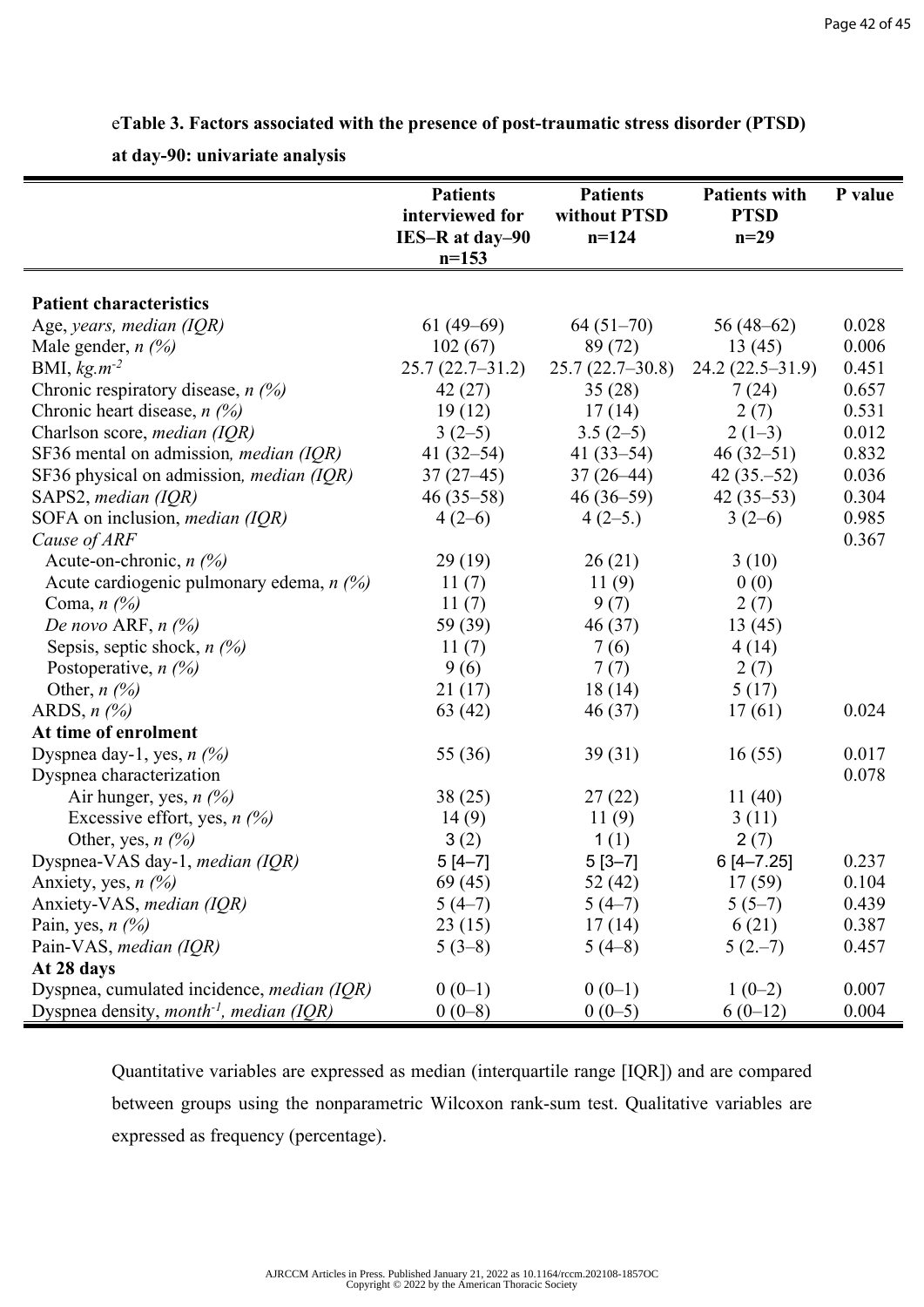BMI, body mass index; SF-36, 36-item short form; SAPS 2, Simplified Acute Physiology Score; SOFA, Sequential Organ Failure Assessment score; ARF, acute respiratory failure; VAS, visual analog scale.

Dyspnea density is defined as the number of days on which dyspnea was observed divided by the number of days from enrolment to the end of mechanical ventilation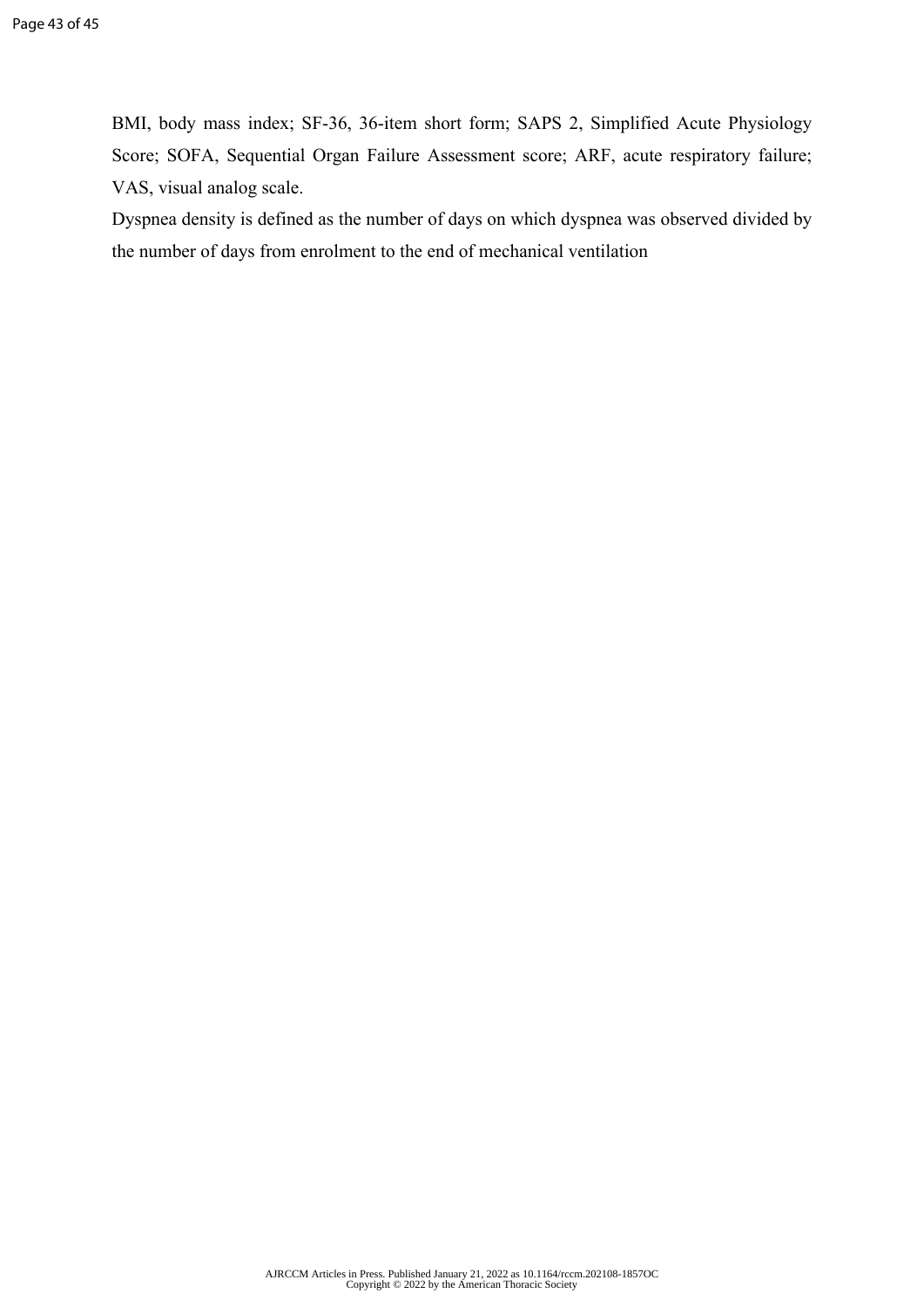|                                               | Univariate analysis |              | Multivariate analysis<br>Dyspnea at first assessment |              | Multivariate analysis<br>Number of days<br>with dyspnea |             | Multivariate analysis<br>Density<br>of dyspnea |              |
|-----------------------------------------------|---------------------|--------------|------------------------------------------------------|--------------|---------------------------------------------------------|-------------|------------------------------------------------|--------------|
|                                               | OR (95% CI)         | $\mathbf{P}$ | OR (95% CI)                                          | $\mathbf{P}$ | OR (95% CI)                                             | $\mathbf P$ | OR (95% CI)                                    | $\mathbf{P}$ |
| Age, years                                    | $0.97(0.94 - 1.00)$ | 0.015        | $0.97(0.94 - 1.00)$                                  | 0.056        | $0.97(0.94-1.00)$                                       | 0.037       | $0.97(0.94-1.00)$                              | 0.037        |
| Gender, female                                | $3.13(1.37 - 7.29)$ | 0.007        | $2.82(1.19-6.79)$                                    | 0.019        | $2.55(1.06-6.19)$                                       | 0.036       | $2.72(1.13-6.55)$                              | 0.026        |
| Chronic heart disease, yes                    | $0.47(0.07-1.76)$   | 0.327        | $0.66(0.09-2.94)$                                    | 0.623        | $0.57(0.08-2.48)$                                       | 0.500       | $0.61(0.08-2.72)$                              | 0.568        |
| Chronic respiratory disease, yes              | $0.81(0.30-1.99)$   | 0.657        | $1.00(0.33 - 2.84)$                                  | 0.995        | $0.97(0.32 - 2.77)$                                     | 0.952       | $1.00(0.33 - 2.84)$                            | 0.994        |
| Anxiety on enrolment, yes                     | $1.96(0.87 - 4.55)$ | 0.108        | $1.41(0.54 - 3.69)$                                  | 0.481        | $1.34(0.52 - 3.50)$                                     | 0.542       | $1.60(0.63-4.11)$                              | 0.318        |
| Dyspnea on enrolment, yes                     | $2.68(1.18-6.21)$   | 0.019        | $2.36(0.92 - 6.85)$                                  | 0.076        | ND                                                      | ND          | ND                                             | ND           |
| Cumulative number of dyspnea<br>episodes, $n$ | $1.68(1.14 - 2.53)$ | 0.010        | ND                                                   | ND           | $1.65(1.04-2.72)$                                       | 0.041       | ND                                             | ND           |
| Dyspnea density, per month                    | $1.08(1.02 - 1.14)$ | 0.005        | ND                                                   | ND           | ND                                                      | ND          | $1.07(1.01 - 1.13)$                            | 0.031        |

**eTable 4. Factors independently associated with post-traumatic stress disorder**

Variables are expressed as odds ratio (OR) and 95% confidence interval (CI).

Factors associated with post-traumatic stress disorder were studied by multivariate logistic regression analysis. The multivariate model was built with the following clinically relevant variables: age, gender, chronic heart disease, chronic respiratory disease, anxiety and dyspnea. Three different models were built. In the first model, dyspnea was expressed as the presence of dyspnea at the first assessment. In the second model, dyspnea was expressed as the number of days on which dyspnea was observed from enrolment to the end of mechanical ventilation. In the third model, dyspnea was expressed as a density, which was defined as the number of days on which dyspnea was observed divided by the number of days from enrolment to the end of mechanical ventilation, expressed per month.